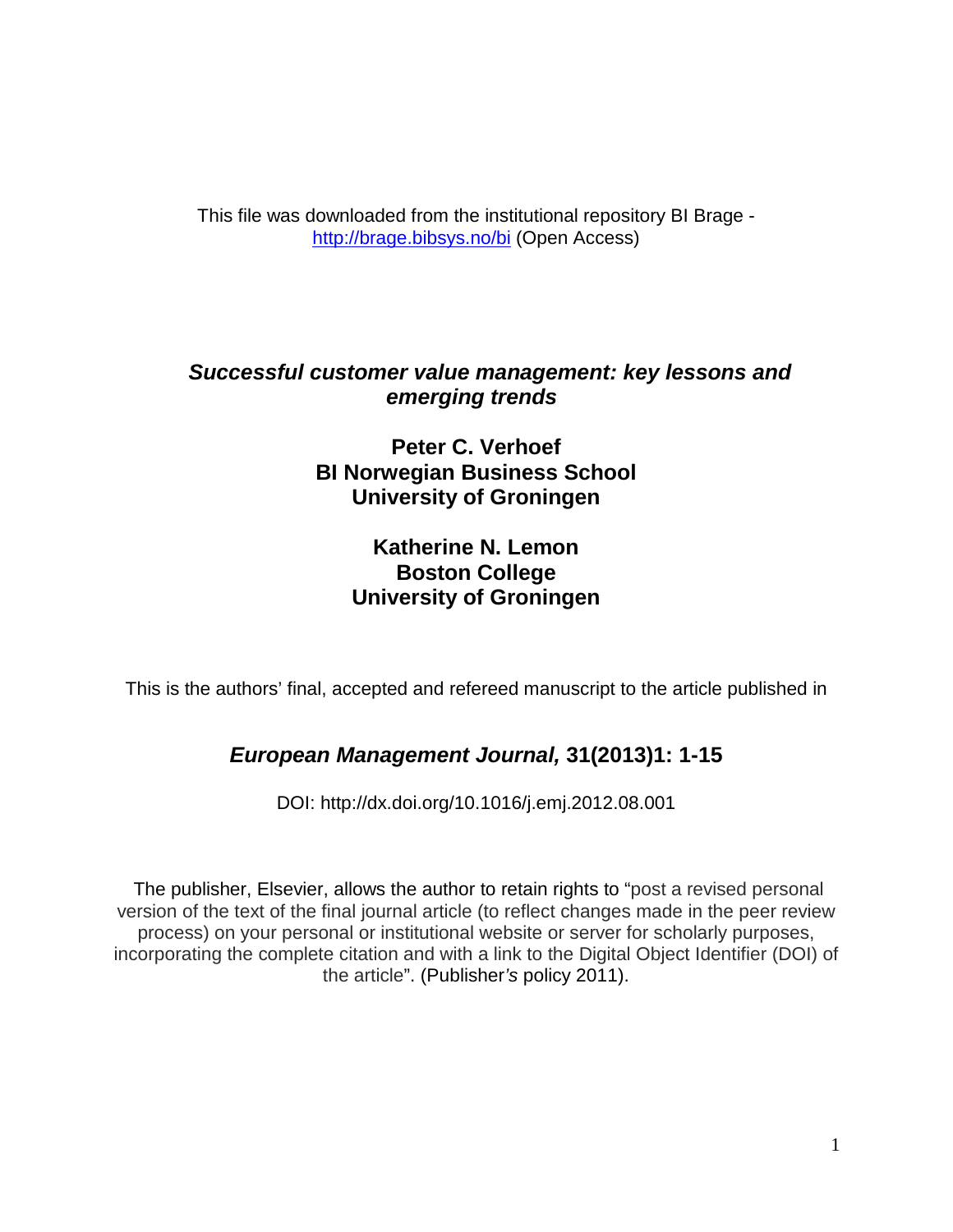# **Successful Customer Value Management: Key Lessons and Emerging Trends**

### **Abstract**

In the past decade, firms have paid increasing attention to customer value management (CVM). Through customer-centric management systems, firms aim to maximize customer value. In this article, we put forth six important lessons that firms can employ for successful CVM, integrating available research knowledge and best practices: (1) Use CVM to improve business performance;  $(2)$  ensure that CVM is more customer driven than IT driven;  $(3)$  adopt customer lifetime value as a core metric; (4) invest in strong analytical capabilities; (5) understand the key drivers of customer acquisition, customer retention, and customer expansion; and (6) manage channels to create customer value.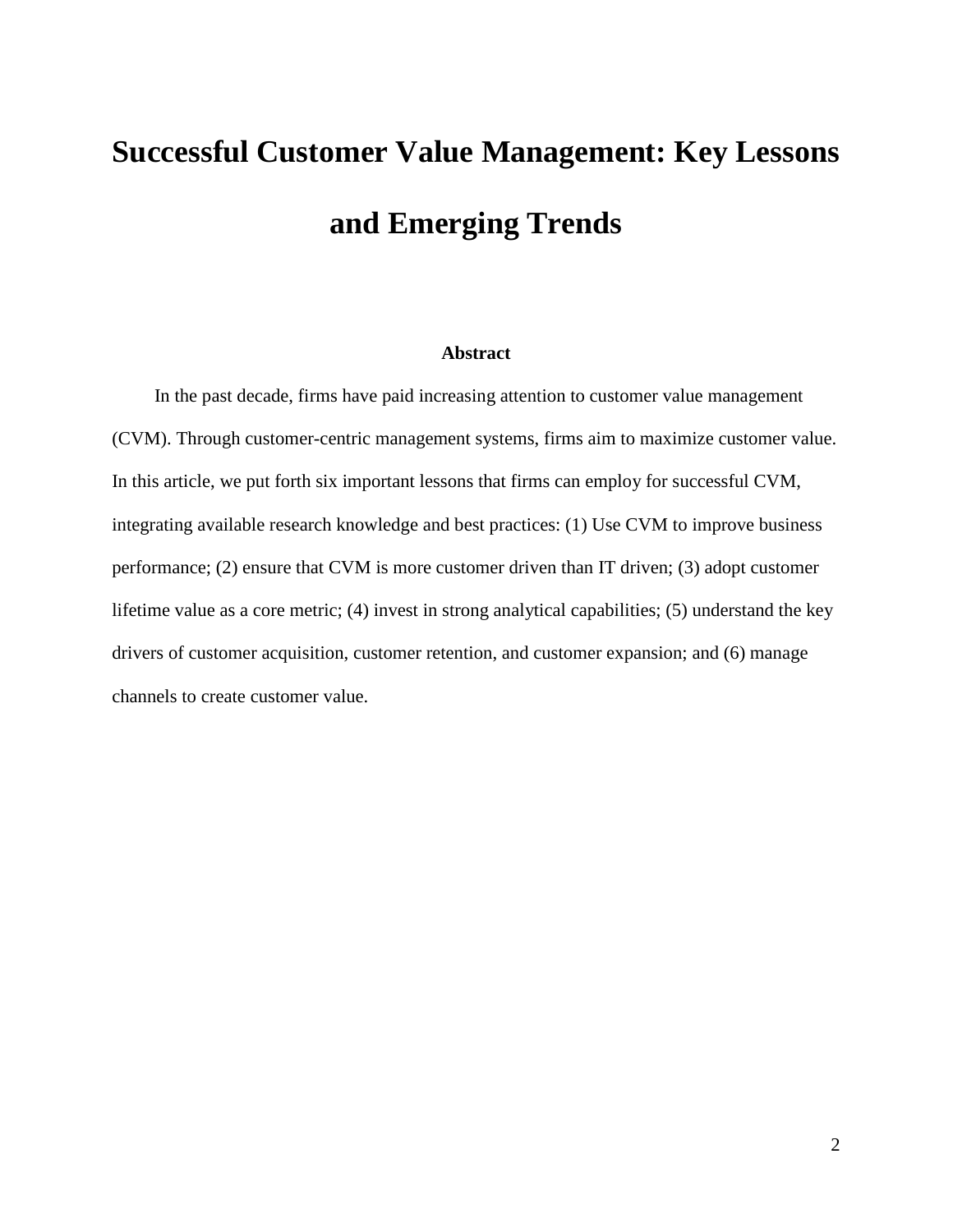One of the key developments in marketing and management practice in the past decade has been the growth of customer value management (CVM). Many firms have invested in large customer databases to understand, monitor, and influence customer behavior (Winer, 2001). Recent figures from Forrester show that more than 73% of large enterprises in the United States have implemented or are planning to implement customer management programs. A critical aspect of CVM is the role of customer value, or the economic value of the customer relationship to the firm. Firms aim to increase the value of their customer base by attracting new customers, retaining existing customers, reducing the costs of current customers, and selling more products or service to their customers. According to Forrester, more than 72% of B2C firms regard retaining customers as one of their top priorities (Band, 2010). As a consequence, firms continue to invest in software systems and strategies that enable them to actively manage their customers. For example, in Europe 46% of CIOs and end-users among 500 EU organizations want to invest in customer relationship management applications, according to a survey by telecommunications firm Vodafone. In addition, 45% plan to enhance their data-collection applications and 44% will upgrade their database-management solutions (Diana 2010). Conceptually, CVM has its roots in relationship marketing.<sup>[1](#page-47-0)</sup> It entails maximizing the value of a company's customer base and analyzing individual data on prospects and customers. Firms then use the resulting information to acquire and retain customers and to drive customer behavior with developed marketing strategies in such a way that the value of all current and future customers is maximized. In CVM, determining and maximizing the value of a firm's customer base is one of its core goals. Companies can increase the value of their customer base by (1) attracting new customers, (2) increasing customer retention, (3) creating customer expansion, (4) winning back old customers,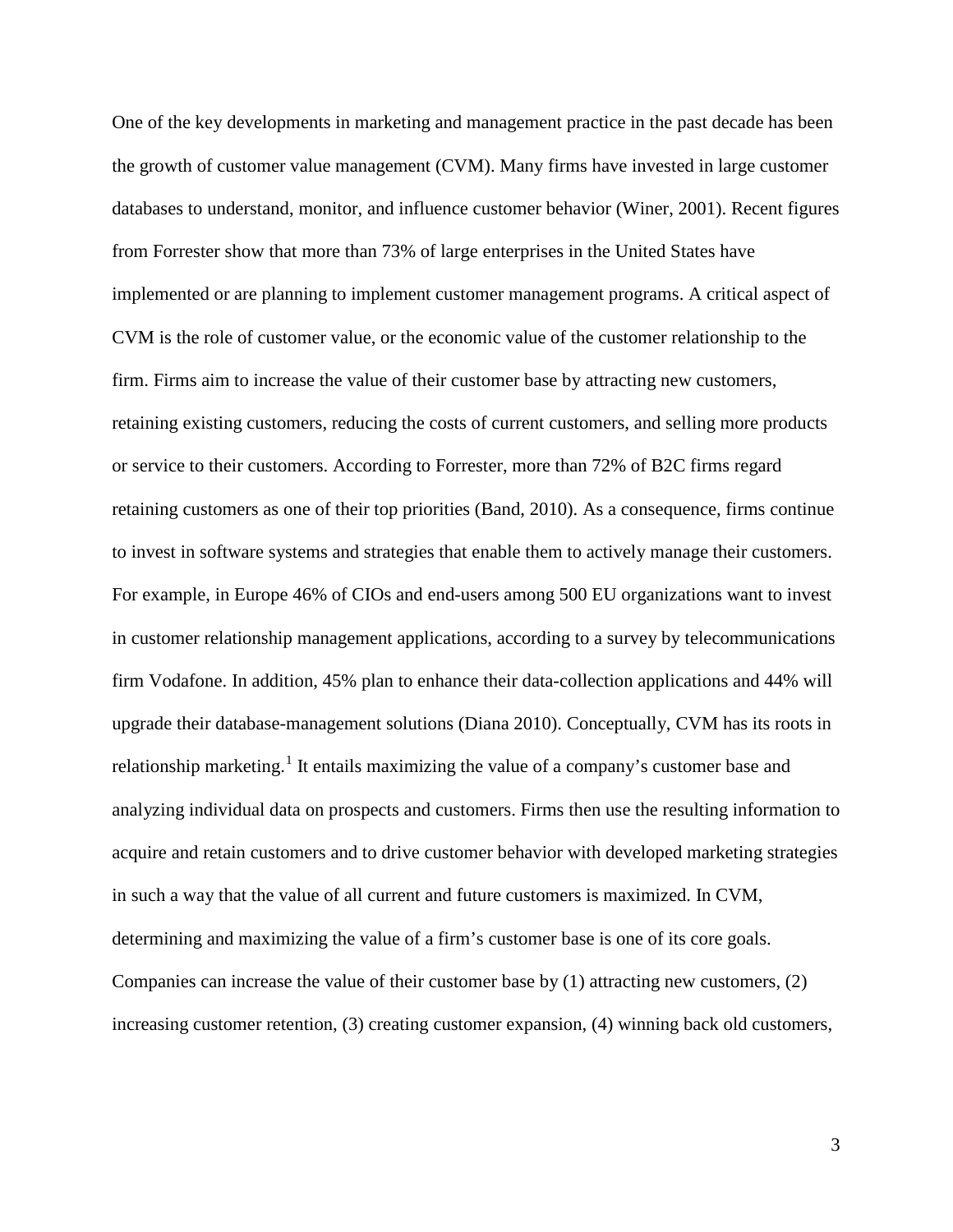(5) supporting (active) relationship termination, and (6) effectively allocating resources among customers (Verhoef, van Doorn, & Dorotic, [2](#page-47-1)007; Bolton, Lemon, & Verhoef, 2004)<sup>2</sup>.

Important developments in information and communication technology, which have enabled firms to build large customer databases with real-time access at customer touch points, and the development of strong software packages for analyzing these data have accelerated interest in and application of CVM. Companies such as Capital One, Harrah's Entertainment, IBM, U.K.-based retailer Tesco, and the Dutch mobile phone operator KPN have, as a consequence, invested heavily in customer management. However, multiple companies still struggle with implementing CVM. Many firms report complete failure of their CVM projects, indicating weaker customer relationships and decreased revenues from customer spending (Kim & Mukhopadhyay, 2011; Bohling et al., 2006; Rigby & Ledingham, 2004; Rigby, Reichheld, & Schefter, 2002). In addition, new developments, such as the increasing presence of new (social) media and the rise of customer communities, pose new challenges and opportunities for managing customers.

In the same vein, as firms have adopted CVM principles and begun practicing CVM, academics have embraced CVM as a fruitful research domain. An increasing number of articles in top marketing journals have been published on the topic in the past. Originating from several research streams, such as marketing models, marketing strategy, relationship marketing, database marketing, and sales management, researchers have embraced CVM as a specific research topic (Verhoef, Reinartz, & Krafft, 2010).

This ongoing research within marketing science has provided a strong knowledge base. To provide an actionable, in-depth exploration of CVM, we focus on six key lessons (see Table 1),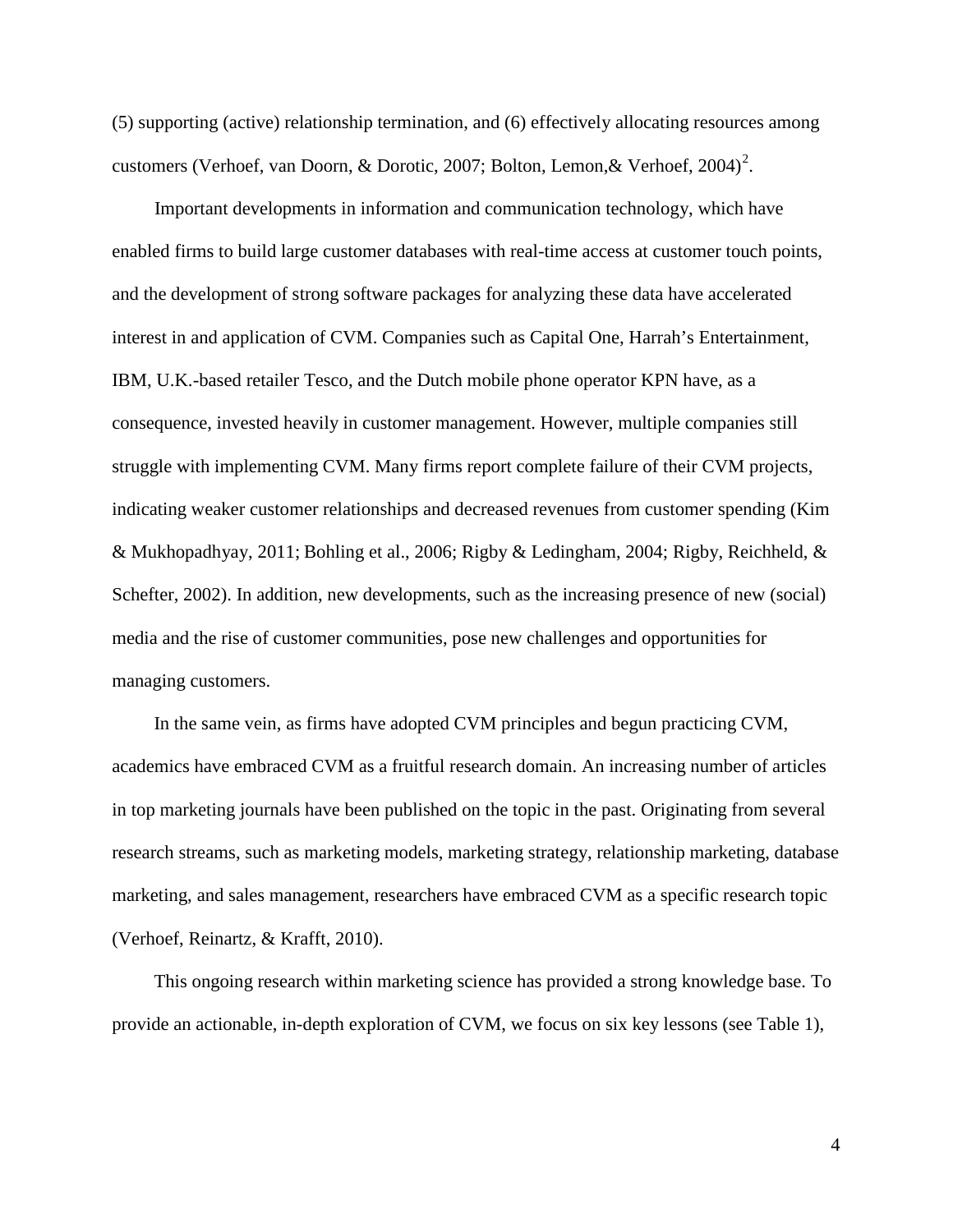each of which is discussed through the lens of existing research in CVM. We then describe specific insights from practice on this lesson.

Although multiple literature overviews on CVM and specifically customer lifetime value have appeared in the past (e.g., Verhoef, van Doorn & Dorotic, 2007; Blattberg, Neslin & Malthouse 2008; Kumar et al. 2006) this article differs from prior reviews by having a stronger managerial focus. We do so by providing six key-lessons, which we first theoretically discuss and offer insights from marketing science. Importantly, we then use examples from practice to illustrate these lessons. Furthermore, our overview has a broader scope by not only focusing on CLV, but also considering other relevant topics in CVM, such as multi-channel-customer management and customer experience management.

-- Insert Table 1 about here --

### **SIX LESSONS ON CUSTOMER VALUE MANAGEMENT**

#### **Lesson 1: Use CVM to Improve Business Performance**

### *Insights from Marketing Science*

As firms continuously seek new ways to gain competitive advantage and to improve performance, recent research suggests that CVM is a sound approach. CVM can improve business performance in three ways: (1) CVM is a market-based resource for competitive advantage, (2) CVM increases a firm's customer-centric orientation, and (3) CVM leads to more accountable marketing (see Figure 1). CVM provides firms with sustainable competitive advantage. A firm's customer database and existing customer relationships are important marketbased resources because they are difficult to develop and copy. Research shows that a database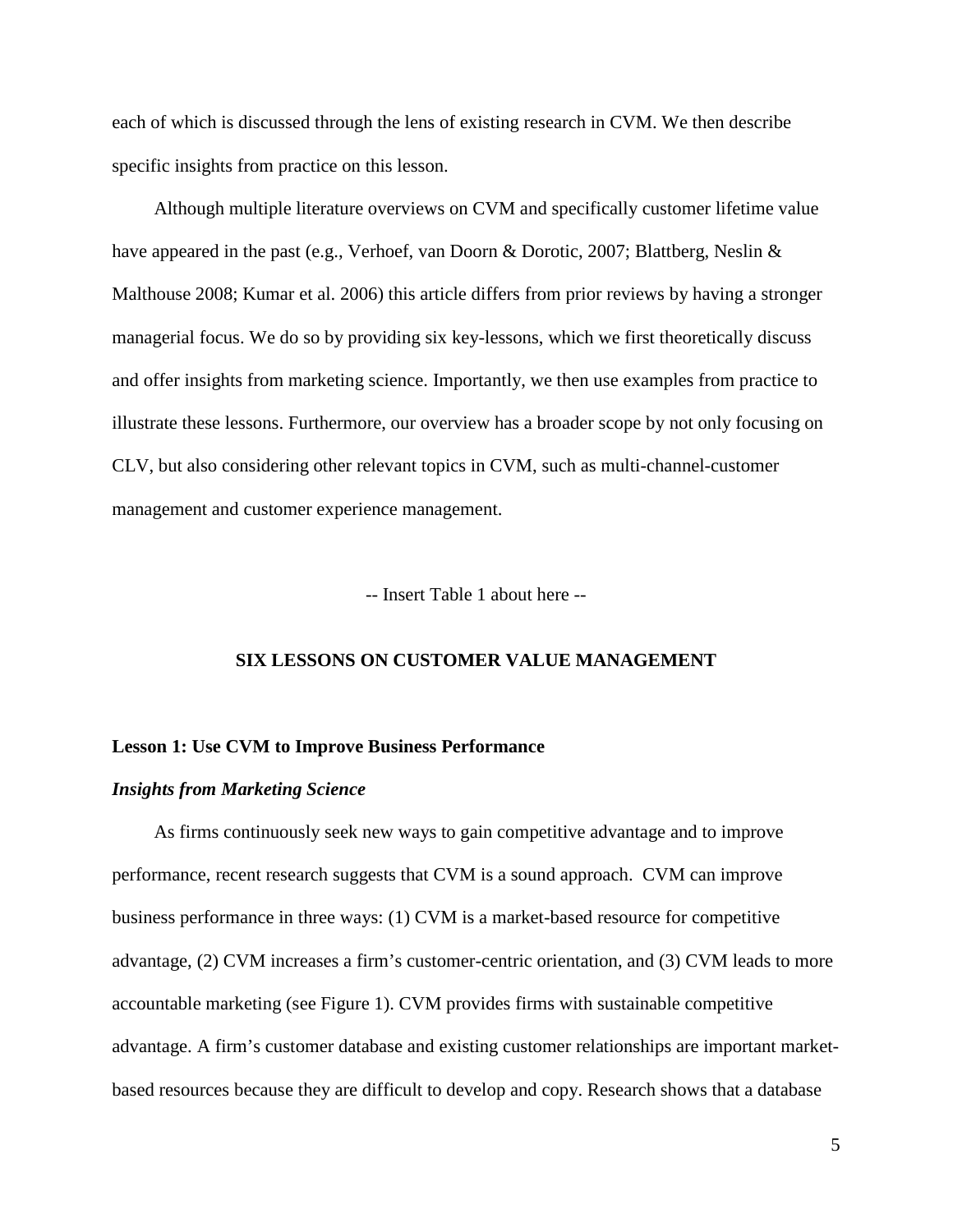containing customer acquisition and retention data improves business performance. In addition, research suggests that formal systems for identifying and managing high potential customers lead to higher economic performance (Becker, Greve & Albers 2009; Jayachandran, Sharma, Kaufman, & Raman, 2005; Reinartz, Krafft, & Hoyer, 2004;)

CVM creates a stronger focus on the customer because it requires a customer-centric approach. Moreover, CVM provides firms with extensive customer knowledge. Extensive research shows that firms with a customer-oriented or customer-centric focus tend to have stronger performance than firms without such a focus. CVM leads to more analytical and factbased decision making within firms and a stronger focus on return on investment (ROI) of marketing decisions, which also improves a firms' bottom-line results. As a consequence, marketing becomes more accountable, which causes less waste of marketing spending and more effective allocation of the marketing budget over customers and marketing instruments.

-- Insert Figure 1 about here --

### *Insights from Practice*

CVM implementation can affect performance in several ways. For example, Telenor, the seventh-largest mobile operator in the world, has developed such an approach. Using various metrics to assign each customer a value, Telenor focused its retention efforts on a subset of customers, which led to a 1.8% overall reduction in annual churn. In addition, Telenor used customer life-cycle management to provide more targeted marketing messages, which increased average revenue per user by 5%–10%. However, perhaps the most convincing and insightful evidence is provided in published implementations of CVM by V. Kumar and his colleagues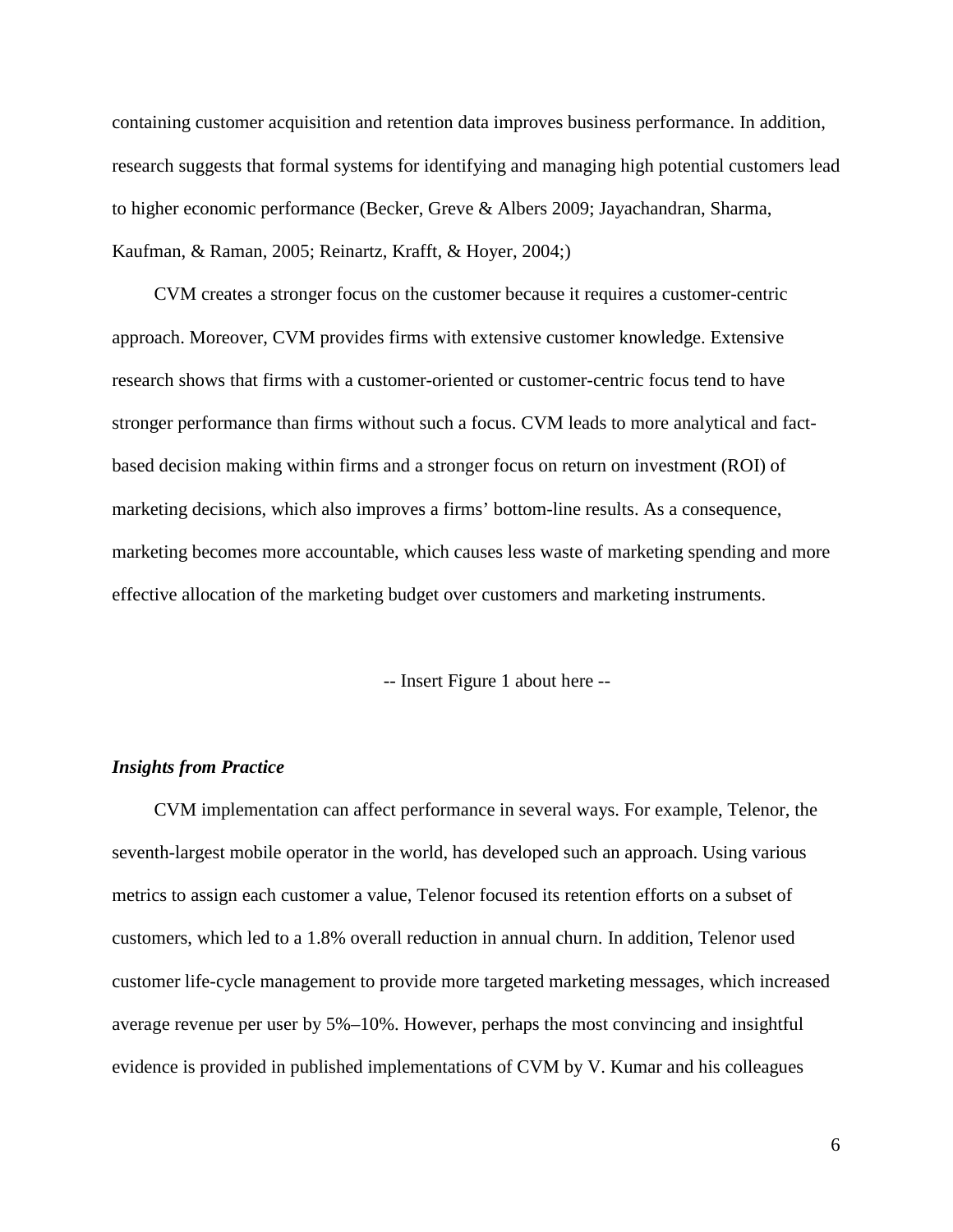(Kumar & Shah, 2009; Kumar, Venkatesan, Bohling, & Beckmann, 2008; Kumar, 2008). Kumar has reported extensively on CVM implementations at a B2B firm that provides high-tech services and a B2C apparel retailer. He convincingly shows that both firms could improve their bottom-line results by using principles of CVM. In their implementation of CVM, the firms estimated the customer lifetime value (CLV) for each individual customer, taking into account the customer's next purchase probability, contribution margin, and predicted individual customer-level marketing costs. Using advanced econometric modeling techniques, the firms derived individual predictions for customer value. Armed with insights from these analyses both firms implemented strategies accordingly, including the reallocation of resources among customer value segments, selective customer acquisition, channel propositions for specific customer value segments, and selective cross-selling. Selective customer acquisition, crossselling, and the reallocation of resources among customer value segments resulted in greater effectiveness of each marketing dollar spent.

As such, both firms developed more accountable marketing strategies. They also exploited the knowledge in their databases to develop these more effective customer-centric strategies, which resulted in strong increases in the customer value or customer equity of 19.4% for the B2B firm and 23.3% for the B2C firm. Importantly, after the CVM implementation, stock prices increased substantially for both firms (one year changes of 32.8% for the B2B firm and 57.6% for the B2C firm). Both firms outperformed the S&P index by as much as 2 times (B2B) and 3.6 times (B2C). The described CVM implementation also clearly shows that customer value metrics can be linked to financial performance metrics, such as shareholder value. The marketing department may benefit from this by gaining a greater portion of resources within the firm, while also aligning its objectives with the CFO's agenda.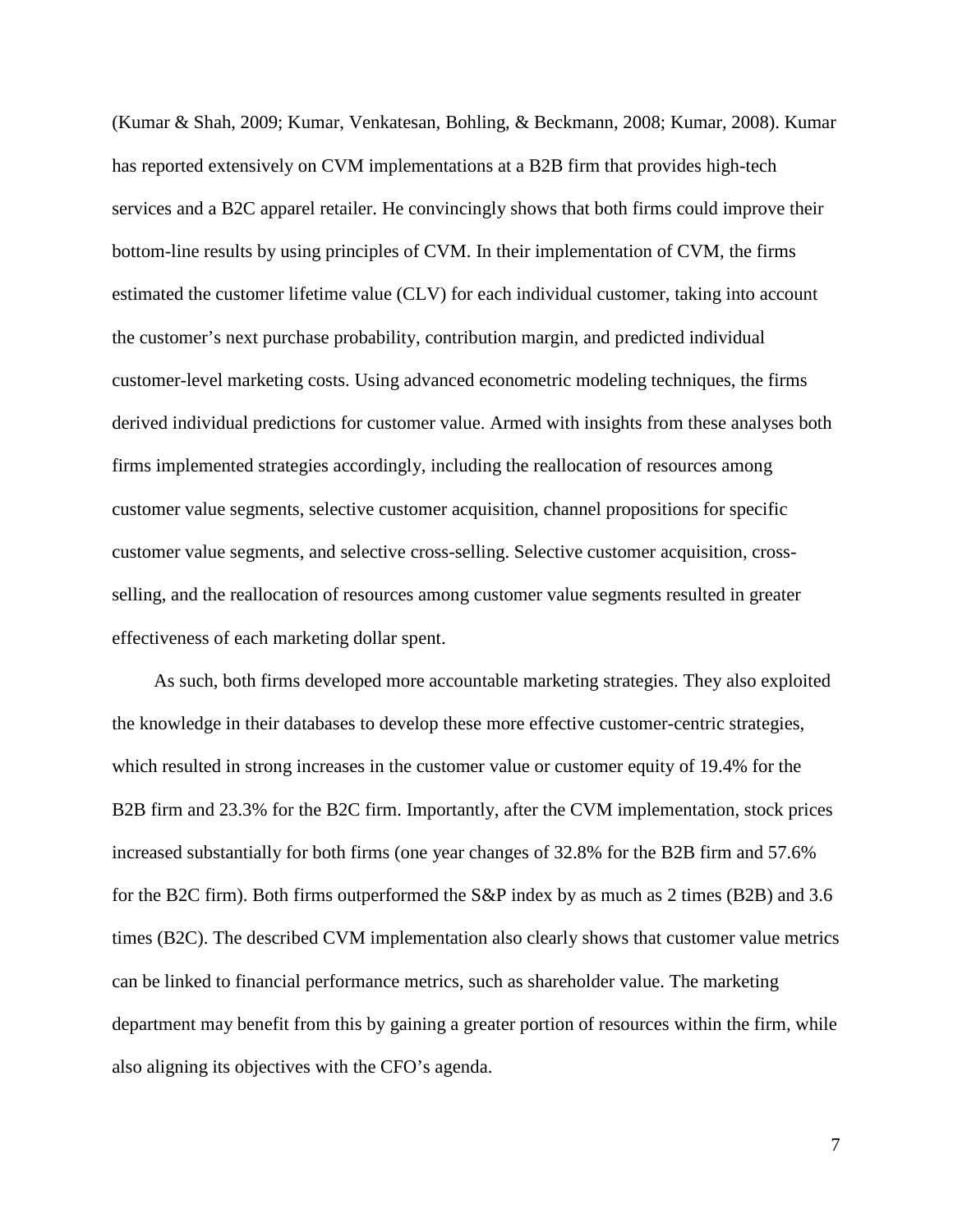### **Lesson 2: Ensure that CVM Is More Customer Driven than IT Driven**

### *Insights from Marketing Science*

Despite the attractiveness of CVM for firms, many implementations still fail. A common hazard is that firms assume that applying more technology is the answer. This usually results in too strong a focus on the IT side of CVM rather than the customer side (Rigby, Reichheld & Shefter, 2002).

One important issue is the role of technology in the overall implementation of CVM. Some firms focus too much on the technological aspects of CVM and the requisite financial investments in such technology. When firms focus extensively on such specifications, resources frequently move to technology solutions, software, and consulting agencies implementing the technology. In such cases, the focus usually becomes more internal than external, damaging the performance potential of CVM. Alternatively, a firm can approach CVM technologies as information processes and touch points that facilitate the management of customer relationships. With this approach, CVM technologies focus on the underlying value associated with or enhanced by the technology. For example, the acquisition, storage, accessibility, and evaluation of customer data within the organization should be organized to enhance the customer experience. Research has shown positive effects of such customer-oriented information processes on CVM performance (Jayachandran, Sharma, Kaufman, & Raman, 2005).

Thus, technology investments in CVM should be done in such a way that benefits customer-centric processes within the organization. That is, the focus should not be on the specifications of the technologies themselves but rather on how the technologies can best facilitate customer management.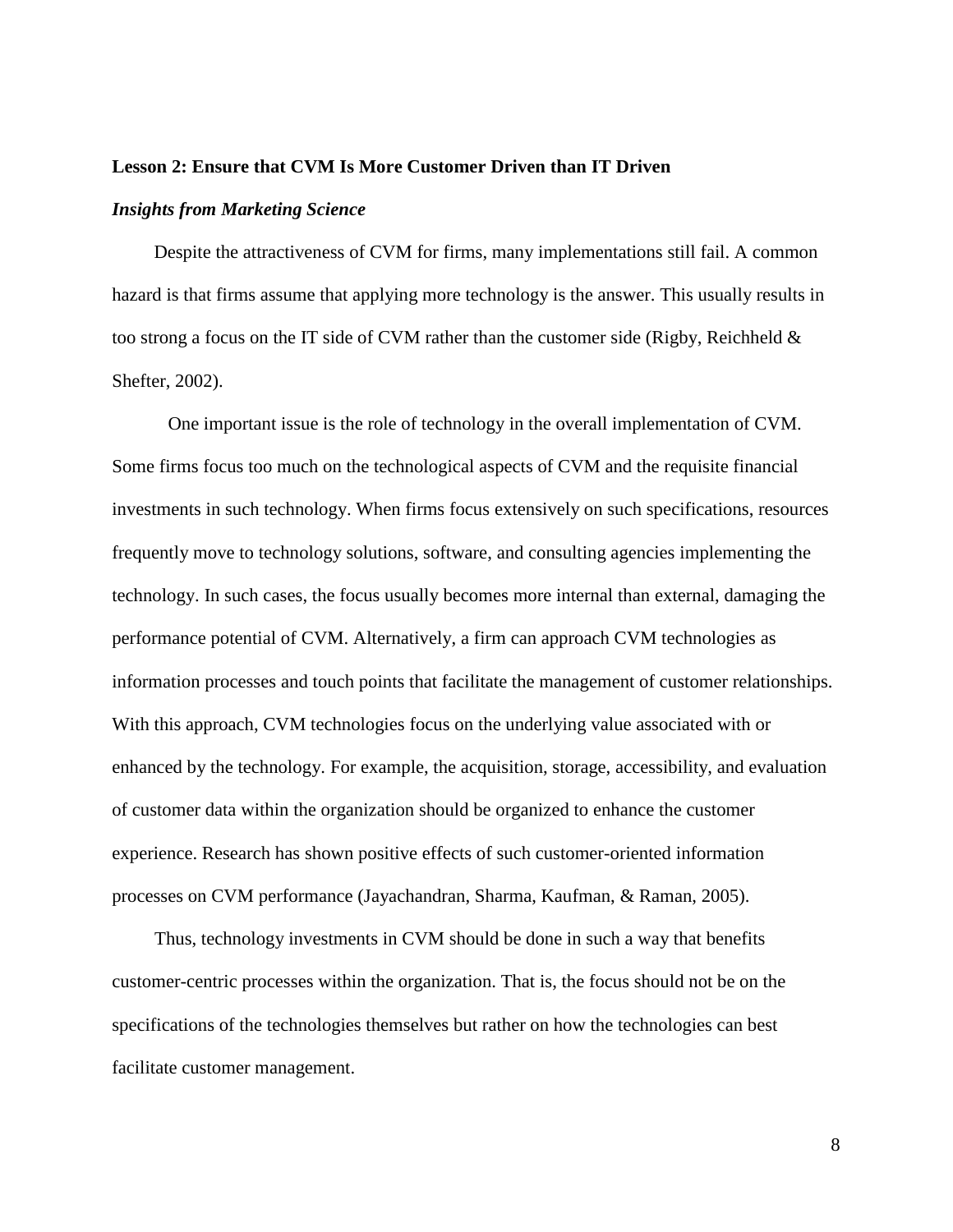Beyond the IT issues, similar problems related to CVM implementation also occur. One critical problem is the lack of a customer strategy before implementation; CVM should be embedded in any pursued strategy. A second problem occurs if the organization is not organized in a way that matches its CVM efforts. For example, customer intelligence often lacks a formal role within the organization, even though firms expect managers to use customer information in their decision making.

Barriers that make it more difficult for firms to shift from a more product-centric (or even IT-centric) to a more customer-centric focus may also exist. Frequently identified barriers are culture, structure, processes, and finance. Culture involves aspects such as the employee level of involvement with customers and resistance to change. To overcome resistance, employees should participate in the change process. Structure refers to the internal organization of the firm and involves issues such as coordination. Each department's responsibilities should be well defined, and the firm's processes should be defined from a customer-centric point of view (Shah, Rust, Parasuraman, Staelin, & Day, 2006).

Finally, customer centricity requires the use and acceptance of customer-centric metrics, such as customer profitability, CLV, and customer satisfaction. In general, measurement leads to execution—"What is measured is what gets done." The technology company Akamai has a robust customer experience program to ensure that employees maintain a customer-oriented focus. The firm prominently posts quarterly Net Promoter Score results throughout the organization and ties the compensation of service managers to this metric. Customer-centric metrics can also be embedded in performance evaluations and incentive structures, such as the Net Promoter Score or Customer Satisfaction scores.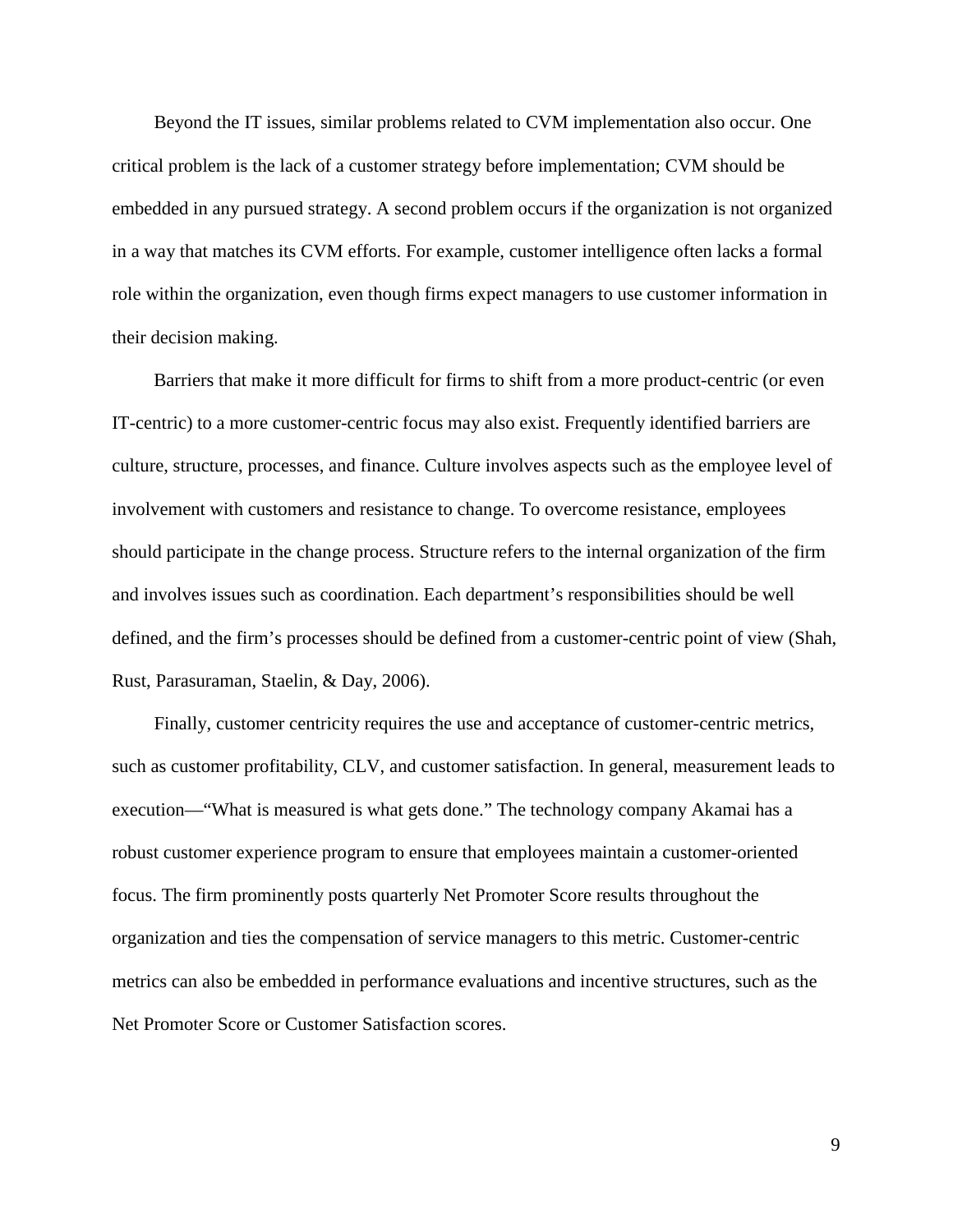Overall, research suggests that firms that focus on the customer first are successful in implementing CVM. They begin with small projects, identify an executive champion, understand data limitations, and actively manage expectations (Rigby & Ledingham, 2004; Capon & Senn, 2010). Finally, they identify ways to measure the effectiveness of their CVM initiatives.

### *Insights from Practice*[3](#page-47-2)

An example of a company that has successfully used technology to enhance its CVM is Parametric Technology Corporation (PTC). PTC offers product development management software solutions for customers in industrial design, high-technology, aerospace and defense, automotive, and consumer and medical device industries. Its solutions include three-dimensional product design tools, engineer calculation software, and product life-cycle management software to enable companies to streamline product development processes.<sup>[4](#page-47-3)</sup>

A few years ago, PTC recognized that its customers often faced difficulties in optimally using its products. Rather than merely develop training courses and online training tools, PTC took a much more customer-centric approach—using technology to grow and strengthen its customer relationships. First, PTC identified where its customers were challenged and then analyzed the bottlenecks that existed in the learning and usage of its products. Second, after identifying the specific customer issues, PTC created comprehensive training solutions to address its customers' "pain points" through its training division—PTC University.

For example, PTC learned that one of the major deterrents of successful product development software solutions was that users (e.g., product development engineers) within the customer organization often did not understand many of the processes involved in successfully using the technologies. The problem? Product design took longer than it should, and errors and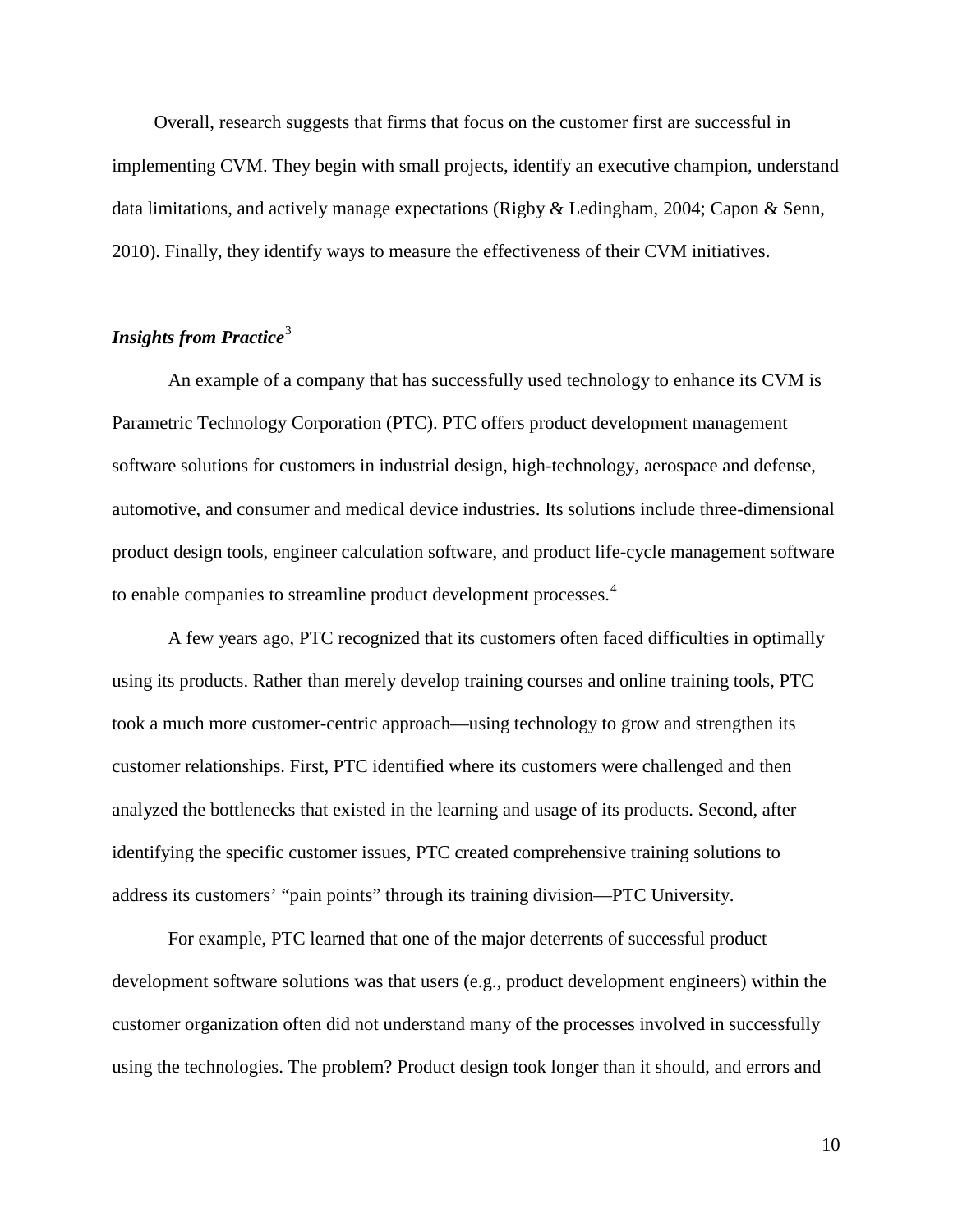miscommunication occurred along the way with increased costs and time delays. PTC addressed these issues with what it called the PTC LearningConnector, which provides e-learning content in the software help center and directly connects to technical support. Thus, users could improve their ability to use the technology while working on a project—seamlessly accessing "learning" without ever leaving their work space.

Another customer-centric technology PTC implemented through its PTC University is the LearningExchange. PTC heard from customers that they could not find short, digestible information on how to do one particular task within the product without endlessly searching and having to pay out of pocket. In response, PTC created a free site for customers with short threeto seven-minute tutorials on how to do "just one thing" within the product. This allowed PTC to better engage with its users, find out where they were having the most difficulty, and offer solutions to address customer needs immediately without requiring the customer to take an entire training course.

These simple, "as needed" training options are customer-focused and address immediate customer bottlenecks and pain points. However, by listening to its customers, PTC also recognized that the complexity of the design process necessitated a deeper understanding of product design. According to one customer, a development engineer, "When designing such a complex product, we need to be proficient in many design tasks—from part modeling and assembling to sheet metal design and analysis."(PTC, 2010) Customers also noted that, often, errors in design were exposed only very late in the design process, resulting in expensive rework. Recognition of these complexities led to a new training offering: Best Practice Academy. PTC University's Best Practice Academy breaks down the most critical processes within the customer's organization and turns each process into a customized, practical learning module that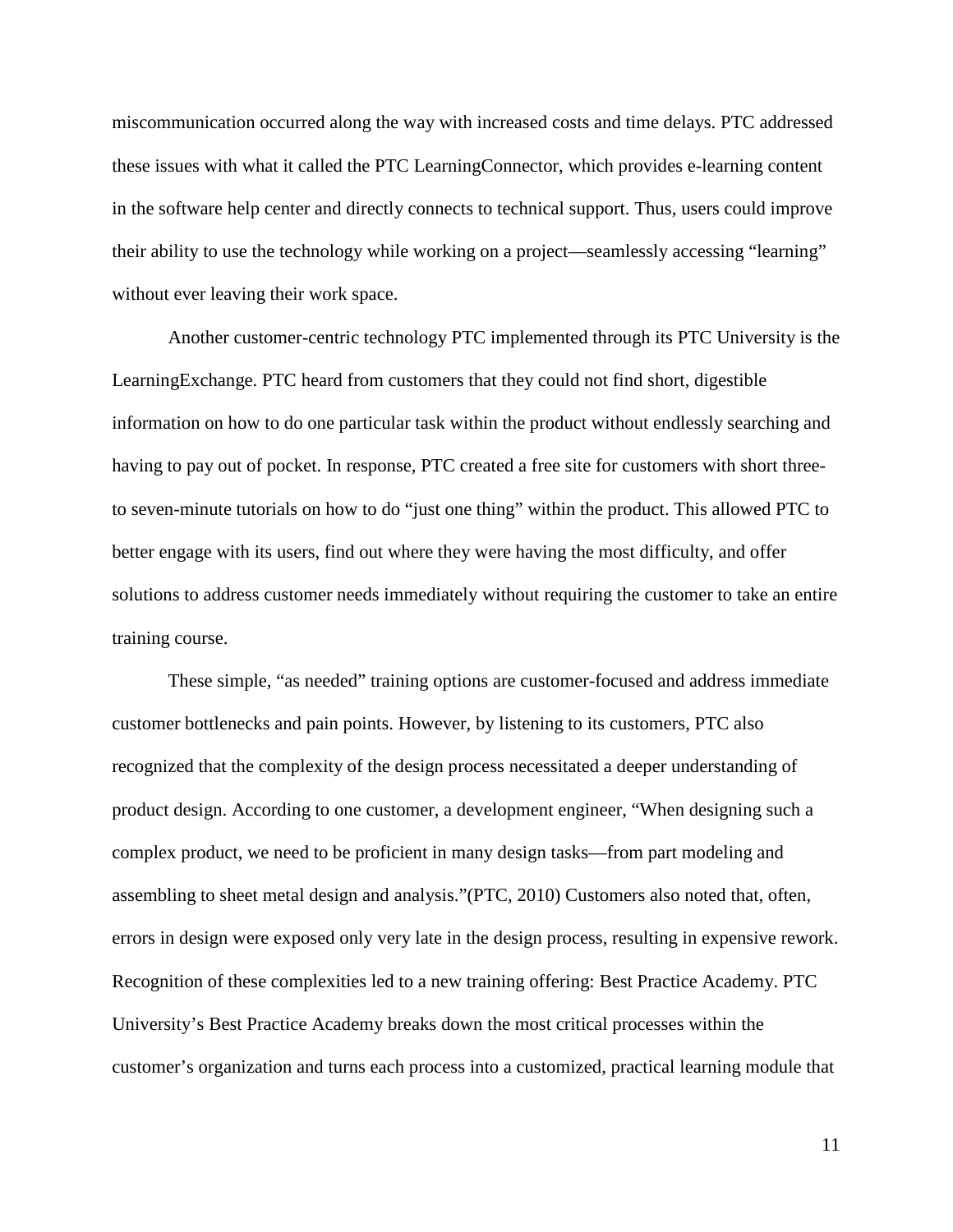members of the product team can apply in their everyday roles. With its strong expertise in product development, PTC first identifies industry best practices on key topics identified by customers. It then customizes workshops specifically to the customers' processes and objectives based on their current skill levels and needs. Best practices within each customer's organization are also gleaned through the training needs analysis. As a result, best practices are implemented and adopted across the entire organization, thus improving product quality and reducing product development time (see Figure 2). As Matt Cohen, divisional vice president of PT University, noted, "While addressing the features and functions through training is important, even more important is addressing how users are using the software to ensure the company's business objectives are met—and this comes down to having your entire product development team follow best practices—not just pockets of experts."(Hedges, 2011)

Taken together, these learning technologies facilitate engagement with PTC's customers, while enabling its customers to learn and improve their product development processes. As PTC's Cohen stated, "Our programs focus on the customer's business priorities." By beginning with its customers' needs and pain points, PTC was able to design a set of training initiatives that truly enhanced the customers' ability to use its software solutions. PTC is an example of an organization that has been able to utilize technology to manage its customer relationships and enhance customer value, by putting customers at the center of its CVM strategy.

-- Insert Figure 2 about here --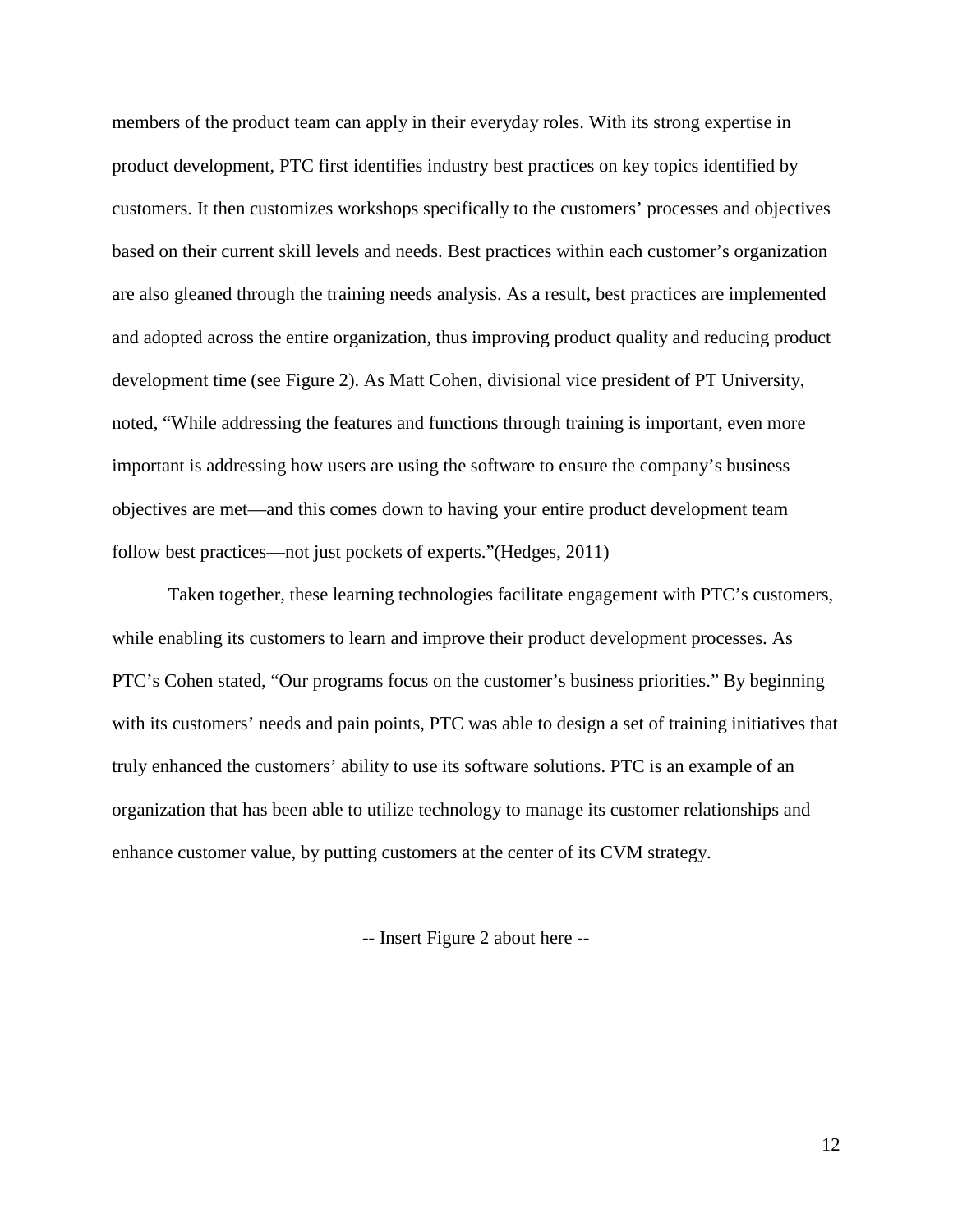### **Lesson 3: Adopt CLV as a Core Metric**

### *Insights from Marketing Science*

CLV is one of the core customer-centric metrics within CVM. It commonly refers to the net present value of all future profits derived from a customer over his or her lifetime with the firm. Traditionally, firms use more product-centric metrics, such as market share, which are usually defined at the product-market level. For example, when a firm sells insurance and bank accounts, it uses market share for insurance and bank accounts as the key metric. The primary objective of a market share metric is to gain a large piece of the total market "pie." The logic is that if firms have larger market shares, they can gain economies of scale, have more market power, and earn higher profits (Szymanski, Bharadwaj & Varadarajan, 1993).

One important disadvantage of such product-centric metrics, however, is that they might be optimized incorrectly. Frequently, managers are steered to achieve sales targets in a particular product or service category. One short-term way to achieve this is to use sales promotions, which cause only temporary shifts in sales. Even worse is that sales promotions increase consumer price sensitivity and destroy customer loyalty. For example, to keep sales up, multiple U.S. car manufacturers have used deep sales promotions, which destroy firm value (Gupta & Lehmann, 2005; Pauwels, Silva-Risso, Srinivasan & Hanssens, 2004; Rust, Zeithaml, & Lemon, 2000).

Another important disadvantage is that product-centric metrics only consider one product category, while customers may buy from multiple categories. Since the purchase behaviors within product categories may depend on each other, if this interdependence is not acknowledged, it may depress the overall value of a customer to a firm. For example, having strong price offers in the health insurance category might cause a stronger focus on price in other insurance categories as well. Furthermore, having too specific a focus on one product-centric metric may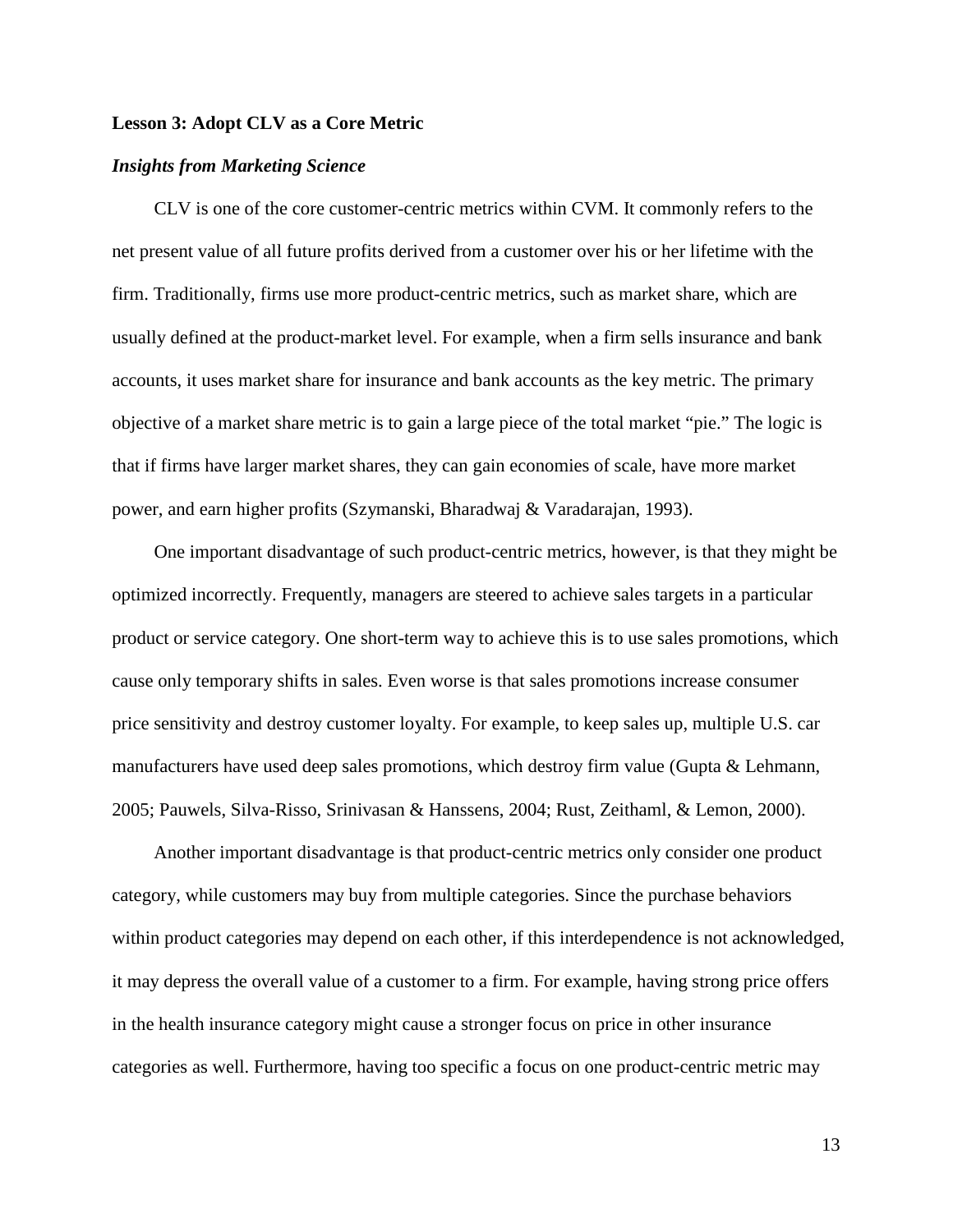cause customer value to be destroyed. For example, firms may focus on sales growth of one specific product using attractive deals, which may lead to a migration of customers from other high-priced products to the new lower-priced product.

Firms may use the CLV metric in different ways. We distinguish five distinct applications of CLV in firms: (1) as a metric to steer to a more customer-centric firm culture, (2) as a metric to evaluate marketing campaigns and investments, (3) as a valuation tool of the customer base, (4) as a metric for customer segmentation and resource allocation, and (5) as an additional marketing metric in the customer database.

The first application of CLV functions as a metric that aims to stimulate a customer-centric culture. As such, employees and departments need to acknowledge that the ultimate objective of the organization is to maximize CLV and focus strategies on achieving this objective. In so doing, a long-term perspective on customers is guaranteed.

In contrast with this more pervasive use of CLV throughout the organization, the second application of CLV focuses merely on increasing the accountability of marketing investments. Using the CLV metric, firms can then calculate the ROI of marketing investments (Rust, Lemon, & Zeithaml, 2004).

Third, CLV can also be used mainly to assess the value of the customer base, which is frequently referred to as customer equity. This can be of major importance for overall firm valuation purposes. This application reflects the notion that customers are important assets and, as such, should be financially valued. Researchers have proposed methods on how to value customer bases and have shown links with shareholder value. For example, recent research by Skiera has proposed also taking into account the long-term value creation objectives of a firm and extending the customer equity metric with a customer equity sustainability ratio (Gupta,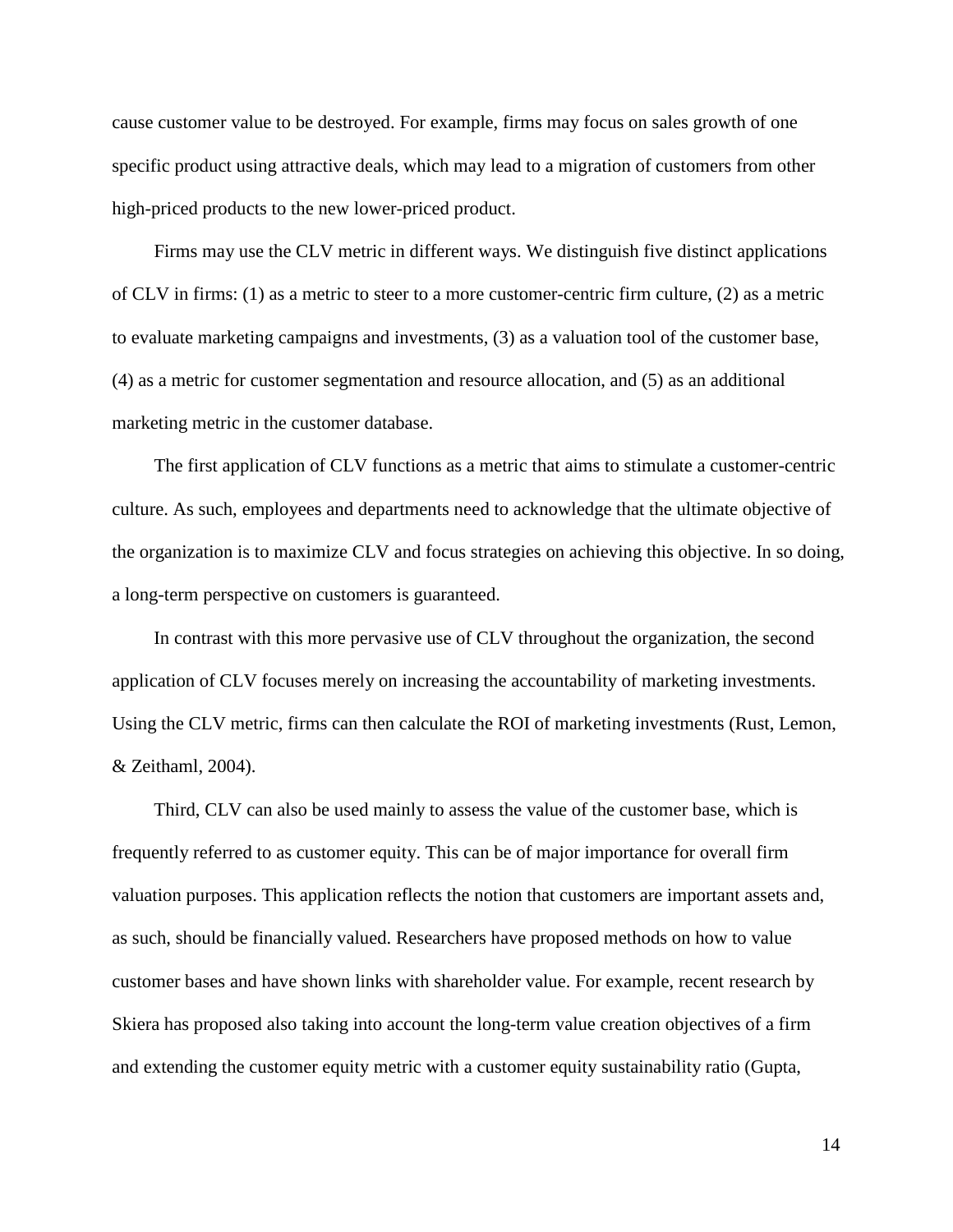Lehmann, & Stuart, 2004; Skiera, Berns, & Horn, 2011). With this extension, for example, firms can gain better insights into whether they are exploiting the customer base to achieve short-term profits at the expense of long-term customer value.

The fourth application of CLV is a more typical database marketing application. For current customers, CLV is calculated, and then customers are segmented according to that calculation. Marketing resources can then be allocated across the resulting segments. For example, firms can decide to reallocate marketing resources in such a way that less of the marketing budget is allocated to low-CLV segments while more of the budget is allocated to high-CLV segments (Venkatesan & Kumar, 2004). Understanding the role of CLV in managing a firm's customer portfolio over time is critical. Linking CLV to important other metrics, such as churn, can also provide valuable insights. For example, a telecommunications company discovered that churn was highest for its high-CLV segments. These insights provided clear directives to customer management by showing that large improvements in bottom-line results could be achieved by reducing churn in high-CLV segments.

Finally, CLV can be used as just another marketing metric present in the customer database. This application of CLV does not create value for the firm per se. Many firms, unfortunately, still use CLV in this way, without fully availing themselves of the rich opportunities this metric can provide. Such use also highlights one of the crucial pitfalls with the implementation of CVM. Although firms can calculate all kinds of customer-centric metrics, managers are not often evaluated on these metrics. For example, in many financial service firms product sales is still the leading metric and the one on which bonuses and incentives are based, instead of CLV. As such, in the end managers will maximize product sales instead of customer value. We could even argue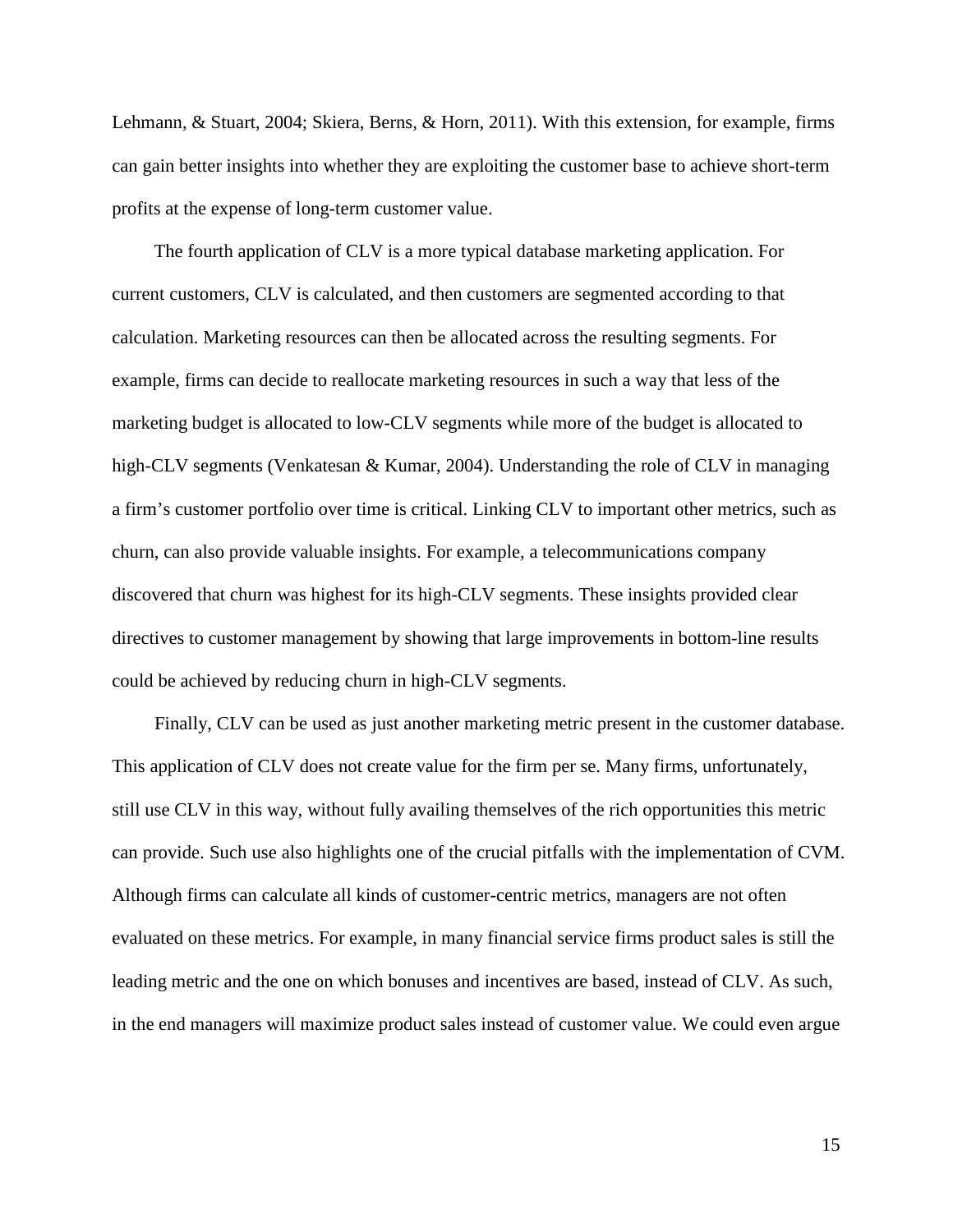that only when firms choose the right (1) customer-centric metrics, (2) measure of these metrics, and (3) use of these metrics for evaluation will this lead to a successful implementation of CVM.

### *Insights from Practice*

Maximizing the use of CLV will change behavior, which in turn may change the company culture and subsequent processes as well. The credit card and financial services firm Capital One has adopted CLV as a core metric. Capital One carefully segments and values its customers to understand their lifetime value and to identify the best utilization of its resources. The firm also uses CLV to evaluate marketing campaigns and marketing investments.

Capital One's use of CLV runs deep throughout the organization. The firm's goal, "to deliver the right product, at the right price, to the right customer, at the right time," (Day, 2003; Rierson & Lattin, 2007) necessitated an information-based marketing strategy approach that enabled it to micro-segment customers on the basis of their CLV. In the United States, Capital One's credit card business is segmented into groups such as prime, high response, medium response, partnership, affinity, and small business. Segment managers have the autonomy and resources to, in essence, run their segment as a business, with profit and loss responsibility.

In addition to using CLV as a customer segmentation tool, Capital One uses it to evaluate the potential and success (or failure) of new product ideas and marketing campaigns. Capital One runs tens of thousands of experiments each year to improve its ability to acquire customers, maximize CLV, and even perhaps determine which unprofitable customers to terminate (Anderson & Simester, 2011). One such test, designed to optimize customer retention, compared customer responses to three different actions across three randomized groups of people who called in to cancel their Capital One credit card because they had received a better offer from a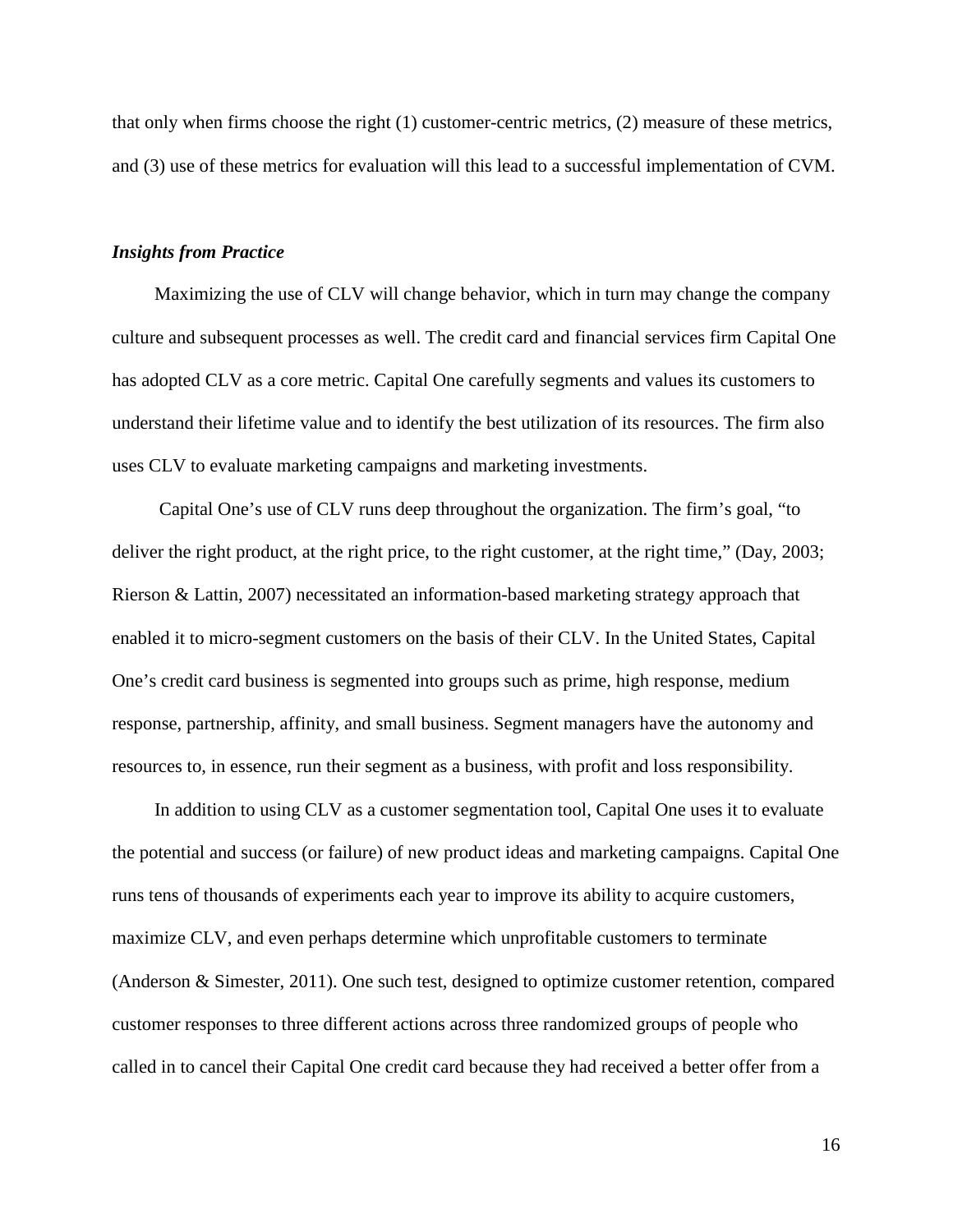competing card. For the first group, the firm "called their bluff" and closed the account. For the second group, Capital One matched the customer's alleged offer from a competitor. For the third group, Capital One met the customer halfway with an offer. Follow-up data were collected on customers and responses to the offers, and statistical models were built to link the results to the existing customer data and CLV. With these analyses, when a customer calls in to cancel an account, the service representative instantly sees a recommendation for the customer (e.g., lower the interest rate to 12.9%) based on these tests and the customer's lifetime value and can make an offer during that interaction. The result? Capital One has one of the industry's highest retention rates among its most profitable customers and has been able to increase the lifetime value of its average customer (Blake, n.d.).

A recent quarterly report of Capital One reflects its ongoing commitment to nurturing customer relationships: "Our strategies and actions are designed to deliver profitable long-term growth through the acquisition and retention of franchise-enhancing customer relationships across our businesses."(Capital One Financial Corp, 2011) This commitment to customers through a deep understanding of customer value enables Capital One to almost "individually service" its customers according to their potential. When a customer calls, the firm can immediately access his or her history and potential and generate potential offers—all based on the customer's CLV. This customized service also resulted in increases in customer satisfaction: Capital One's High Value Servicing Team was awarded the International Customer Management Institute's Global Call Center of the Year Award and was certified by the prestigious J.D. Power and Associates' Call Center Certification Program.<sup>[5](#page-47-4)</sup> This example clearly shows how Capital One has been able to successfully adopt CLV as a core metric, especially for customer segmentation, evaluation of marketing campaigns and investments, and resource allocation.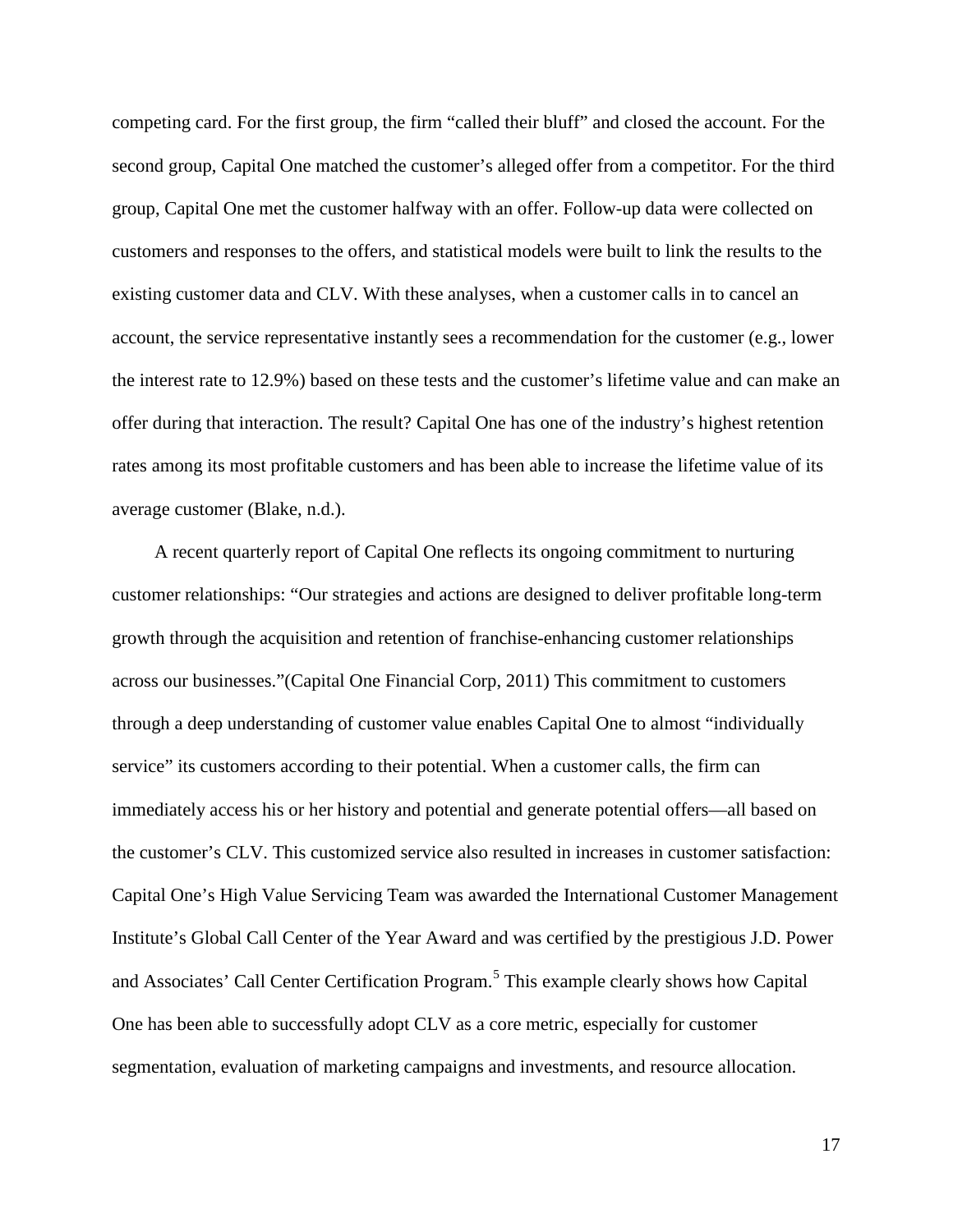### **Lesson 4: Invest in Strong Analytical Capabilities**

### *Insights from Marketing Science*

Having more data on many business processes will induce more intelligence-based decision making. In such decision making, firms rely heavily on the analytical function. Davenport and Harris explicitly argue that firms can gain a competitive advantage if they build up strong and effective analytical capabilities. They view analytics as the process of extensively employing data, quantitative analyses, statistical models (for both explanation and prediction), and fact-based management techniques to drive firm decisions and actions. These analytical capabilities can be used in different kinds of functions, such as human resources management, logistics, finance, and marketing. The use of these capabilities may lead to less waste in all kinds of processes and may optimize certain decisions (Davenport & Harris, 2005). For example, firms may create a category assortment in such a way that category profitability is optimized. Several firms, such as Anheuser-Busch, Google, Tesco, Wall-Mart, FedEx, and Harrah's Entertainment, have adopted strategies that rely heavily on the analytical function. Customer analytics is one of the important areas in which firms can compete. As noted previously, Capital One has achieved growth through a more effective analytical-based targeting of new and current customers. In a recent survey, Forrester reports that 27 of 28 companies responded that their use of customer analytics improved loyalty (Temkin, & Belanger, 2004).

This discussion highlights the importance of customer intelligence (CI) capabilities. The core task of the CI function in organizations is to collect and store customer data and then to analyze the data to acquire customer insights. Customer insights need to be as accurate and up to date as possible, and they should be based on every relevant piece of customer information. The CI function compiles an *as complete as possible and necessary* view of the customer. Prior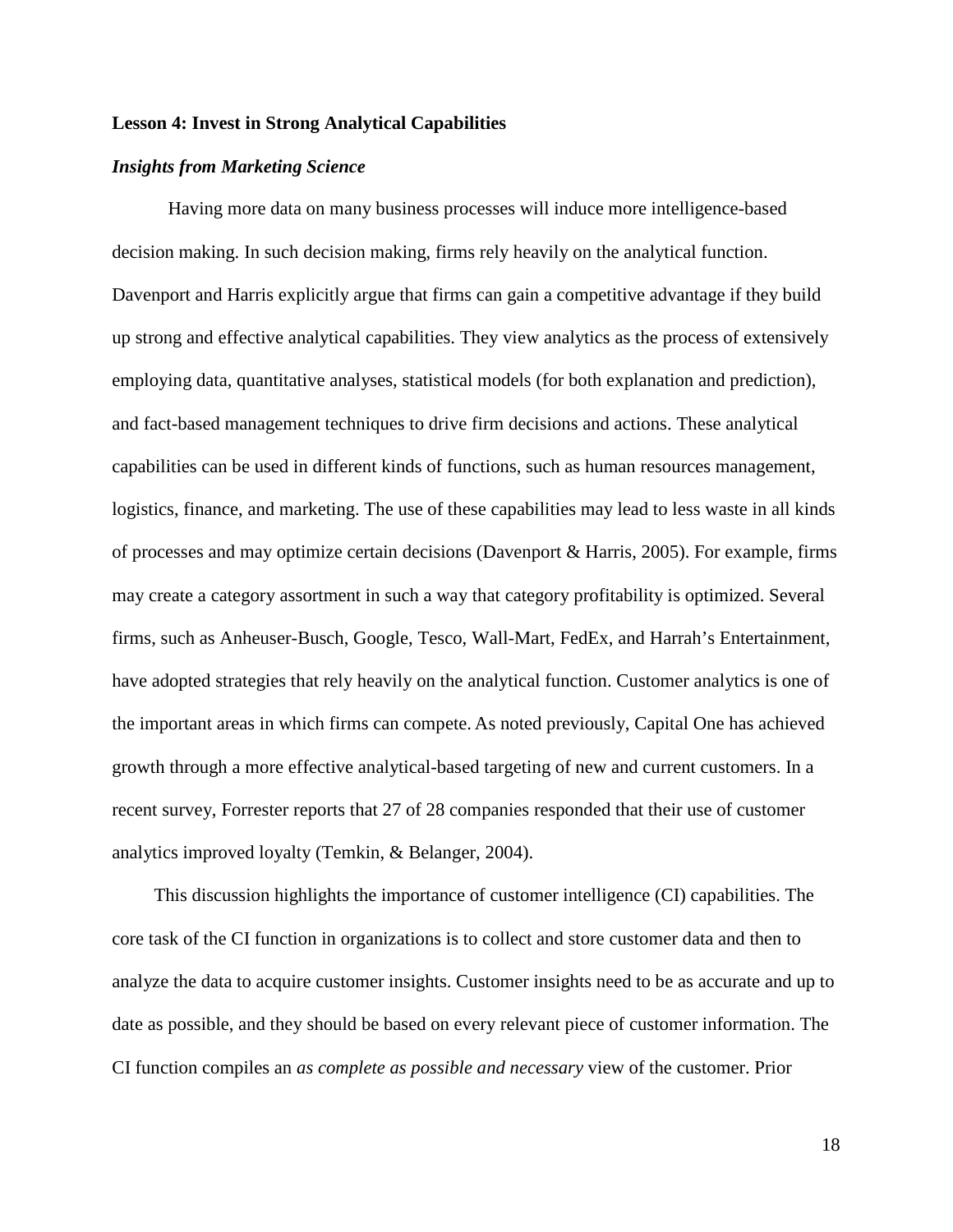research has shown that the success or failure of CVM depends on the quality of the CI function. That is, firms with strong CI capabilities have greater firm performance (Hoekstra & Verhoef, 2010).

An important aspect of CI capability is the analytical capability. Analyses may encompass disparate fields such as identifying potential customers, predicting response behavior of existing customers, calculating the costs of maintaining a relationship, and cross-selling predictions. Both traditional techniques, such as cross-tabulation and tree-based methods, and more sophisticated techniques, such as logistic regression and boosting, can be used (Blattberg, Kim & Neslin, 2008; Neslin, Gupta, Kamakura, Lu & Mason, =2006). Beyond these analytical skills, we also emphasize the importance of the CI–marketing interface. It is critical that CI understands marketing's requests for analyses, checks whether it is asking the right questions, and rephrases them if necessary. CI should also be willing and able to advise marketing according to the outcomes of the analyses. The quality of these cross-functional capabilities of CI will improve the quality of marketing decision making, which will become more fact based. However, with this CI–marketing interface, marketing should also adopt some CI-based principles. Marketing should be able to guide the process of abstracting customer needs from the available customer data by initiating relevant data queries. Such cross-functional CI capabilities will increase CI's effectiveness by clearly explaining the information needed. In addition, to increase the quality of decision making marketing needs to understand the outcomes of customer database analyses and be able and willing to use these outcomes in its decision making.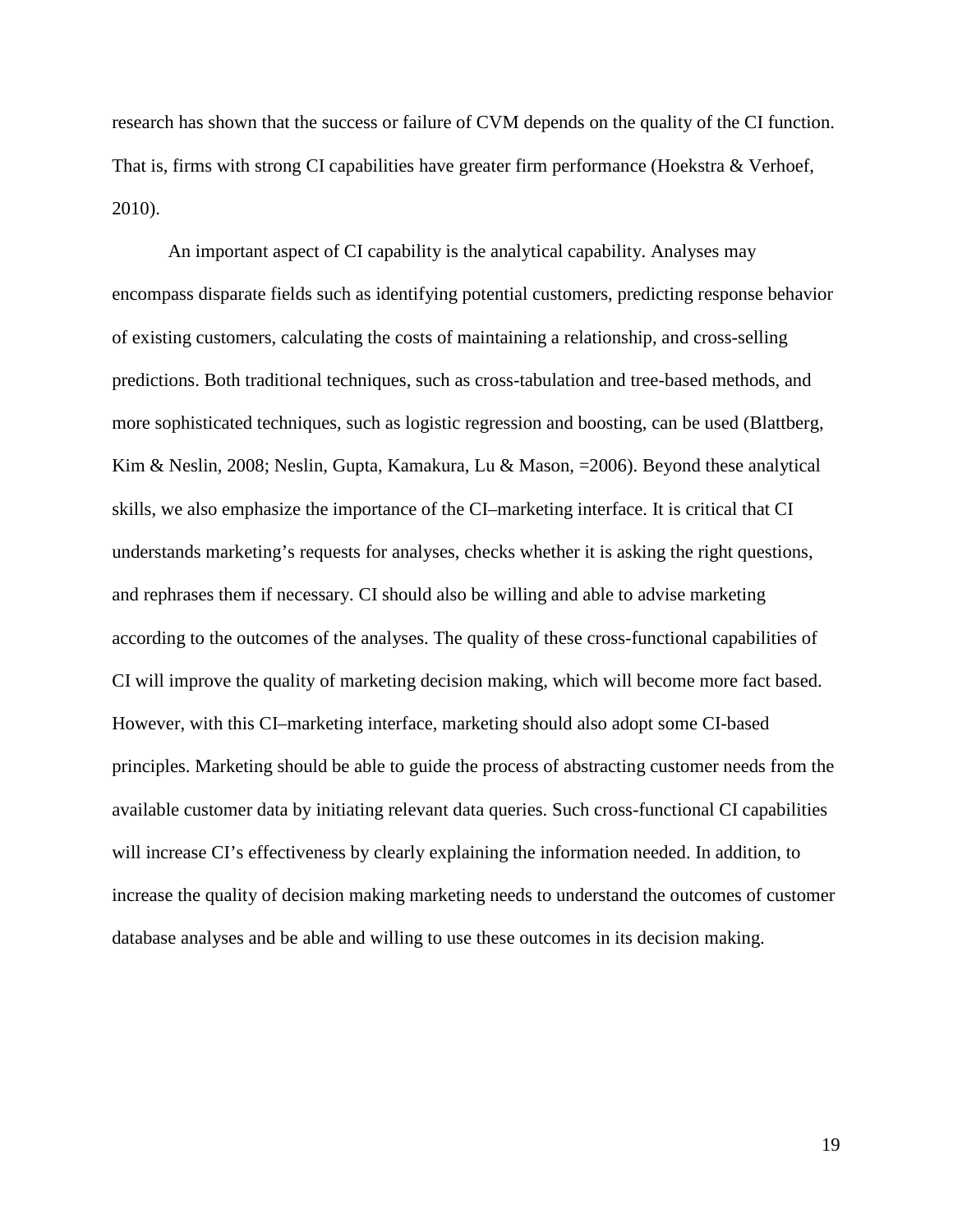### *Insights from Practice*<sup>[6](#page-47-5)</sup>

Building a strong CI function is difficult for most firms. Some firms, such as Capital One, hire academics with doctoral degrees in statistics to strengthen their analytical skills. However, hiring talented employees with analytical skills is not sufficient. Rather, firms must build up a strong CI function to create value for the firm. The Dutch incumbent Telco KPN understood the necessity of building up such a function six years ago. Confronted with suboptimal marketing campaigns and increasing competition with high increasing churn, the firm began implementing CVM with a strong focus on fact-based marketing. The management of KPN also understood that a strong CI function was essential. However, the firm lacked strong analytical skills. Therefore, it set up the Marketing Intelligence (MI) Academy jointly with the marketing intelligence consulting agency MIcompany. Baptiest Coopmans, member of KPN's board of directors, stated the following: "Our own education programs were not focused on customer intelligence, but focused on educating marketing managers and organizational leaders. With the MIacademy we aim to develop top talented specialists, which are able to fully understand customer needs." A threeyear training program was developed for new young master graduates. In this program, they were trained in analytical techniques but were also trained in improving the interface between the CI function and marketing. Important skills included the effective presentation of marketing facts and interpersonal communication. Furthermore, CI trainees were trained in deriving growth opportunities from their analytical findings/insights to develop strong recommendations for marketing.

Recently, the whole program has been evaluated (see Figure 3). The management of KPN is fully convinced of the success of building a strong CI with MIacademy. Marteyn Roose, director of customer management at KPN, stated "Statistical tooling, methods and central data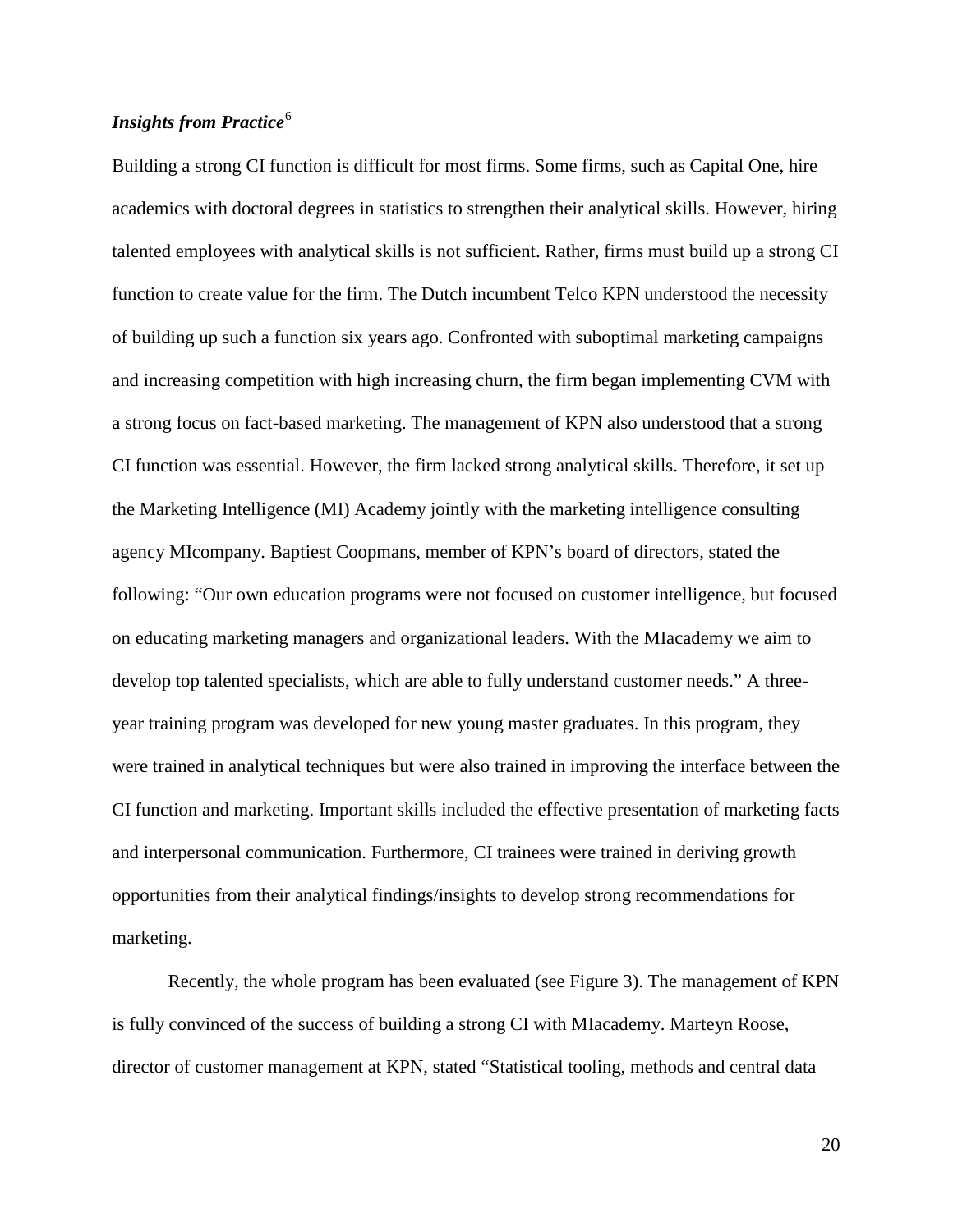warehousing are all beneficial, but it's our people that make the real difference. The benefits of attracting top talented graduates and training them to become top performing CI professionals has proven to be tremendous in all kinds of areas." KPN identified several of the benefits of the program shown in Figure 2. Since then, the program has resulted in additional revenues and costs reductions. Direct revenues have occurred through improved marketing campaigns (overall improving net present value of orders by 132%) and the development of successful growth initiative opportunities ( $\geq \text{E}$ 40 million in 2010). Indirect and more long-term revenues have also been realized, for example, through the strong development of the customer management function within KPN. There is an increasingly high demand throughout all departments and disciplines in KPN. This ensures that few CI professionals choose to leave KPN because they find challenging careers elsewhere. The traditional focus of CI was mainly the optimization of marketing campaigns. At KPN, that scope was broadened to all disciplines (e.g., marketing, sales, service, network) and on all levels (i.e., up to the board of directors). A strong CI function is a necessity. The program's strong focus on the interface between marketing and CI also resulted in greater acceptance of more accountable or fact-based marketing. Cost reductions mainly occurred from lower recruitment costs and short vacancy periods (>95% of new talent acquired without any recruitment aid). Moreover, the firm could pay lower salaries because it did not need to hire experienced CI specialists (20% saving, including educational costs). The firm also required less input from external dedicated marketing intelligence firms, as sufficient skills were now present internally. This example of a focus on building a strong CI function clearly shows that dedicated and top-management-supported training initiatives aimed to improve analytical and interface skills really benefit CVM and the firm.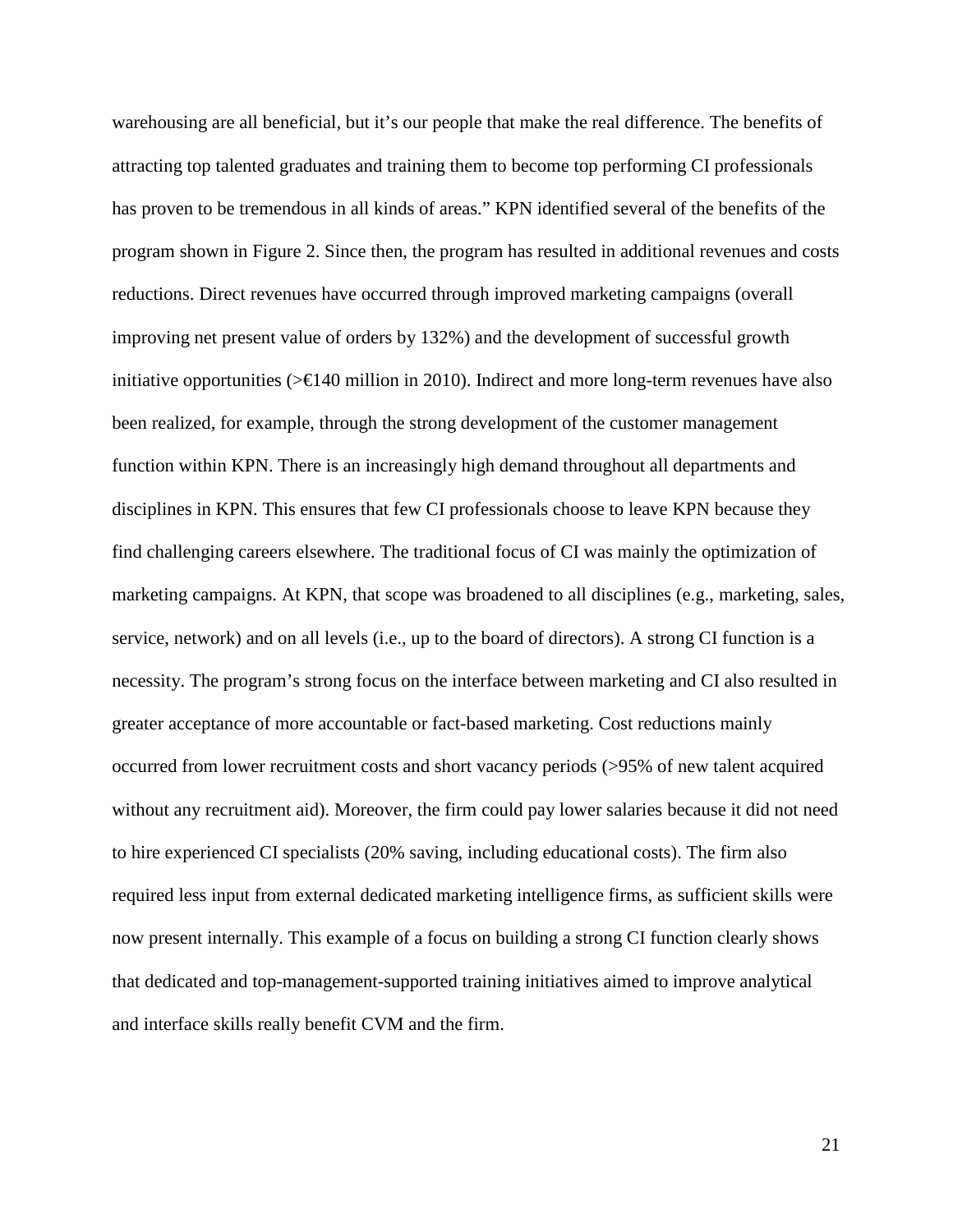-- Insert Figure 3 about here --

# **Lesson 5: Understand the Key Drivers of Customer Acquisition, Retention, and Expansion** *Insights from Marketing Science*

Firms often assume that they have adopted a customer-centric view merely by actively measuring and monitoring customer metrics. However, this alone is not sufficient. To truly succeed in managing customers for maximum value, firms must clearly understand what drives customer acquisition, customer retention, and customer growth over time. Across many industries, countries, and contexts, several key insights have emerged.

First, it is important to consider both marketing and broader operational factors in understanding key drivers of customer decisions. Three key areas the firm can influence may drive customer acquisition and retention decisions: value equity, brand equity, and relationship equity. Value equity is the customer's objective assessment of the firm's offering based on his or her perceptions of what is given up for what is received. Key drivers of value equity include features and benefits of the product or service, overall quality, factors that influence customer convenience (e.g., ease of purchase, ease of use), and all elements of pricing. Brand equity is the customer's subjective perception of the firm's offering, beyond its objectively perceived value. Key drivers of brand equity include all marketing strategies that influence brand awareness and brand perceptions (e.g., promotion, advertising, sales, social media) and corporate citizenship efforts. Relationship equity is the customer's perception of the customer–firm touch points. Key drivers of relationship equity include customer loyalty programs, all the ways the customer and the firm directly interact (e.g., customer support, website interactions), customer communities, and the knowledge developed by the firm and the customer over time about each other. Firms need to understand the extent to which customer behavior is most influenced by value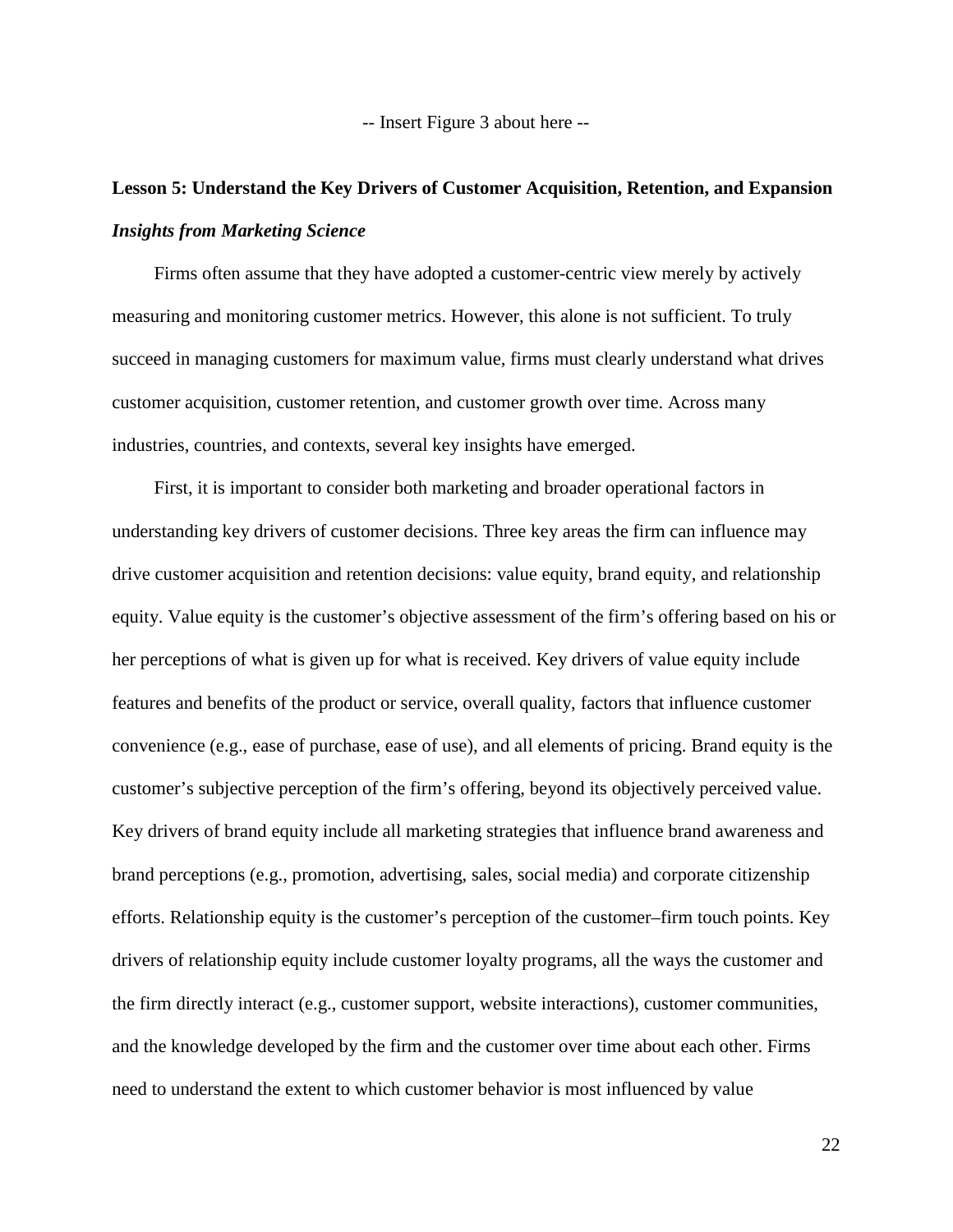perceptions (often the key driver for continuously provided services), brand perceptions (most often the case for frequently purchased consumer goods), or relationship perceptions (typically most critical in B2B contexts) (Rust et al., 2000).

Second, the drivers of customer acquisition may be distinct from what drives customer retention or customer growth (Bolton, Lemon & Verhoef 2004). It is important to analyze the key drivers of customer behavior for at least three stages in the customer–firm relationship: acquisition, customer growth, and customer retention. When acquiring the customer, brand and value elements tend to dominate. In the growth phase, value is important, but the relationship also begins to become important. Finally, when trying to retain customers and prevent highly profitable customers from defecting to competitors, relationship and value are both critical. For consumer products, refreshing the brand image in later stages of the relationship is also important.

Third, understanding what drives customers to the competition is also critical. One key mistake that firms often make is only surveying and interviewing their current customers to determine key drivers of acquisition, growth, and retention. However, understanding why customers do *not* buy from the company can be even more informative. The research methodology employed to evaluate key drivers of customer behavior should include both current customers and noncustomers, so that the firm can gain insights into what is important to all potential customers in the market. One such approach that examines the focal company and its competition is customer equity analysis. This approach enables a firm to examine the key drivers of customer acquisition and retention for all competitors in the marketplace, not just the focal firm, and to analyze the performance of all competitors on each of the key drivers identified. As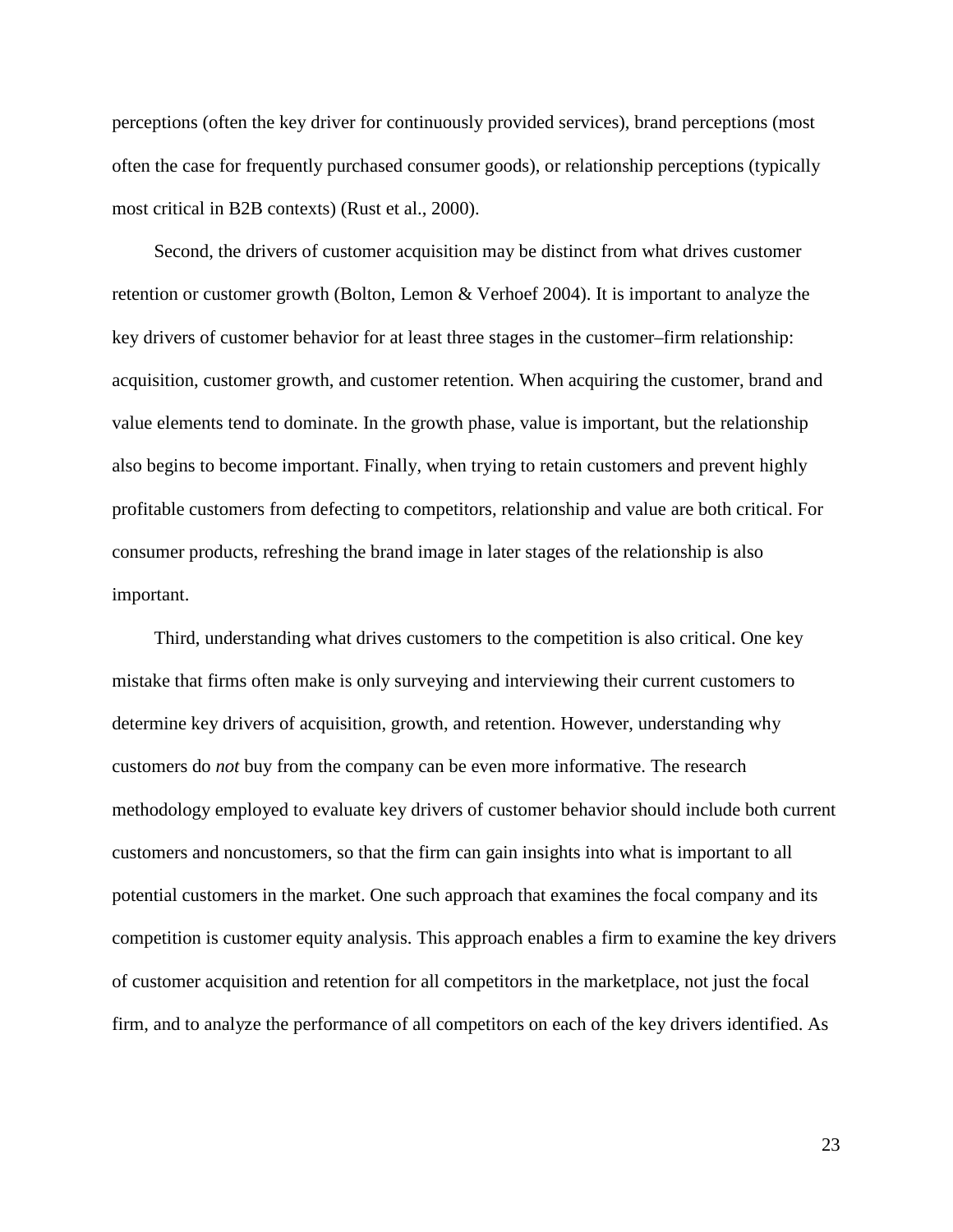a result, a firm can determine where it is doing well, where it is doing poorly, and where it should invest its resources for maximum impact.

Fourth, customer segmentation is a key factor when trying to understand what motivates customers. Not all customers care about the same attributes of a product or service experience (e.g., Wieringa and Verhoef 2007). Solid customer segmentation takes the approach that incorporating customer valuation is necessary to trust the insights from analyses of the drivers of customer behavior. Occasional leisure travelers on an airline have very different drivers of acquisition, growth, and retention than frequent business travelers. When appropriately segmented (by value, behavior, demographics, and/or psychographics), key driver analysis can be a helpful tool to determine where to invest to grow the value of each segment and, when paired with CLV analysis, on which segments to focus.

Fifth, firms must recognize the importance of managing their customer portfolio. It is critical to examine the mix of customer segments and the mix of customers at different stages in their life cycle with the firm. Recent research suggests that firms should maximize their CLV portfolio to understand how customers early in their relationship with the firm (strangers or acquaintances) may provide value to the firm differently than customers who have a long-term relationship with the firm (friends or partners). Firms can optimize the risk and return of their customer portfolios by structuring the mix of customers to reduce vulnerability and volatility of cash flows. Key insights from this body of research are that firms should seek a diverse portfolio of customers that will maximize value and minimize risk and that these diverse customers also have different needs and distinct drivers of purchase behavior (Dhar & Glazer, 2003; Johnson & Selnes, 2004; Tasari, Bolton, Hutt, & Walker, 2011).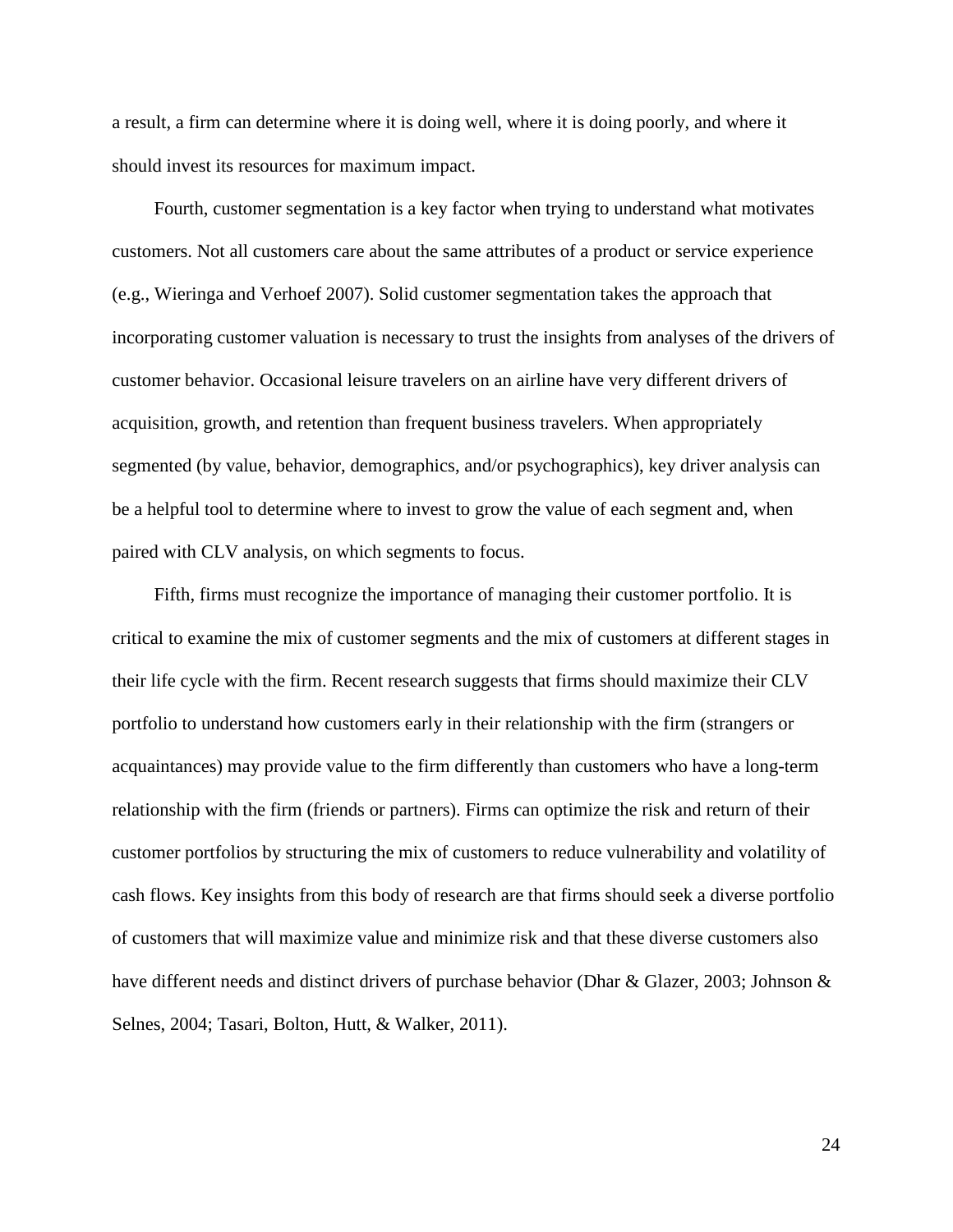Finally, the goal should be to develop a customer dashboard to enable the firm to link key drivers to key metrics. The real power of customer value management lies in the ability to link marketing inputs (specific strategies and tactics) to customer responses and, ultimately, to firm performance. When armed with an understanding of the key drivers of CLV, the next logical step is the development of a customer dashboard to link the inputs and outputs (Pauwels et al., 2009).

### *Insights from Practice*

One industry that has been very successful in developing a keen understanding of the drivers of customer behavior is the hotel industry. Hilton Worldwide, a global leader in this industry, has made CVM a cornerstone of its strategy. Hilton has invested heavily in information technology, people, and processes to obtain a deeper understanding of its customers and customer segments.

Hilton understands that a customer's hotel stay decision depends on many factors, including the aspects that are, according to Hilton, just the cost of entry: "a clean room, secure room, good bed, functional alarm clock, working shower, hot water, etc. So it's the physical property that's a requirement."(Thompson, 2006) In addition, a strong loyalty program is now viewed as a baseline necessity for major hotel chains. Where Hilton stands out is in its mastery of the customer experience—providing new and innovative ways for customers to have more choice and control. For example, Hilton's chain-specific smart phone apps not only make it simple for travelers to search for hotels nearby, make (change, or cancel) a hotel reservation, check in online, and check loyalty program status and redeem points but also enable consumers to order food or other services on arrival through the "Requests Upon Arrival" feature. As Paul Brown, president of Global Brands and Commercial Services for Hilton Worldwide, noted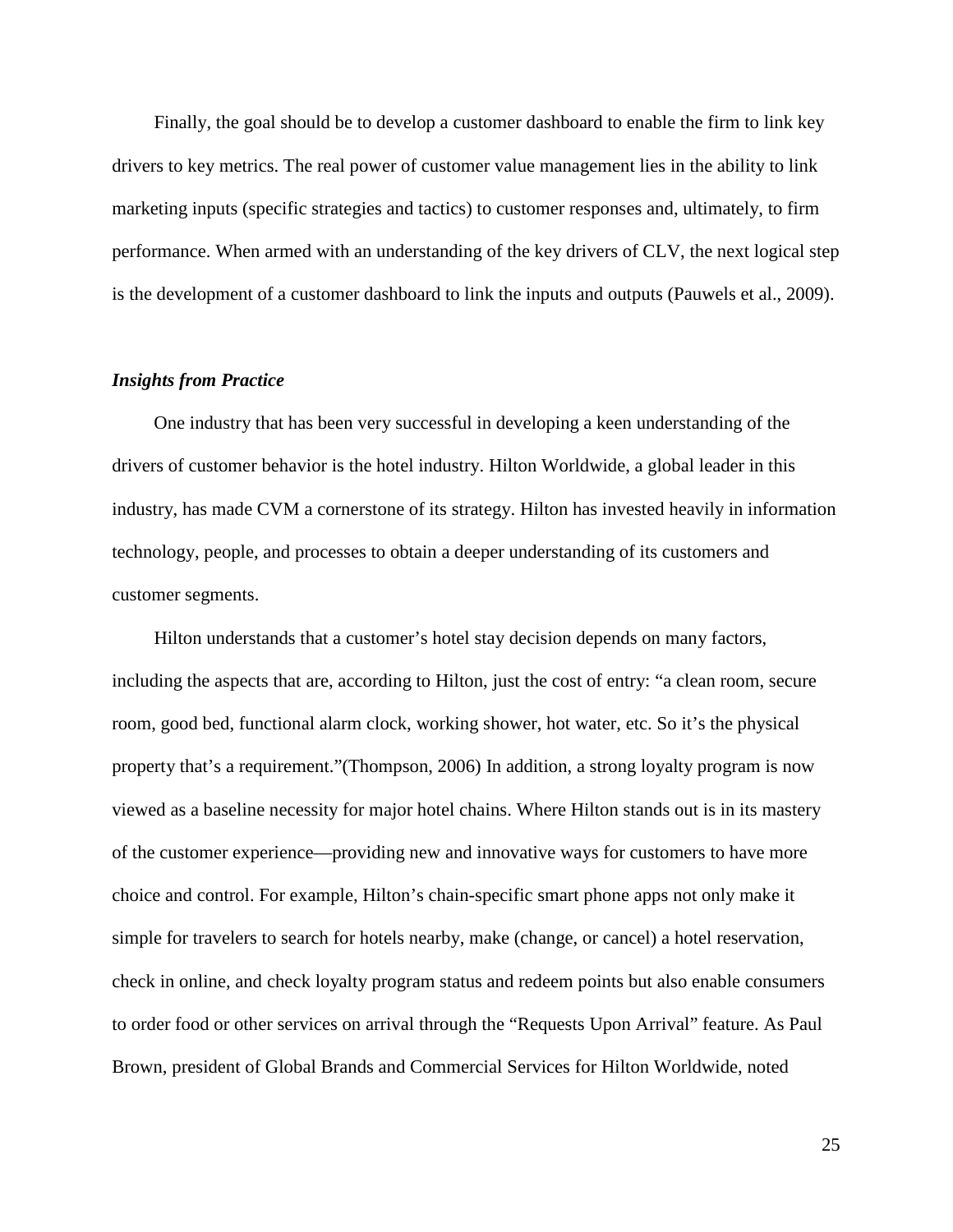(2009), "We are constantly working to anticipate our guests' needs and this is a great way to make the entire hotel experience more convenient." Hilton has experienced great success from these mobile apps; mobile online bookings are growing fast, and its iPhone app was downloaded more than 125,000 times in its first three months. Another recent enhancement to the customer experience is "Suite Selection" at Hilton's Homewood Suites, which allows guests to view the hotel's floor plan online, see the rooms available, and choose a specific room when checking in online.

Hilton also does a great job segmenting its customers. As a clear global leader among business travelers, Hilton has implemented strategies to attract and grow the business segment. Hilton has tried to address each customer touch point for its business travelers, especially recognizing key pain points. For example, guests at Hilton hotels can print wirelessly from their smart phones, and the hotel's eFolio application allows customers to print their final hotel bill from the website, without waiting in line at the front desk. Hilton's custom, comprehensive, integrated information services approach, called OnQ, enables the firm to implement and manage its customer-centric approach. Hilton HHonors loyalty program is a core element of this strategy and is known and recognized as an excellent option for business travelers, with a broad range of hotels and locations as well as extensive options for earning and redeeming points. As a result of this unrelenting focus on the business customer segment, Hilton consistently is ranked the number-one hotel brand for business travelers. In addition, Hilton has been able to grow its share of wallet from frequent guests, from 40%–60% to 65%–84%, with revenue per room across Hilton brands more than 7% above the industry average.

Hilton's portfolio of brands, which spans the spectrum from super luxury (its Waldorf Astoria Collection) to moderate (Hampton Inn) to extended stay (Homewood Suites and Home2),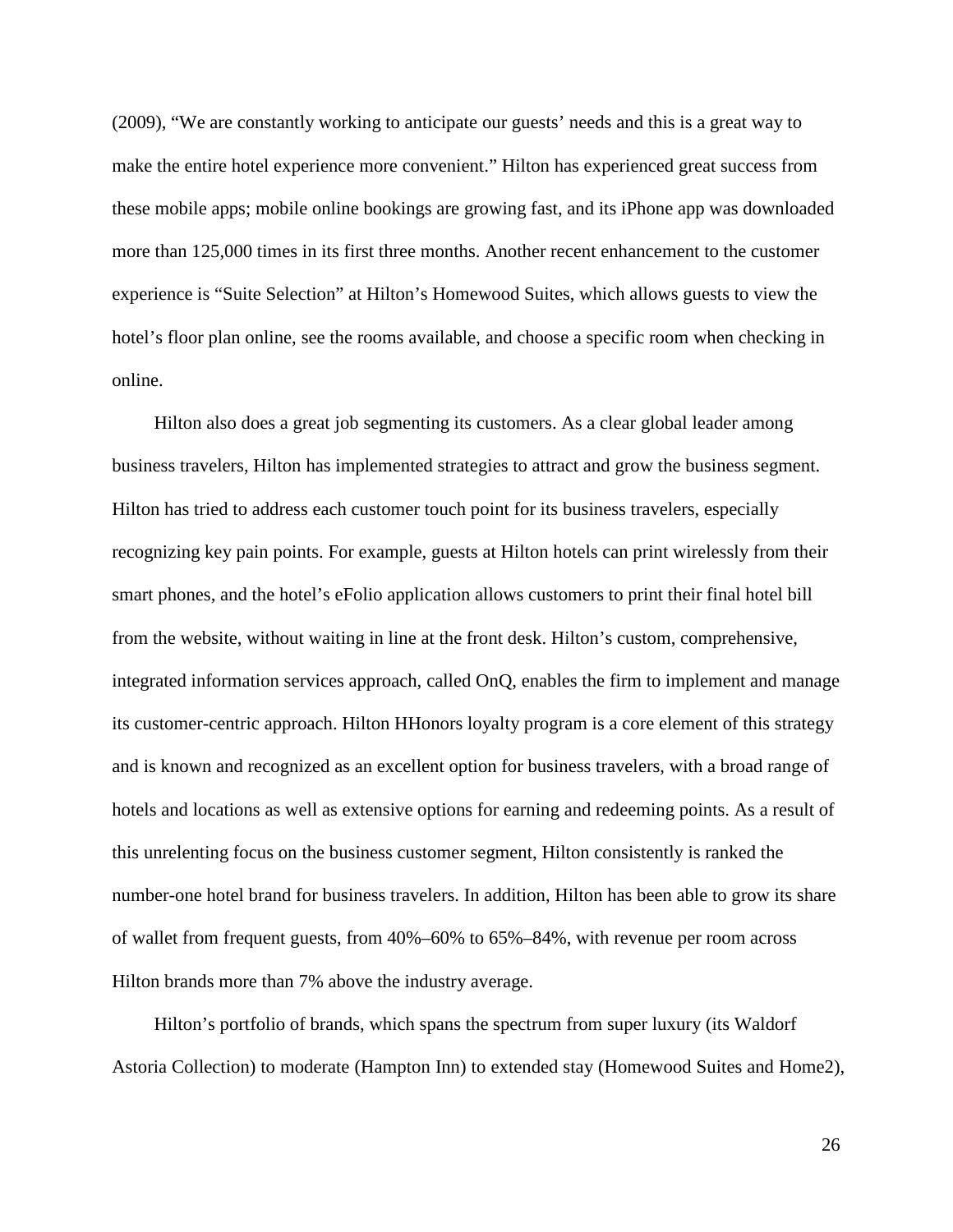enables the hotel chain to obtain a broad portfolio of customers. As such, Hilton can engage in successful cross-selling—that is, finding an alternative Hilton lodging option when a customer's first Hilton choice is not available. This strategy generates more than \$600 million per year for Hilton—revenue that would have been lost to competitors otherwise. Hilton also recognizes the value of understanding its customer portfolio in terms of frequency and recency of customer stays. By analyzing its customers' stay histories, Hilton was able to develop customized strategies to grow the value of each segment of its loyalty program customer portfolio: a "retention program" for highly loyal, frequent customers; a "welcome back" strategy for highvalue customers who lapsed but have returned to Hilton; a "win-back" strategy for previously high-value customers who have not stayed at a Hilton in the past year; and even an "escort-out" strategy for consistently low-value customers who stay so infrequently at a Hilton that they are probably not receiving much value from the loyalty program (see Figure 4).

Hilton truly understands the value of understanding the drivers of customer acquisition, retention, and customer expansion. Through an integrated CVM approach, Hilton has been able to grow its customer base and its brand. With aggressive global expansion plans, Hilton has more than 600,000 rooms in 3600 hotels in 81 countries, with an expansion pipeline of more than 130,000 additional rooms, 65% of which are outside the United States (Watkins, 2010; Hoover, 2008; Applegate, Piccoli, & Def, 2008; de Lollis, 2010; de Lollis, 2010).

-- Insert Figure 4 about here --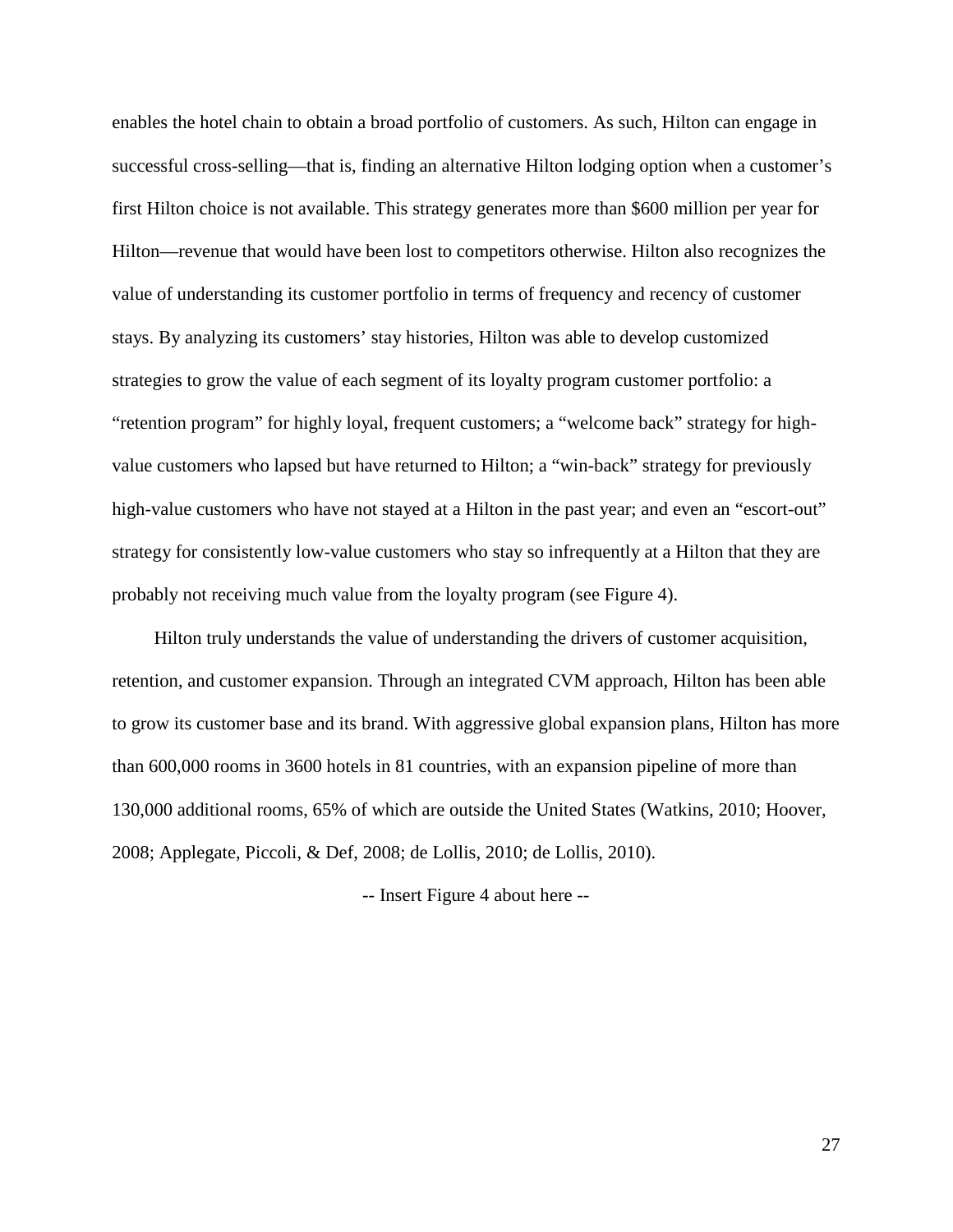### **Lesson 6: Manage Channels to Create Customer Value**

### *Insights from Marketing Science*

Firms are now confronting a conundrum with the multiple channels they can use to get in touch with their customers. In turn, customers can employ multiple channels to search, purchase, and receive after-sales services for those offerings (Neslin et al. 2006; Neslin and Shankar 2009). Before the widespread emergence of the Internet in the 1990s, firms typically used only a limited number of channels. Today, sales channels include the store, the Web, catalogs, sales forces, third-party agencies, call centers, and so on. And the number of channels just keeps increasing. New channels, such as mobile or smart phones, and new social media, such as social networking sites (e.g., Facebook, LinkedIn, Foursquare) have created new challenges and opportunities. Forrester predicts that by 2014, as much as 8% of retail sales will likely occur online and 53% will be enabled by a website. Firms are facing the new challenge of how to manage their customers across all channels in such a way that customer value is created and maintained (Schonfeld, 2010).

Firms frequently assume that providing more channels is the main solution; the thought is that providing more channels can create a stronger customer experience. However, more channels may also create more complexity. Although empirical research consistently shows that such multichannel customers are more profitable, an important but still unresolved issue is whether this link is causal. Do heavy users and more brand loyal customers tend to use multiple channels, or does the use of multiple channels increase customer experiences and result in higher volume and profitability? Does this effect remain when multichannel use is the market standard? Moreover, although multichannel customers may be more profitable, they may also be less loyal (Ansari, Mela & Neslin 2008; Konus, Verhoef & Neslin 2008).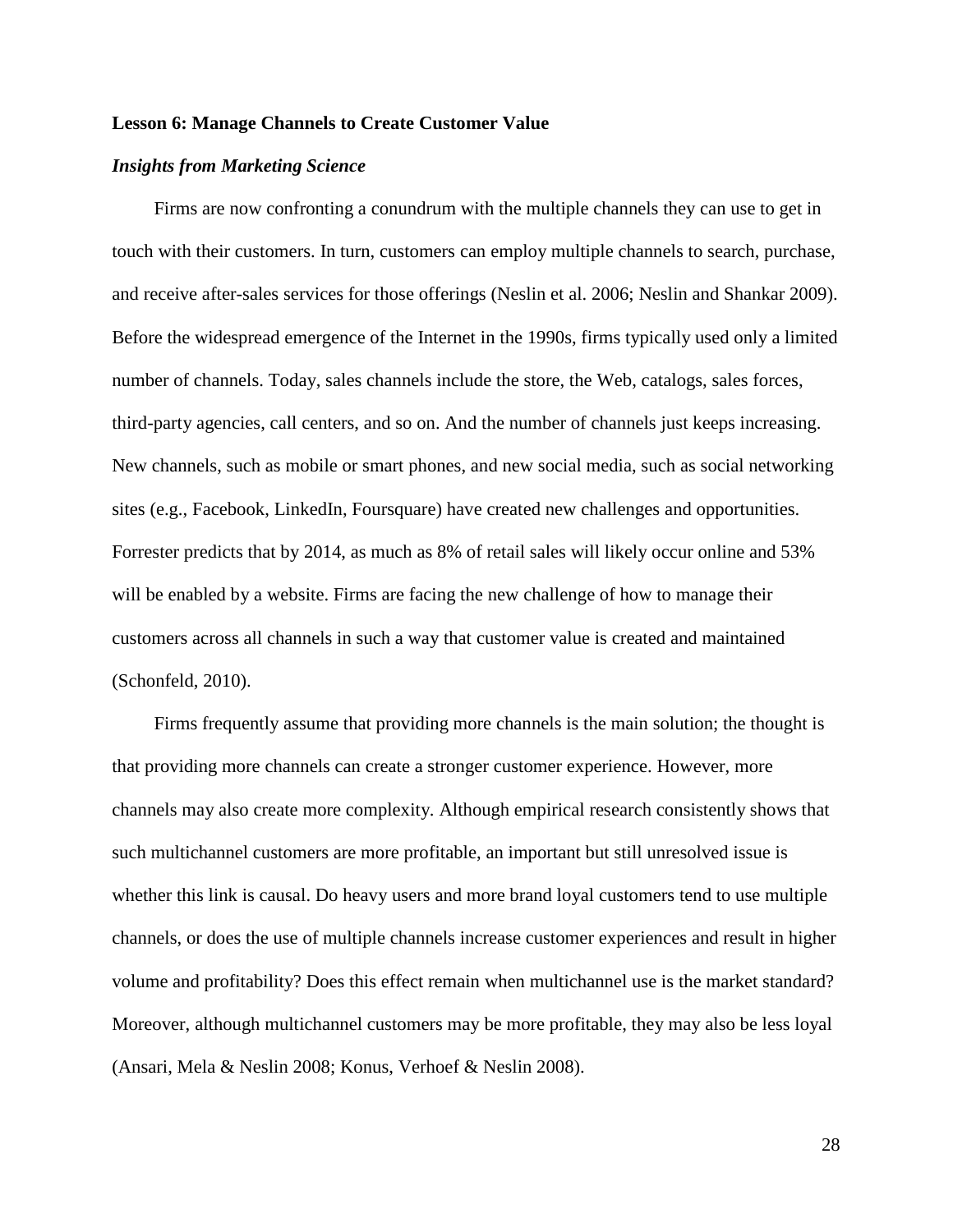Two general insights into multichannel CVM have emerged. First, migrating customers to other channels can be beneficial but can also have detrimental effects. Prior research has found that customers who migrated to the online banking channel became more profitable, controlling for selection effects. However, in a catalog context, customers who migrated to online channels tended to become less loyal than those who continued to use the catalog channel. Other research endeavors have warned that forcing customers into a specific channel (e.g., for cost reasons) creates customer reactance, dissatisfaction, and potentially disloyalty. Thus, it is important for firms to understand not only how multichannel efforts influence firm profitability but also how they influence customer perceptions and responses over time (DoubleClick, 2004; Ansari, Mela, & Neslin, 2008; Gensler, Leeflang, & Skiera, 2012; Konus, Trampe, & Verhoef, 2009; Wilson, Street,& Bruce, 2008).

Second, firms should consider how they can optimally allocate resources over customer segments and channels. Currently, most channel combinations arise from a careful examination of current channel usage patterns, which do not necessarily reflect the ultimate objective of maximizing CLV and/or the customer experience. A simple example of appropriate resource allocation is consistency of information across all channels. The insurer Esurance tries to release any changes or new information to all channels at the same time to ensure a consistent customer experience. Because customers often start quotes online but purchase over the telephone, the company recognizes that it is critical for its sales agents to have the same functionality and information as its customers, so that there are no lapses in service or support.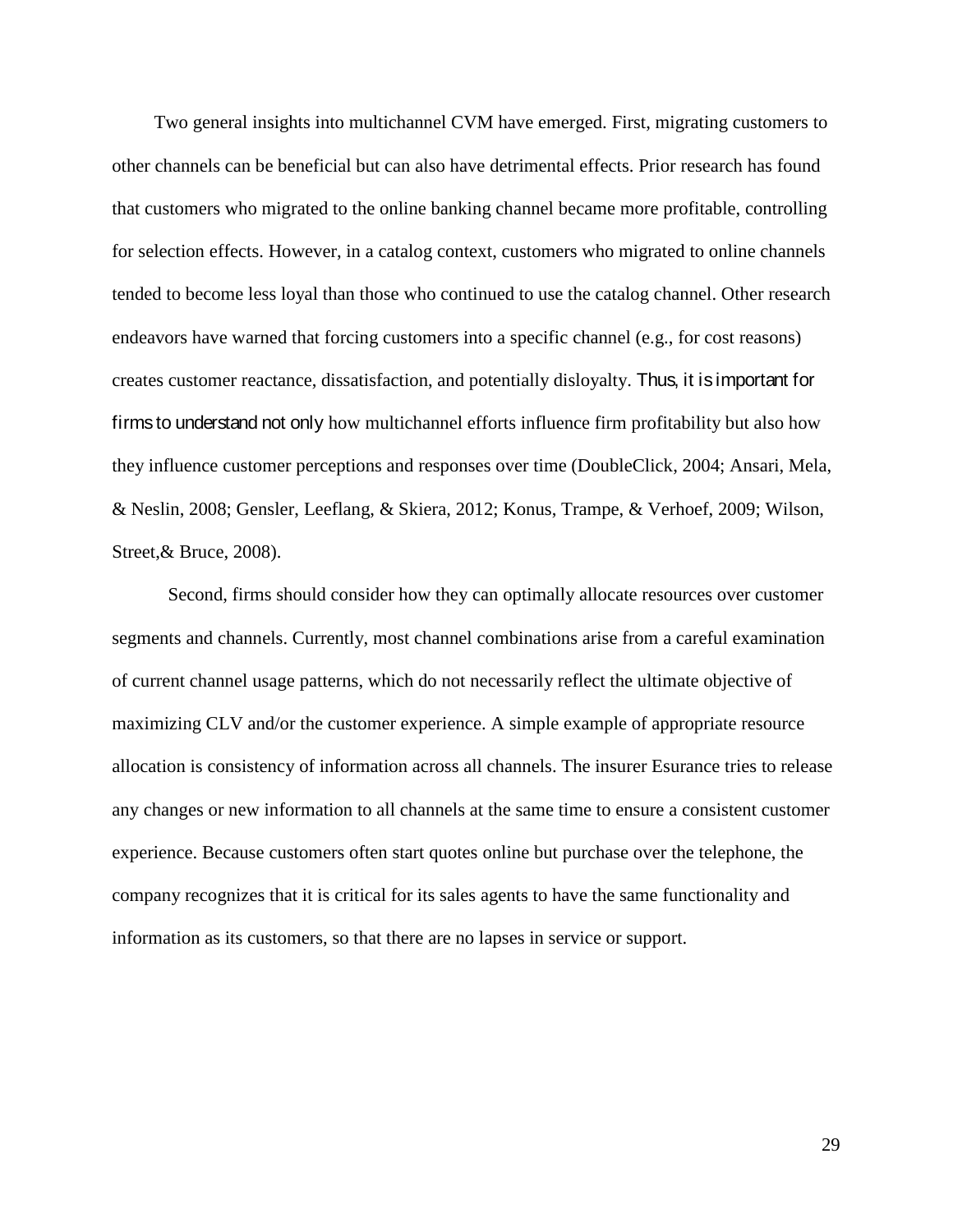### *Insights from Practice*

This discussion clearly signals that a multichannel strategy requires a strong analysis of the consequences of adding channels, migrating customers to alternative channels, and eliminating channels. A European retailer that sells electronics, apparel, and household goods was confronted with such decisions. Originally, this retailer was a cataloger that sent large catalogs to its customers twice a year. At the end of the 1990s, it adopted the online channel and achieved strong growth, as more customers began buying online. Still, the retailer continued sending catalogs twice a year to its expanding customer base. In 2006, approximately 70% of its revenue came from online purchases, which continued to grow substantially. The remaining 30% of revenue came from orders through the telephone channel, which was closely related to the catalog (i.e., customers called the telephone number in the catalog to order). As such, the retailer began relying more on e-mail communication as a device to stimulate sales.

For the future, it was unclear whether the retailer would still require the catalog channel, which was costlier than the online channel. Could the firm easily eliminate the catalog without upsetting customers? Moreover, would eliminating the catalog reduce sales among customers, especially if it still functioned as an impetus for customers to buy? To fully understand this, the firm's customer intelligence group executed a large-scale experiment, in which it stopped sending catalogs to a randomly selected group of customers for a period of two years. In doing so, it could also assess long-term value consequences. The retailer learned several important lessons: (1) the catalog still functioned as an important channel to stimulate sales, causing a lower purchase frequency among customers not receiving the catalog and lower sales levels; (2) especially loyal telephone buyers reduced their purchase frequency; (3) the average order size of existing customers increased; and (4) the elimination of the catalog channel reduced costs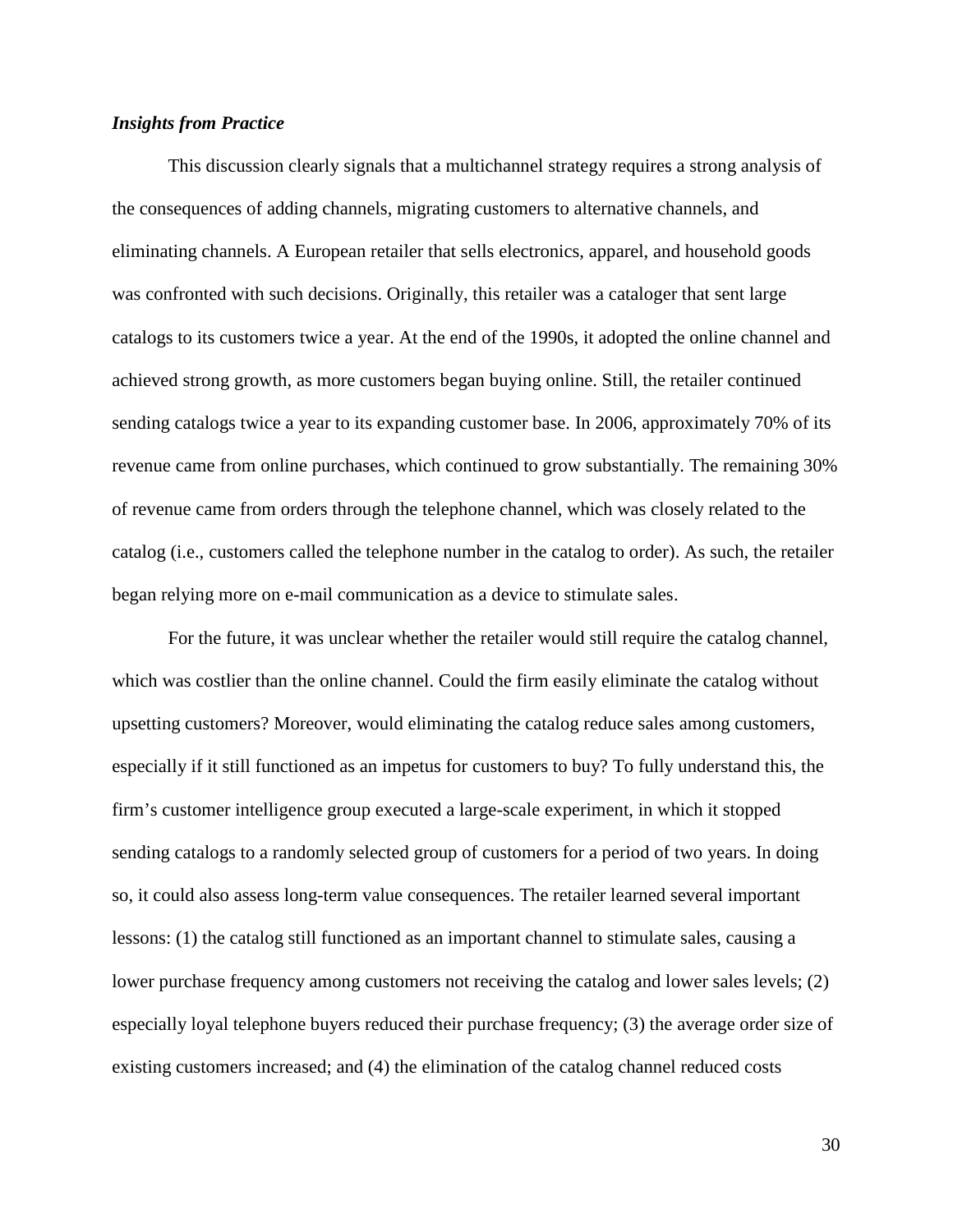substantially. Overall, the lower sales were not offset by the lower costs, leading to a decrease in customer profitability. However, taking advantage of this long-term study, the retailer also learned that sales began to recover over time (Konus, Neslin, & Verhoef, 2011).

These insights were used to develop a new strategy. The analysis clearly showed that the catalog should not be eliminated; it was still an important stimulus for customers to buy. Continuing with the current strategy, however, was not a viable option, as the "stimulus" aspect of the catalog was not fully realized from its semiannual mailing. Moreover, given the increasing (almost daily) change in assortments and prices in the online channel, the catalog was soon out of date and not consistent with the offering on the website. Finally, the existing catalog did not fit with the firm's new brand positioning. So, the retailer decided to relaunch the catalog by sending smaller catalogs with up-to-date offerings more frequently, thereby changing the catalog into a kind of extended folder, which could also play a more dominant role in a renewed positioning, Moreover, it could be used as an acquisition instrument for new customers in doorto-door campaigns. The implemented adapted multichannel strategy led to multiple improvements. The retailer was able to acquire more new and potentially more valuable customers. In addition, existing customers were more satisfied because the online assortment was more in line with the new "catalogs." As a result, existing customers also spent more. In summary, this well-deliberated, multichannel strategy helped this retailer enhance performance.

### **THREE EMERGING PERSPECTIVES ON MANAGING CUSTOMER VALUE**

Having an understanding of the key lessons of customer value management may not be sufficient. New technologies and changes in customer expectations, experiences, and behavior require that firms also look to the future. We foresee three emerging perspectives on CVM: (1) managing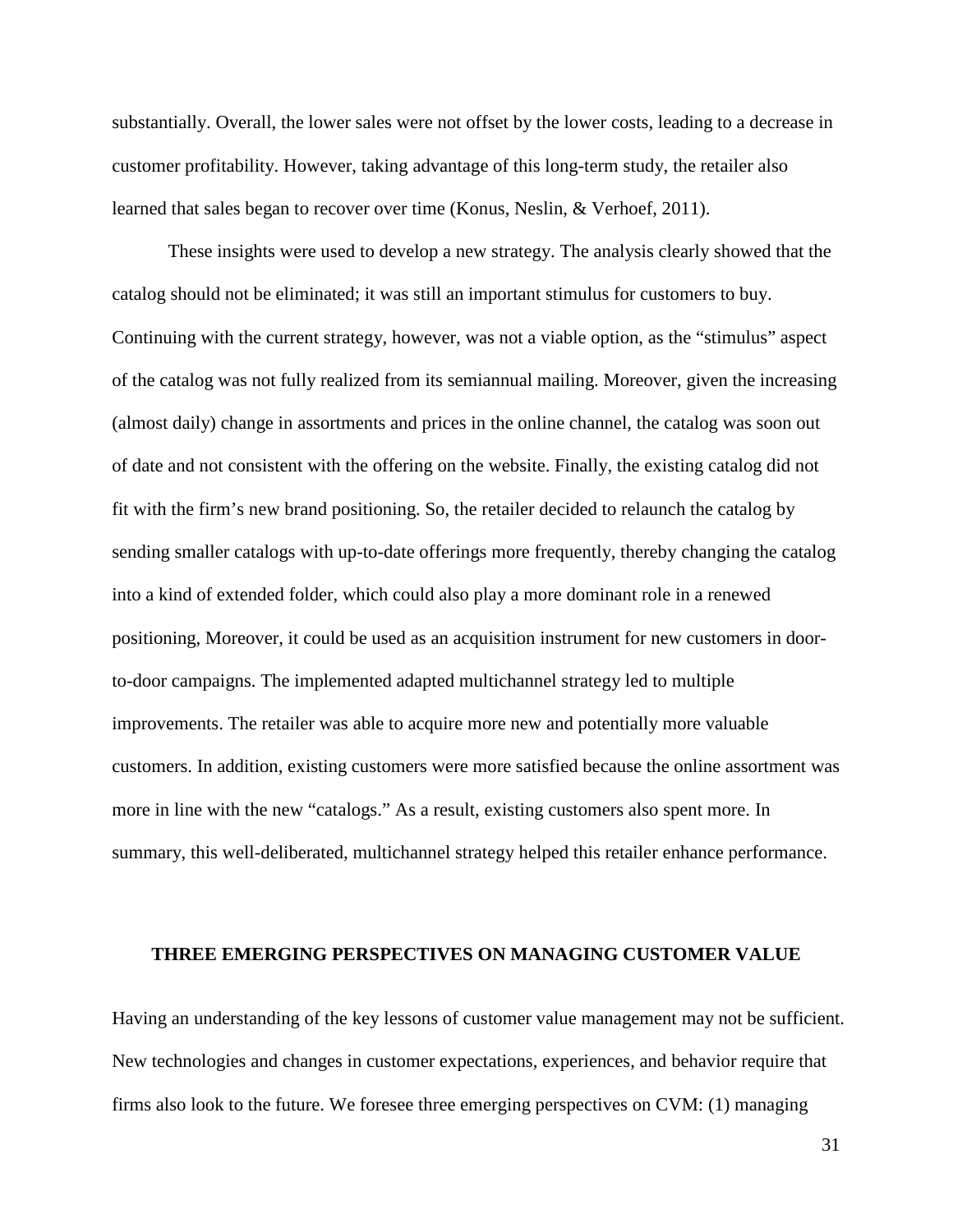customer engagement, (2) managing customer networks, and (3) managing the customer experience.

### **Managing Customer Engagement**

In an increasingly networked society in which customers can interact easily with other customers and firms through social networks and other new media, nontransactional customer behavior is likely to become more important (Verhoef, Reinartz & Krafft, 2010; Hennig-Thurau et al., 2010). Moreover, we observe that firms are increasingly pursuing strategies that encourage nontransactional behavior. For example, leisure firms proactively ask recent customers to provide ratings on independent comparison websites. Firms also understand the potential strong negative consequences of nontransactional behavior if not managed properly. The term "customer engagement" has been mentioned as an important new trend within CVM reflecting these important changes. In our view, customer engagement behaviors (CEBs) go *beyond transactions* and specifically reflect customers' behavioral manifestations that have a brand or firm focus, beyond purchase, resulting from motivational drivers. CEBs consist of multiple behaviors, such as word of mouth, blogging, customer ratings, and so forth (van Doorn et al., 2010).

For firms, the key challenge is to identify the different actors, places, and content of CEBs and understand their potential effects. For some types of CEBs, such as word of mouth, online reviews, and recommendations, research suggests how to assess their extent and impact. When evaluating CEBs, firms should consider the likely consequences in terms of both short- and longterm objectives. Yet, while some CEB manifestations are visible to the firm, others are not.

Translating CEBs into financial metrics can also improve decision making about the customer base, especially the engaged customer base. Customer engagement value can be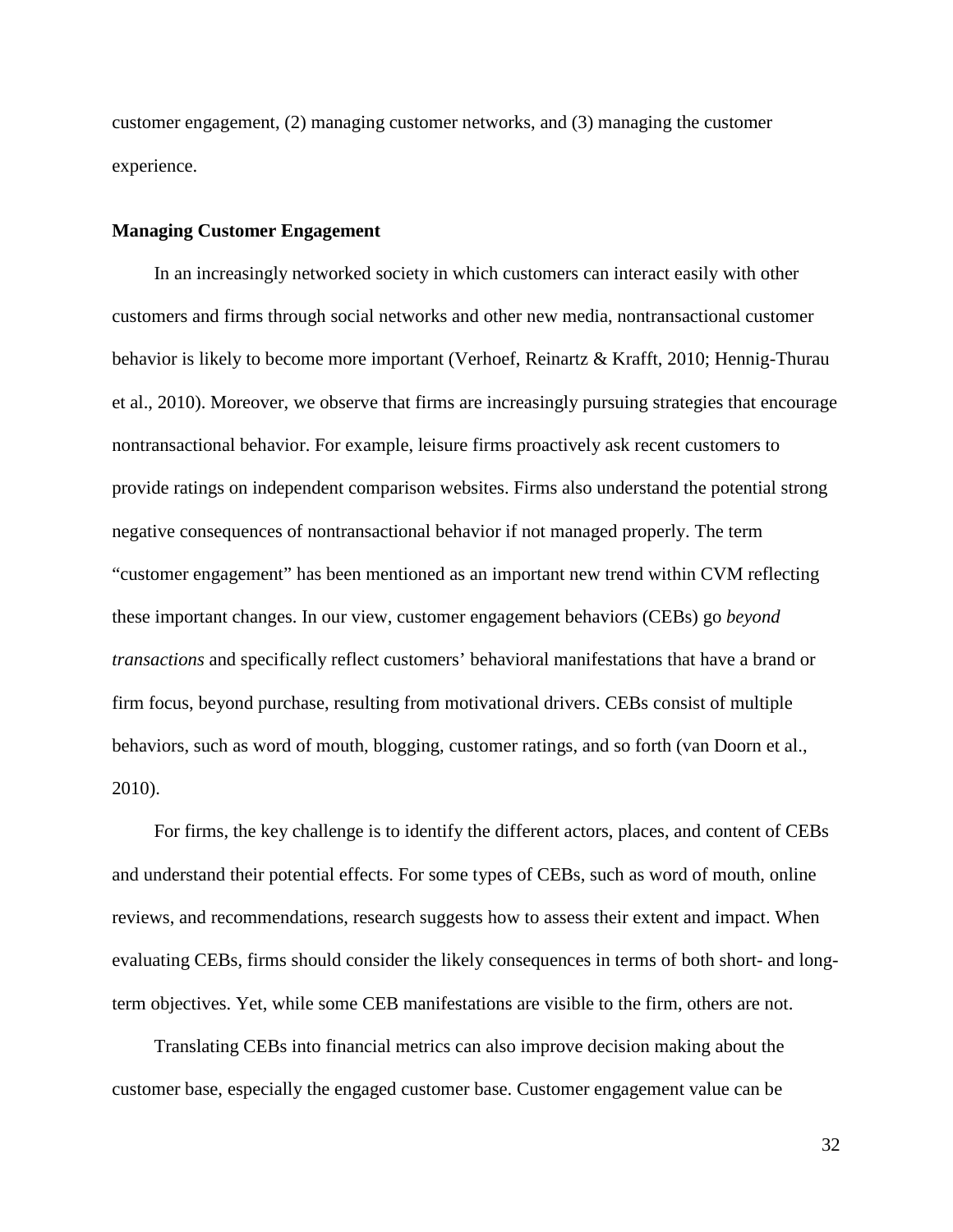quantified into different components, including customer influence value, customer referral value, and customer knowledge value (van Doorn et al., 2010; Kumar et al., 2010).

To react to CEBs, firms should develop a set of capabilities and resources to manage customer engagement. Such management efforts should leverage the potential benefit or threat of a CEB internally and externally. Internally, the content of relevant CEBs (e.g., suggestions) must be made available to the right people inside the firm so that they can use it appropriately—for example, to generate new product ideas. Firms should also nurture and harness the positive potential of customer engagement by fostering processes and venues to stimulate it. Externally, a central opportunity to stimulate engagement is to give customers a site or forum to express their ideas and thoughts. For example, Microsoft uses the expertise of its users to advise other software owners on the Microsoft Answers website. Ford now encourages customers to provide ideas and suggestions on its "Your Ideas" website (see www.thefordstory.com).

### **Managing Customer Networks**

In the past decade, Internet usage has increased tremendously, and consumers use it to search for information, buy products, and communicate. This trend of digital communication and the increased availability of data that comes with it have encouraged marketing scholars to analyze the role of networks in consumers' decision-making processes.

Customer management researchers aim to quantify the effects of networks on customer adoption decisions. Such research may have important implications for customer management practices. Certain customers may be more valuable than assumed, especially those who are critical in influencing other customers to adopt new services or buy new product offerings. Using network analyses, firms may be able to detect customers with high social influence. Specific referral programs and seeding strategies can then be developed to maximize the value of these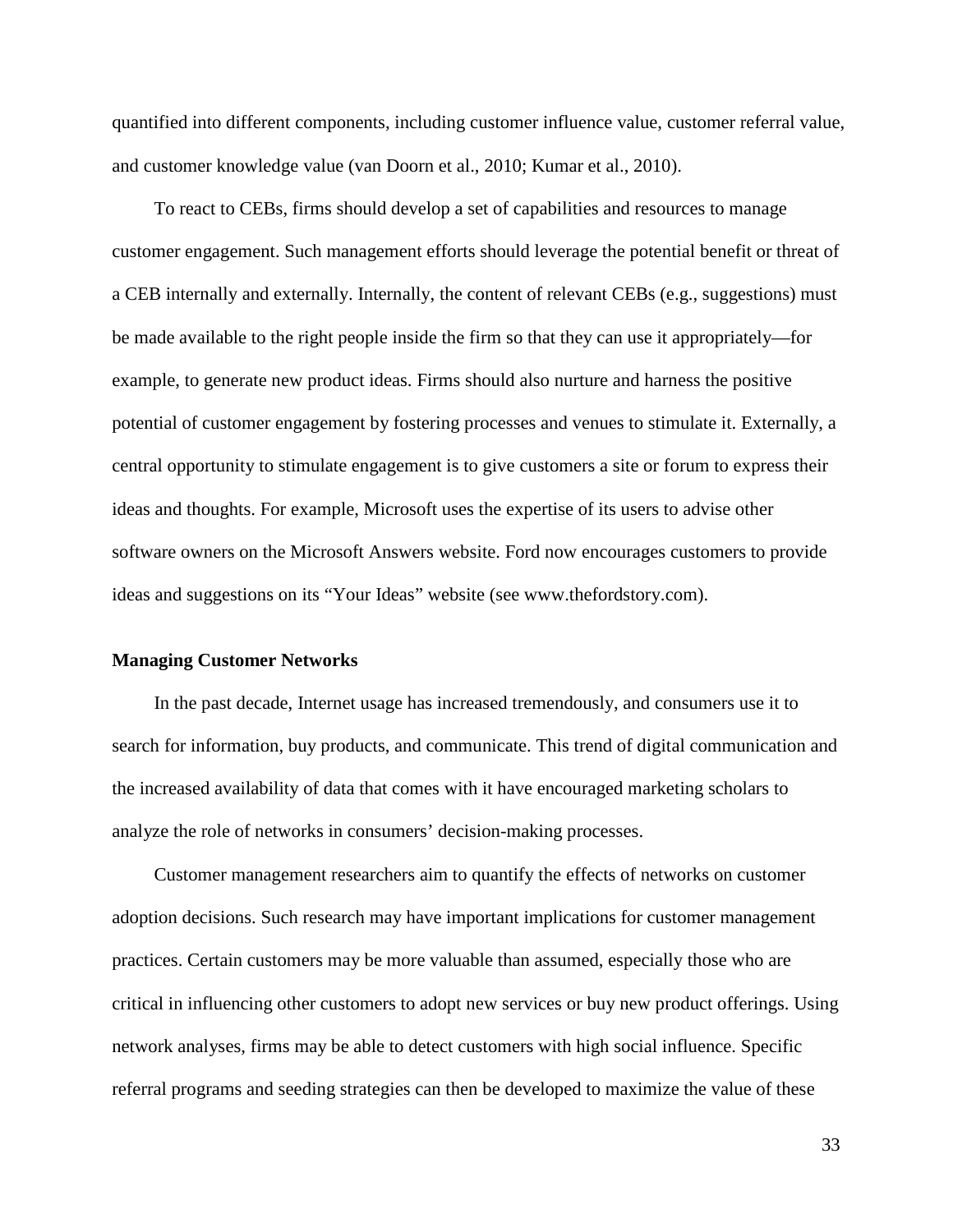customers. This, potentially, may also dramatically reduce marketing costs. If firms are able to target the influencers within the database, the new offering will probably spread automatically within the rest of the customer base without the need for extensive marketing campaigns. Notably, customers acquired by other customers (i.e., through referral programs) also tend to be more loyal and valuable than customers acquired through firm-initiated communications (Schmitt, Skiera, & Van den Bulte, 2011; Hinz, Skiera, Barrot, & Jan Becker, 2012).

Not only is social influence important in adoption decisions, but it also plays a role in retention decisions. Recent research shows that the defection of a network neighbor (an individual closely connected with a customer in a network) increases a customer's risk of defecting. A single exposure to a defecting neighbor is associated with an increase in the focal customer's risk of defecting of as much as 150%, or by 80%, after controlling for tie strength and similarity (Nitzan & Libai, 2011). Understanding these customer networks will become increasingly important to managing customer value. As a consequence, we observe an increasing interest in this topic among marketing scholars, as reflected by ongoing research on this topic aiming at establishing the effects of networks on customer behavior, quantification of the network value of customers, and the use of new social media to influence customers (e.g., Risselada 2012; Haenlein 2011; Nitzan & Libai 2011).

### **Managing the Customer Experience**

Creating superior customer experiences seems to be one of the central objectives for many firms. Firms around the globe have embraced the concept of customer experience management, with many incorporating the notion into their mission statements. For example, Valero Energy Corporation is committed to ensuring a positive customer experience by focusing on convenience, value, and quality. Similarly, the success of Starbucks has been attributed to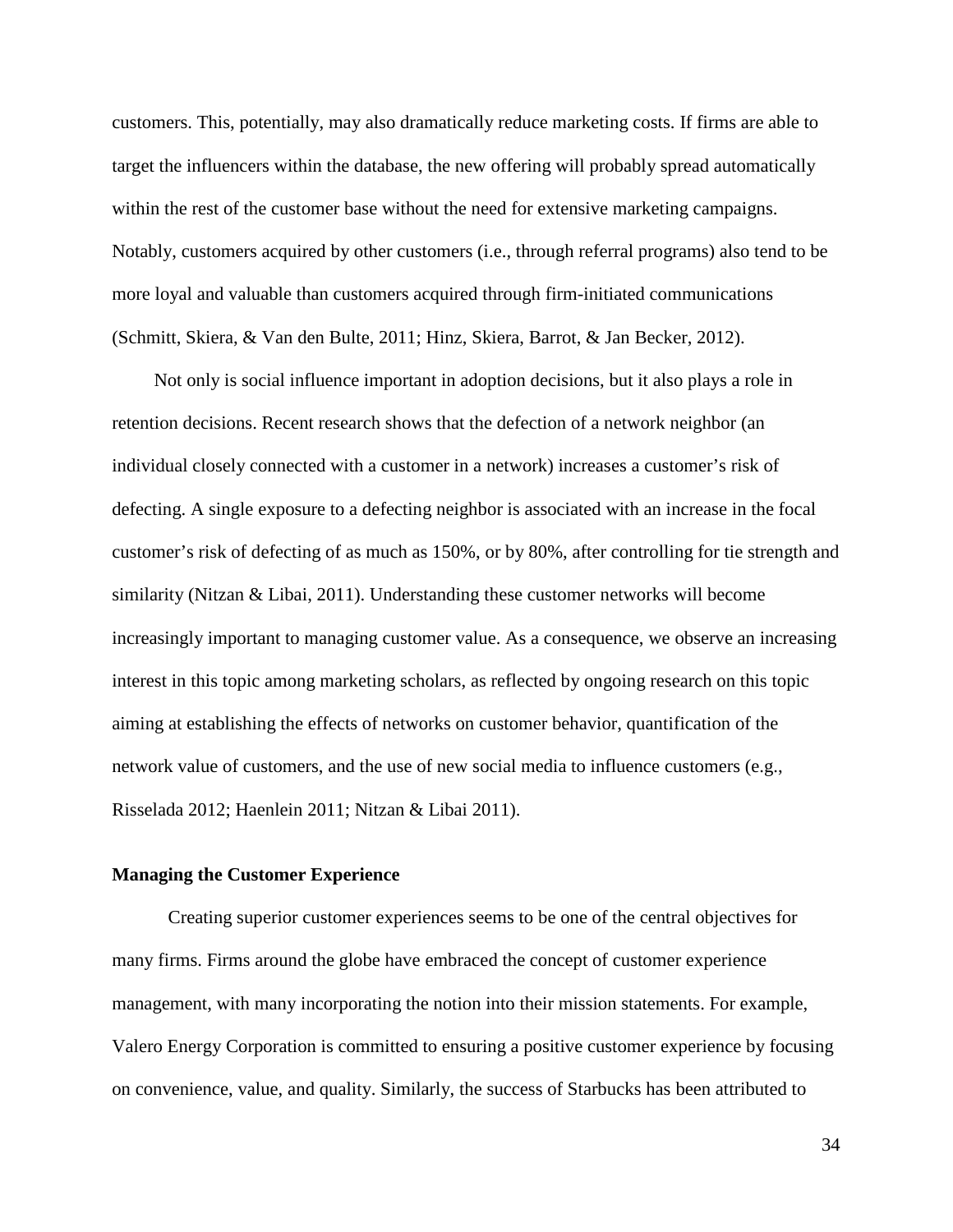creating a distinctive customer experience (Kleinberger, Badgett, & Boyce, 2007; Michelli, 2007).

We suggest that the customer experience construct is holistic in nature and involves the customer's cognitive, affective, emotional, social, and physical responses to a firm. This experience is created not only by the elements that firms can control (e.g., service interface, price) but also by the elements that are outside their control (e.g., influence of others). In addition, the customer experience encompasses the *total* experience, including the search, purchase, consumption, and after-sale phases of the experience; it may also involve multiple channels (Verhoef, Lemon, Roggeveen, Tsiros, & Schlesinger, 2009).

Especially in today's multichannel environment, creating strong positive customer experiences that are consistent across all channels is important. A strong customer experience can foster customer loyalty. Thus, firms need insights into how they can improve their customers' experiences, which can be shaped by sensory, affective, intellectual, and behavioral experiences. Researchers in CVM have mainly considered more cognitive aspects of the customer experience, such as satisfaction, price, and value perceptions. Despite this, firms also aim to influence other, more emotional and affective attitudes to create customer loyalty. This has gained some attention in existing literature. Many firms have aimed to delight their customers. Other studies have provided evidence for the existence of positive and negative (service) consumption emotions. Positive emotions include aspects such as hope, happiness, joy, and surprise, while negative emotions include aspects such as anger, depression, and guilt. Insights from psychological research on love have been used to show that intimacy and passion are also important for creating loyal customers in some industries. In summary, existing research suggests that emotional and affective components of the customer–firm relationship are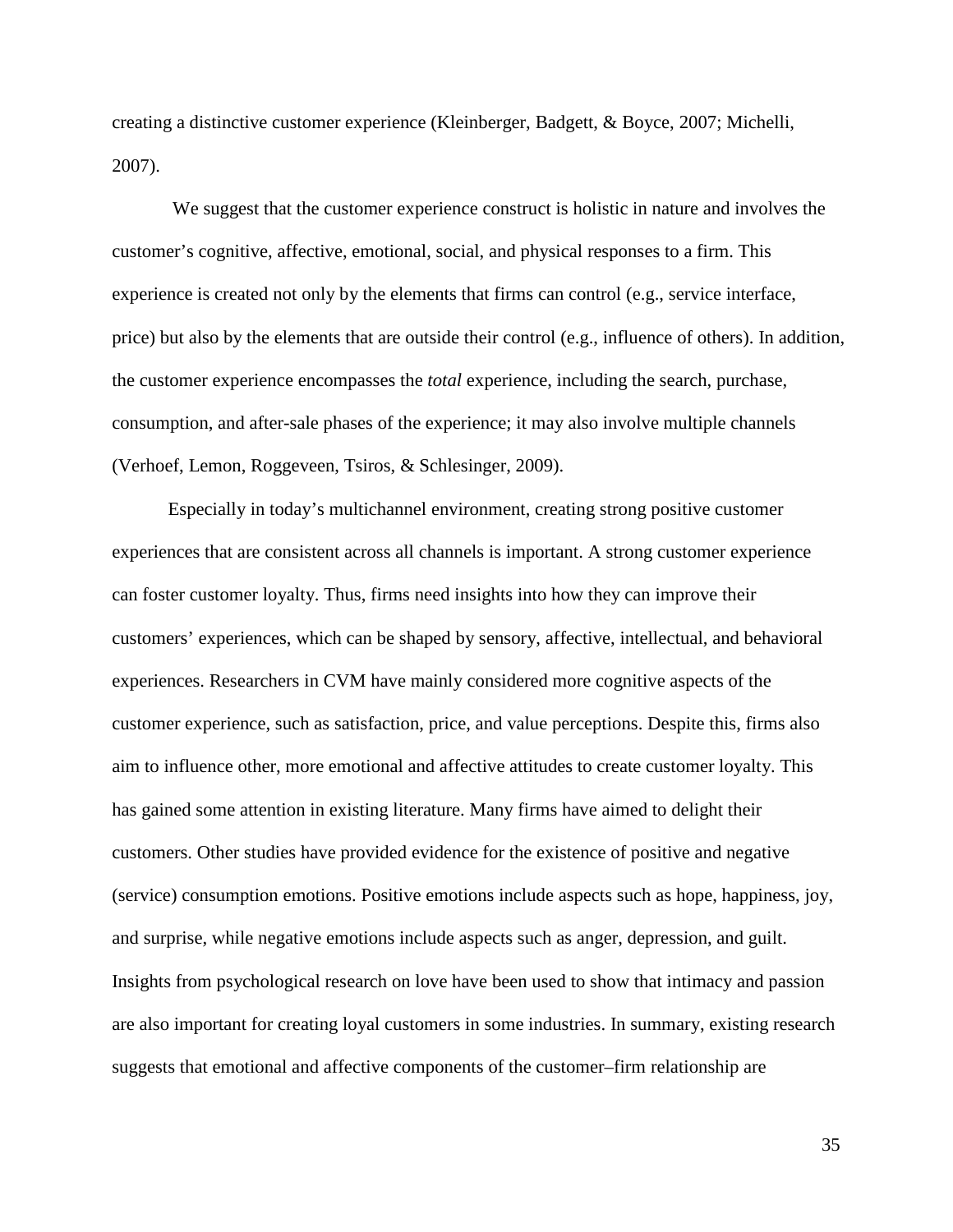important drivers of customer loyalty and, thus, CLV (Yim, Tse, & Chan, 2008; Bügel, Verhoef, & Buunk, 2011).

### **CONCLUDING THOUGHTS**

It is an exciting time for customer value management. New models and the extensive availability of data make it possible to implement the six key lessons described herein relatively easily. The overarching theme across the six lessons is, however, that firms can only outperform competition when they implement *customer*-*centric strategies*. Strong analytical departments can provide the required input (i.e., drivers of loyalty) for developing these strategies, and firms can evaluate these strategies using customer-focused metrics, such as CLV. Firms can also use these metrics to instigate changes in culture. New technologies and channels can further facilitate customer–firm interactions and successfully create value for both the customer and the firm. In summary, we believe that when firms adopt a customer-centric approach to CVM and are willing to invest in customer intelligence, they can achieve a strong competitive advantage resulting in stronger market performance.

How can firms achieve this? First, CVM really can and does improve business performance. Second, all CVM initiatives should be customer driven rather than IT driven. Third, to succeed in implementing CVM, firms should adopt CLV as a core metric. Fourth, firms should invest in strong analytical capabilities; these will be critical over the next few decades. Fifth, firms must understand the drivers of customer acquisition, customer retention, and customer expansion. Sixth, multichannel management is a key factor to creating customer value.

However, going forward, all this will not be sufficient. New technological and societal developments urge firms to move even further. Understanding how to motivate customer engagement and monitor and manage customer engagement behaviors will become essential,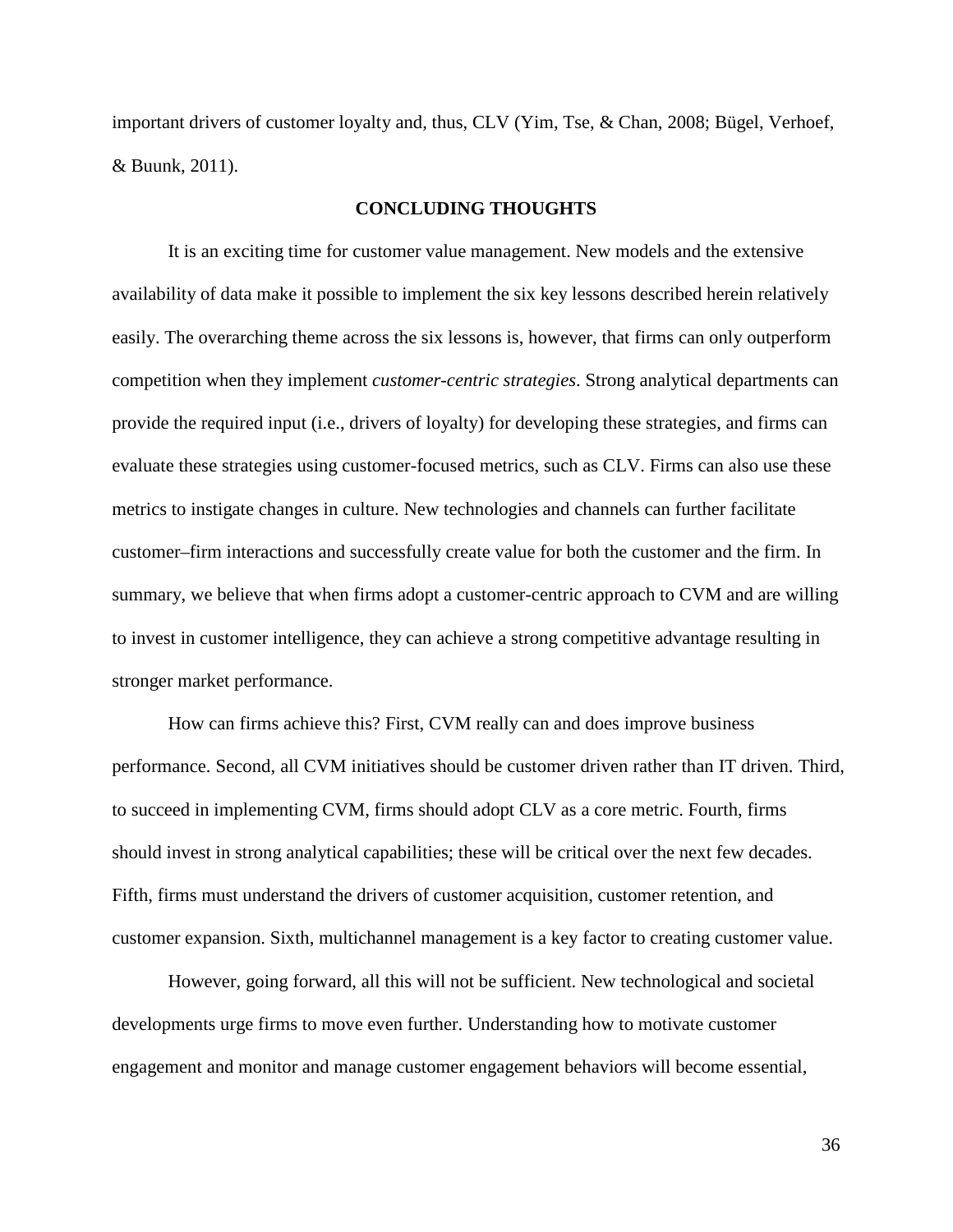while analyzing, managing, and influencing customer networks will be necessary skills in the future. Finally, broadening and deepening understanding and appreciation of the customer experience—and learning to manage all aspects of the customer experience over time—will be a continuing challenge so that *the value of all current and future customers is maximized.* Still, even in these new environments, customer-centric strategies—in which firms fully understand the drivers of customer value—will be the main prerequisite to remain successful.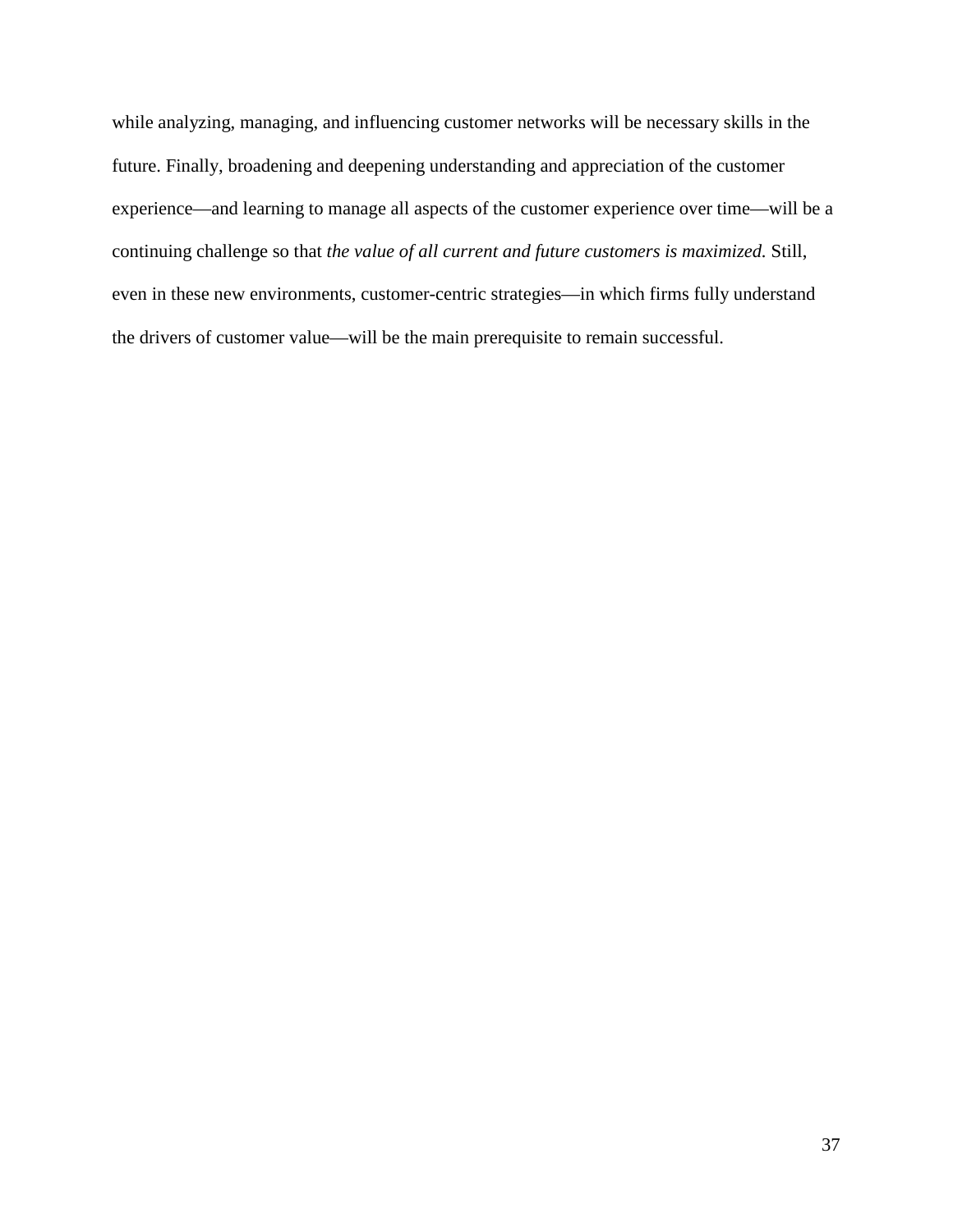# **Table 1. Six Lessons for Customer Value Management**

| <b>Lesson</b> |                                                                                      |
|---------------|--------------------------------------------------------------------------------------|
| 1.            | Use CVM to improve business performance.                                             |
| 2.            | Ensure that CVM is more customer driven than IT driven.                              |
| 3.            | Adopt CLV as a core metric.                                                          |
| 4.            | Invest in strong analytical capabilities.                                            |
| 5.            | Understand the key drivers of customer acquisition, customer retention, and customer |
|               | expansion.                                                                           |
| 6.            | Manage channels to create customer value.                                            |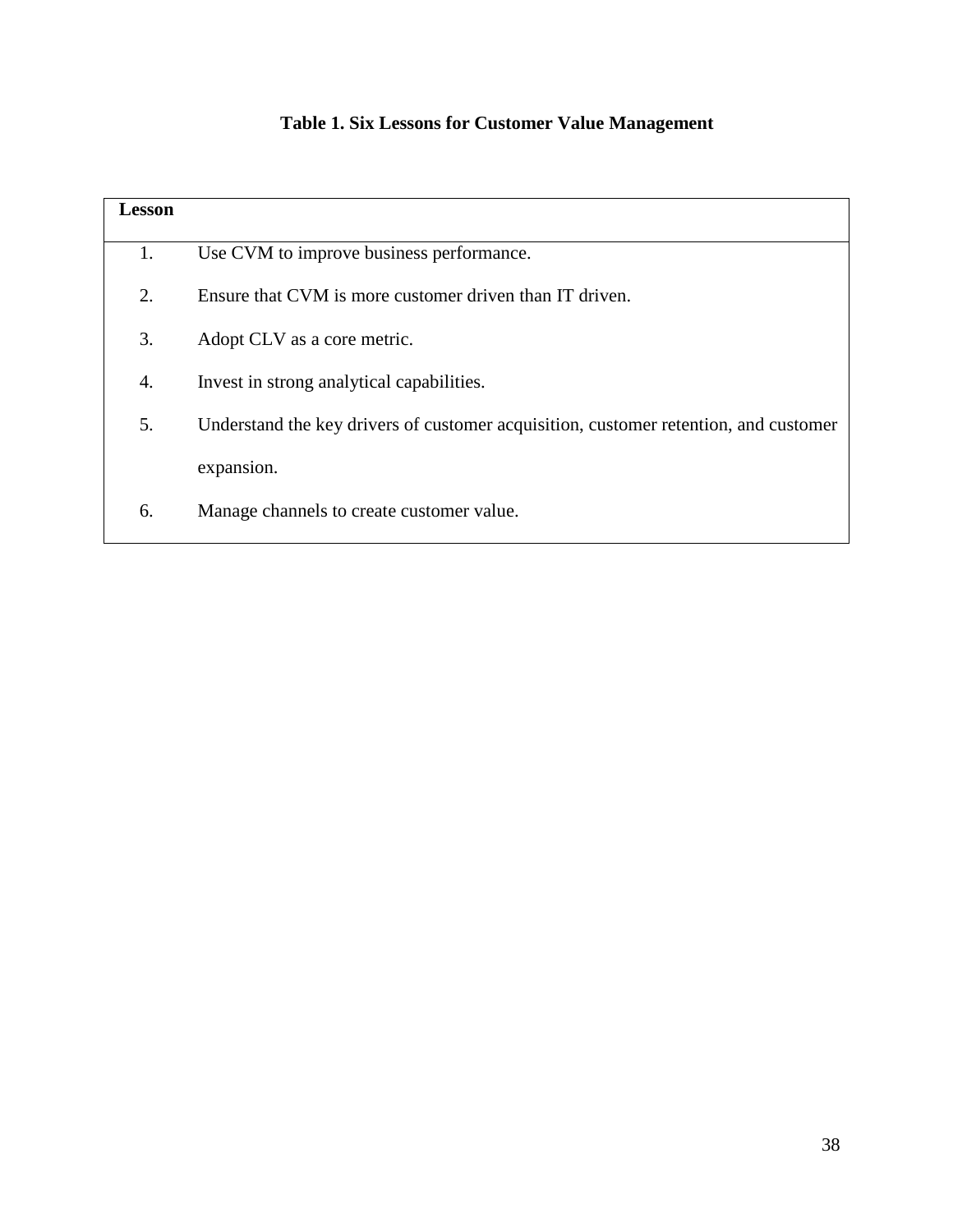

**Figure 1. Mechanisms Through Which CVM Improves Business Performance**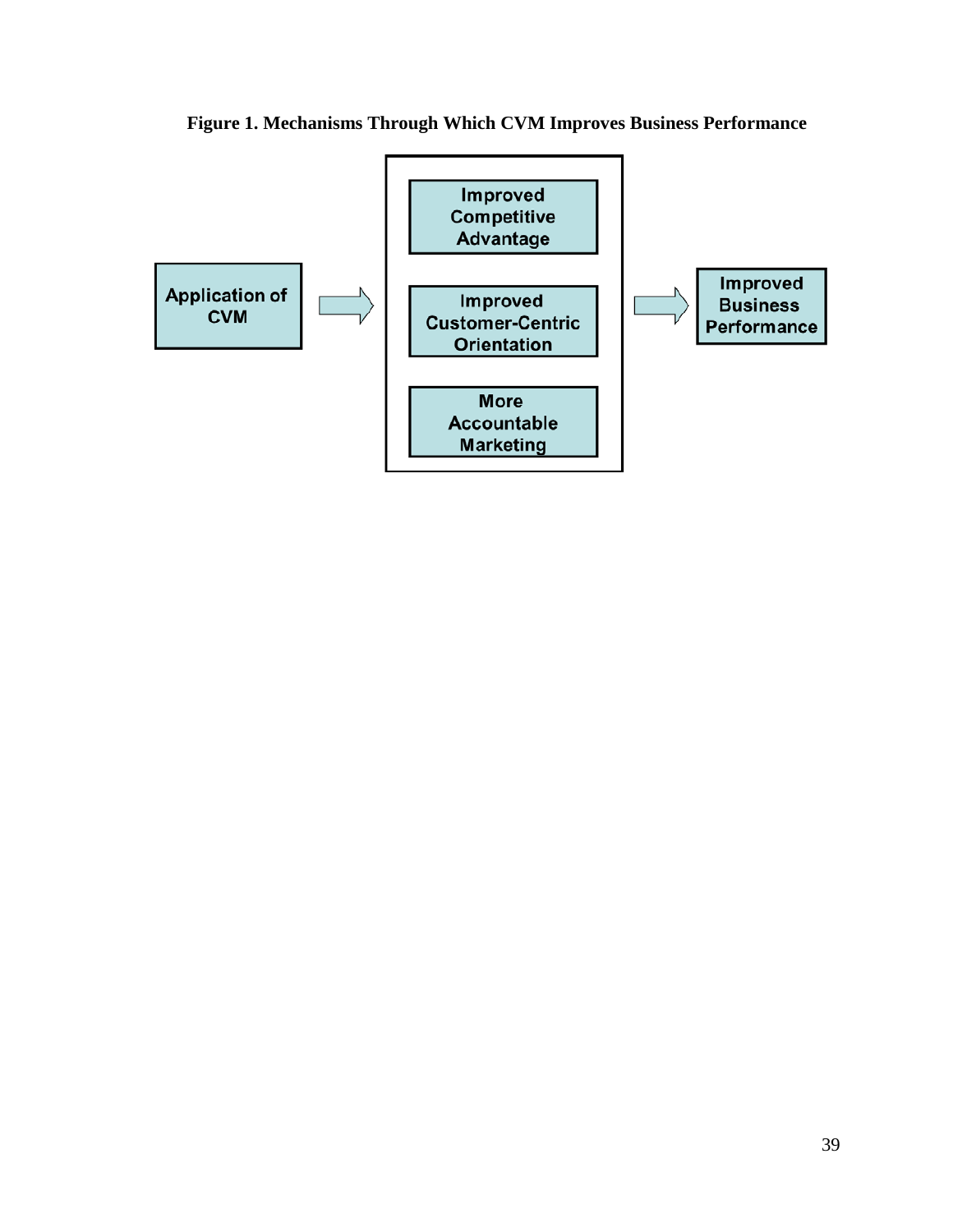## **Figure 2. PTC's Best Practice Academy Drives Adoption of Best Practices Throughout Its Customer's Organization**

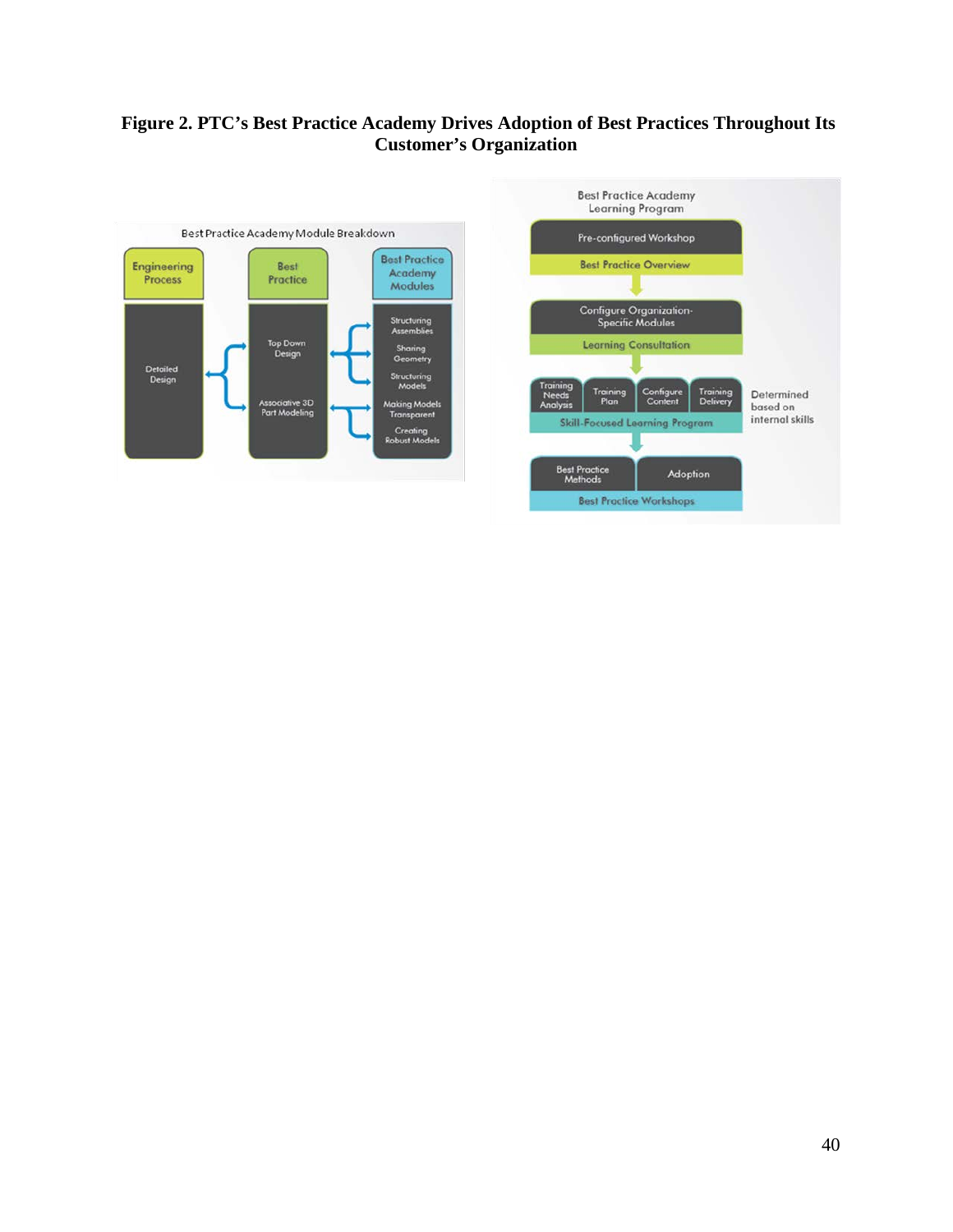

# **Figure 3. Evaluation of KPN's MIacademy Initiative for Building Up a Strong CI Function**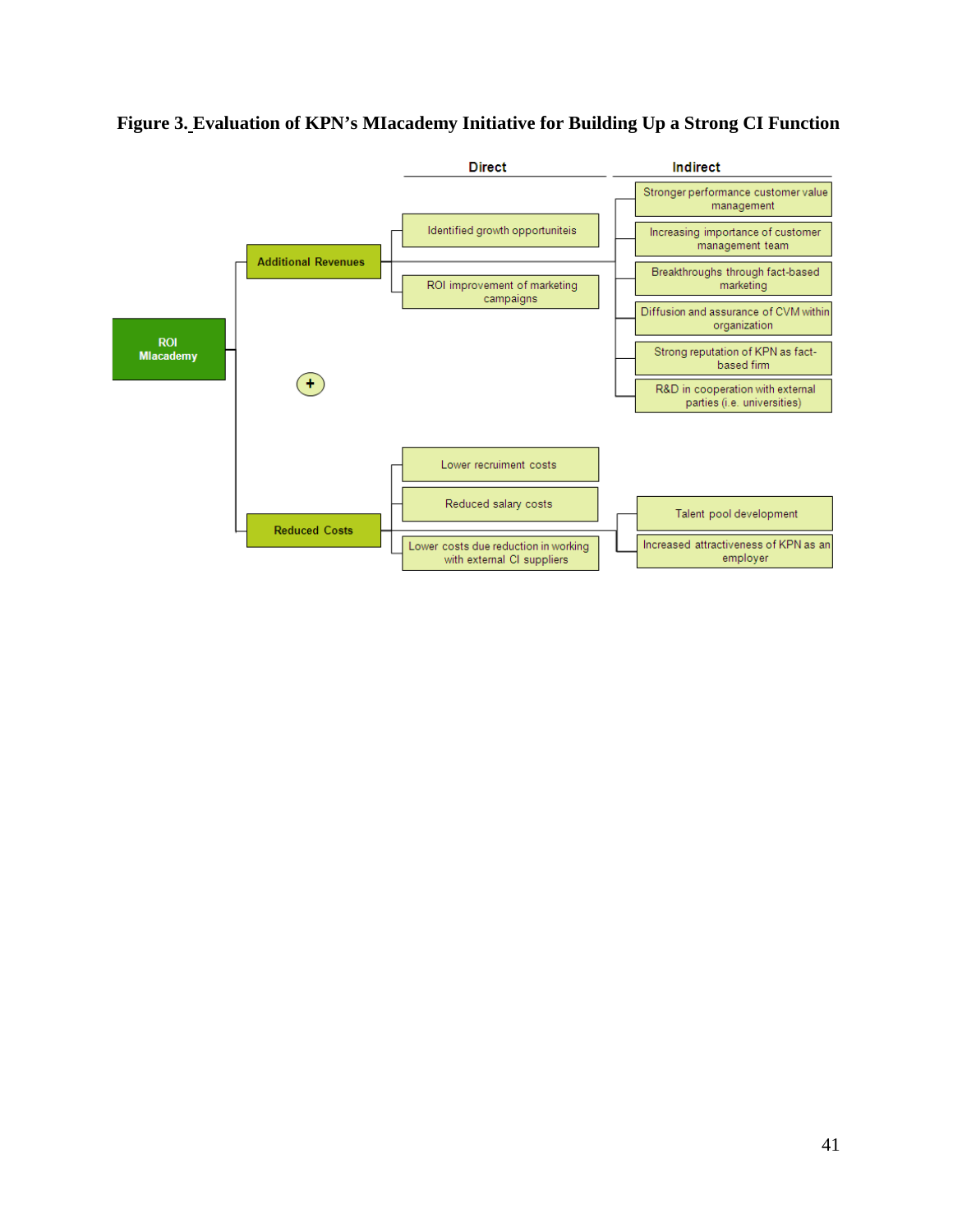

### **Figure 4. Hilton's Customer Portfolio and Customized Strategies**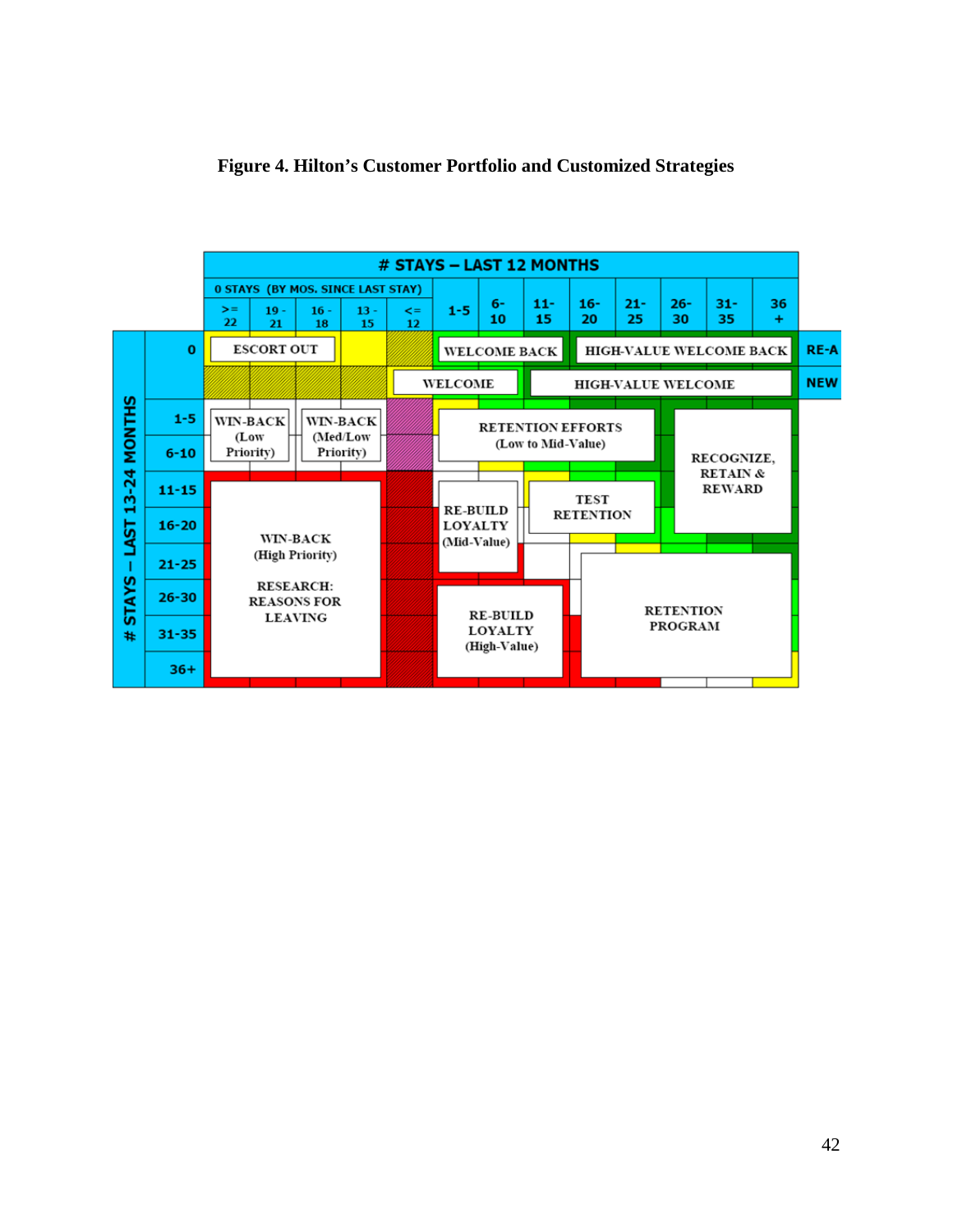# **Bibliography[7](#page-47-6)**

Anderson E. T., & Simester, D. (2011). A step-by-step guide to smart business experiments. *Harvard Business Review, 89,* 98-105.

Ansari, A. Mela, C., & Neslin, S. (2008). Customer channel migration. *Journal of Marketing Research, 45/1*, 60-76

Applegate, L. M., Piccoli, G., & Def, C. (2008). Hilton Hotels: brand differentiation through customer relationship management. *Harvard Business School Case 9-809-029.*

Band, W. (2010). The Forrester wave: CRM suites for large organizations, Q2 2010 [WWW page]. URL http://www.forrester.com/rb/Research/wave%26trade%3B\_crm\_suites\_for\_large\_organizations%2C\_q2/ q/id/55828/t/2.

Becker, J.U., G. Greve & S. Albers (2009), The impact of technological and organizational implementation of CRM on customer acquisition, maintenance, and retention,"*International Journal of Research in Marketing*, 26/3, 207-215.

Blake, B. (n.d.). The customer lens: an approach to customer touch point analysis [WWW page]. URL [http://www.gardnerweb.com/marketer/articles/031001.html.](http://www.gardnerweb.com/marketer/articles/031001.html)

Blattberg, R.C., E.C. Malthouse & S.A. Neslin (2008), Customer lifetime value: Empirical generalizatons and some conceptual questions. *Journal of Interactive Marketing*, 23/2, 157-168

Bohling, T., Bowman, D., LaValle S., Mittal, V., Narayandas, D., Ramani, G., & Varadarajan R. (2006). CRM implementation: effectiveness issues and insights. *Journal of Service Research*, *34/4*, 184-94.

Bolton, R. N., Lemon, K. N., & Verhoef, P. C. (2004). The theoretical underpinnings of customer asset management: a framework and propositions for future research. *Journal of the Academy of Marketing Science, 32/3,* 271-93.

Bügel, M. S., Verhoef, P. C., & Buunk, A. P. (2011). The Role of intimacy in customer-to-firm relationships during the customer lifecycle . *Journal of Retailing and Consumer Services*, 18/4, 247-258

Capital One Financial Corp. (2011). Capital One Financial Corp. 10-Q [WWW page]. URL http://phx.corporate-ir.net/phoenix.zhtml?c=70667&p=irol-irhome.

Capon N., & Senn, C. (2010). Global customer management programs: how to make them really work. *California Management Review*, *52,* 32-55.

Davenport, T. H., & Harris, J. G. (2005). *Competing on analytics: the new science of winning.* Boston: Harvard Business School Press.

Day, G. (2003). Creating a superior customer-relating capability. *MSI Working Paper Series*, *03-001,* 21– 36.

De Lollis, B. (2010). Hilton: revenue from mobile apps soaring 200% monthly [WWW page]. URL http://travel.usatoday.com/hotels/post/2010/09/hilton-iphone-apps-340000-downloads-hilton-apps-no-1 among-hotels/125113/1.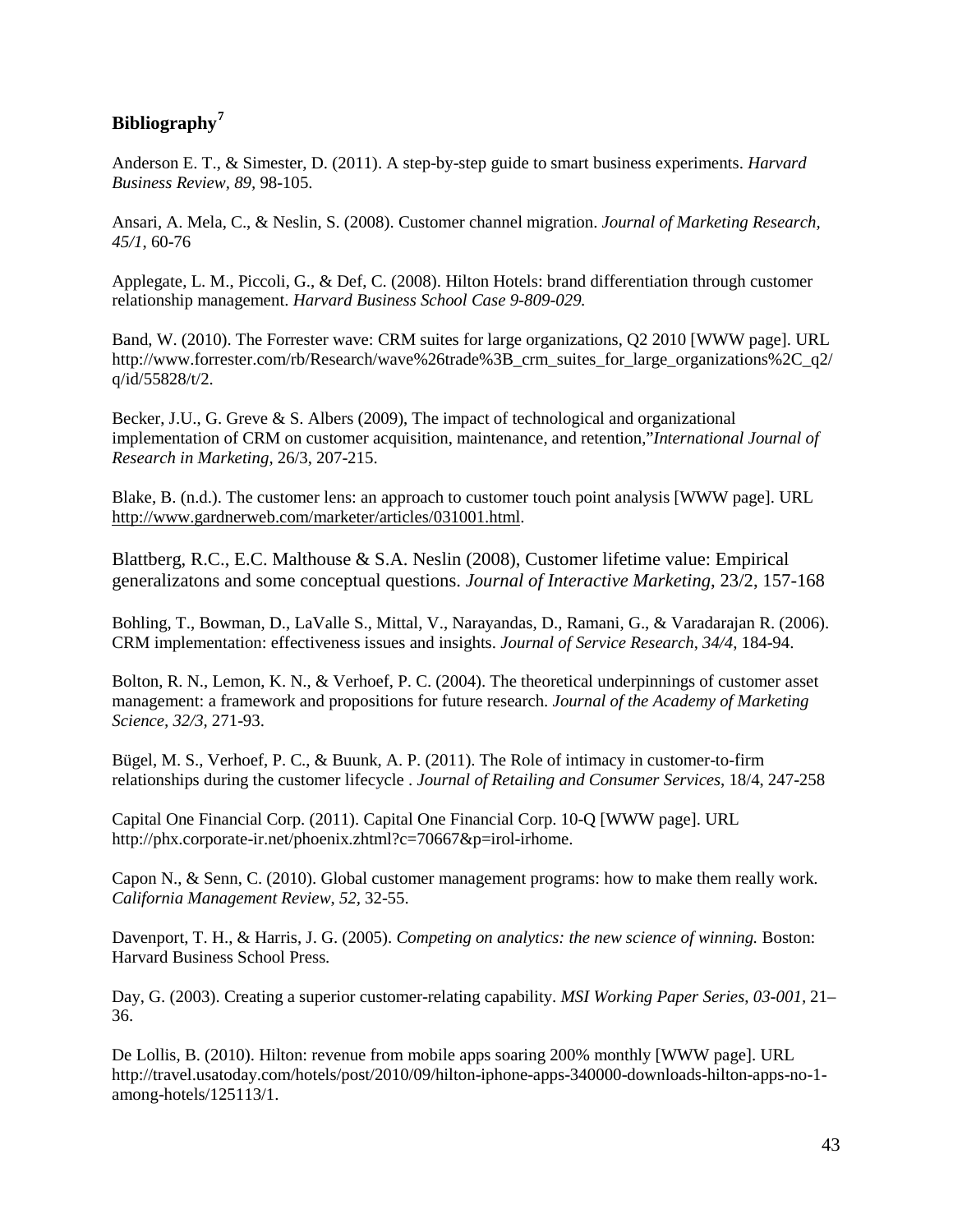Dhar, R., & Glazer, R. (2003). Hedging customers. *Harvard Business Review*, *81/5,* 86-92.

Diana, A. (2010), Europe remains a global leader for CRM software adoption [WWW.page}. URL http://crmsearch.com/crm-europe.php

DoubleClick. (2004). *Retail Details: Best Practices in Multichannel Integration.* New York: DoubleClick.

Gensler, S., Leeflang, P. S.H., & Skiera B. (2012). Influence of online use on product usage behavior and consequences for customer channel migration strategies. *International Journal of Research in Marketing*. 29/2 192–201

Gupta, S., & Lehmann, D. (2005). *Managing customers as investments: the strategic value of customers in the long run.* Philadelphia: Wharton School Publishing.

Gupta, S., Lehmann, D. & Stuart, J. A. (2004). Valuing customers. *Journal of Marketing Research*, *41/1,* 7–18.

Haenlein, Michael (2011), A social network analysis of customer-level revenue distribution, *Marketing Letters*, 22/1, 15 – 29

Hedges, G. (2011). Behind the scenes: PTC University "Educates" [WWW page]. URL http://creo.ptc.com/2011/04/26/behind-the-scenes-adoption-aids-for-creo-1-0.

Hennig-Thurau, T., E.C. Malthouse, C. Friege, S. Gensler, L. Lobschat, A. Rangaswamy & B. Skiera (2010), The impact of new media on customer relationships, *Journal of Service Research*, 13/3, 311-330.

Hilton Worldwide. (2009). Hilton Worldwide launches most comprehensive iPhone applications in the lodging industry [WWW page]. URL http://hiltonworldwideglobalmediacenter.com/index.cfm/newsroom/detail/14005.

Hinz, O., Skiera, B., Barrot, C., & Becker, J. (2012). Seeding strategies for viral marketing: an empirical comparison (forthcoming). *Journal of Marketing, 76*.

Hoekstra, J. C., & Verhoef, P. C. (2010). Customer intelligence–marketing interface: influences on firm performance (working paper). University of Groningen.

Hoover, J. N. (2008). Hilton's welcome mat starts on the web. *Informationweek, 1202,* 43-44.

Jayachandran, S., Sharma, S., Kaufman, P., & Raman, P. (2005). The role of relational information processes and technology use in customer relationship management. *Journal of Marketing*, *69/4,* 177-92.

Johnson, M. D., & Selnes, F. (2004). Customer portfolio management: toward a dynamic theory of exchange relationships. *Journal of Marketing*, *68/2*, 1-17

Kim, S.H.& T. Mukhopadhyay, Determining optimal CRM implementation strategies *Information Systems Research*, 22/3, 624-639

Kleinberger, H., Badgett, M., & Boyce, M. S. (2007). *Turning shoppers into advocates: the customer focused retail enterprise.* Cambridge, MA: IBM Institute for Business Value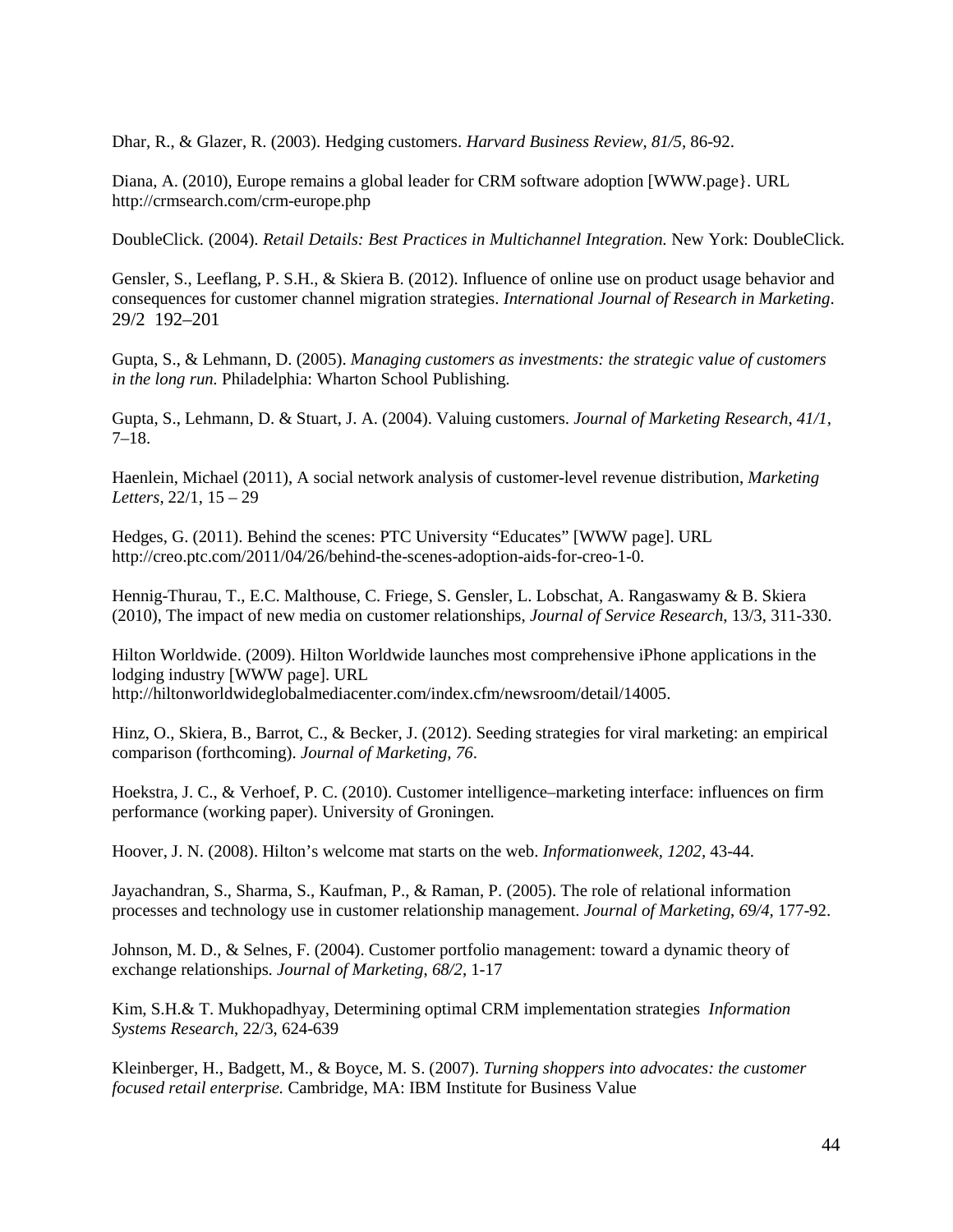Konus, U., P.C. Verhoef & S.A. Neslin (2008), Multi-channel customer segmentation, *Journal of Retailing,* 84/4, 398-413

Konus, U., Neslin, S. A., & Verhoef, P. C. (2011). The effect of search channel elimination on purchase incidence, order size and channel choice (working paper). Eindhoven University of Technology.

Konus, U., Trampe, D., & Verhoef, P. C. (2009). Customer responses to forced channel migration (working paper). University of Groningen.

Kumar, V. (2008). *Managing Customers for Profit: Strategies to Increase Profits and Build Loyalty*, Philadelphia: Wharton Publishing.

Kumar, V., Aksoy, L., Donkers, B., Venkatesan, R., Wiesel, T., & Tillmanns, S. (2010). Undervalued or overvalued customers: capturing total customer engagement value. *Journal of Service Research, 13/3*, 297-310.

Kumar, V., & Shah, D. (2009). Expanding the role of marketing: from customer equity to market capitalization. *Journal of Marketing*, *73/6,* 119-36.

Kumar, V., Venkatesan, R., Bohling, T. R., & Beckmann, D. (2008). The power of CLV: managing customer lifetime value at IBM. *Marketing Science*, *27/4*, 585–99.

Kumar V., K.N. Lemon and A. Parasuraman (2006), Managing customers for value - An overview and research agenda, *Journal of Service Research*, 9/2, 87-94

Michelli, J. (2007). *The Starbucks experience: 5 principles for turning ordinary into extraordinary*. New York: McGraw–Hill.

Neslin, S.A., S. Gupta, W.A. Kamakura, J.X Lu and C.H. Mason (2006), Defection detection: Measuring and understanding the predictive accuracy of customer churn models, *Journal of Marketing Research,* 43/2, 204-211.

Neslin, S.A., D. Grewal, R. Leghorn, V. Shankar, M.L. Teerling, J.S. Thomas and P.C. Verhoef (2006), Challenges and opportunities in multichannel customer management, *Journal of Service Research,* 9/2, 95-112.

Neslin, S.A. and V. Shankar (2009), Key issues in multichannel customer management: Current knowledge and future directions, *Journal of Interactive Marketing*, 23/1, 70-81.

Nitzan I., & Libai, B. (2011). Social effects on customer retention. *Journal of Marketing*. 75/6, 24-38

Parametric Technology Corporation. (2010). Straight talk from 3D CAD users [WWW page]. URL http://www.ptc.com/WCMS/files/113815/en/5547B\_DYK\_Rosenbauer\_CS\_EN.pdf.

Pauwels, K., J. Silva-Risso, S. Srinivasan & D. M. Hanssens (2004), New products, sales promotions, and firm value: The case of the automobile industry, *[Journal of Marketing,](http://www.jstor.org/action/showPublication?journalCode=jmarketing)* 68/4, 142-156.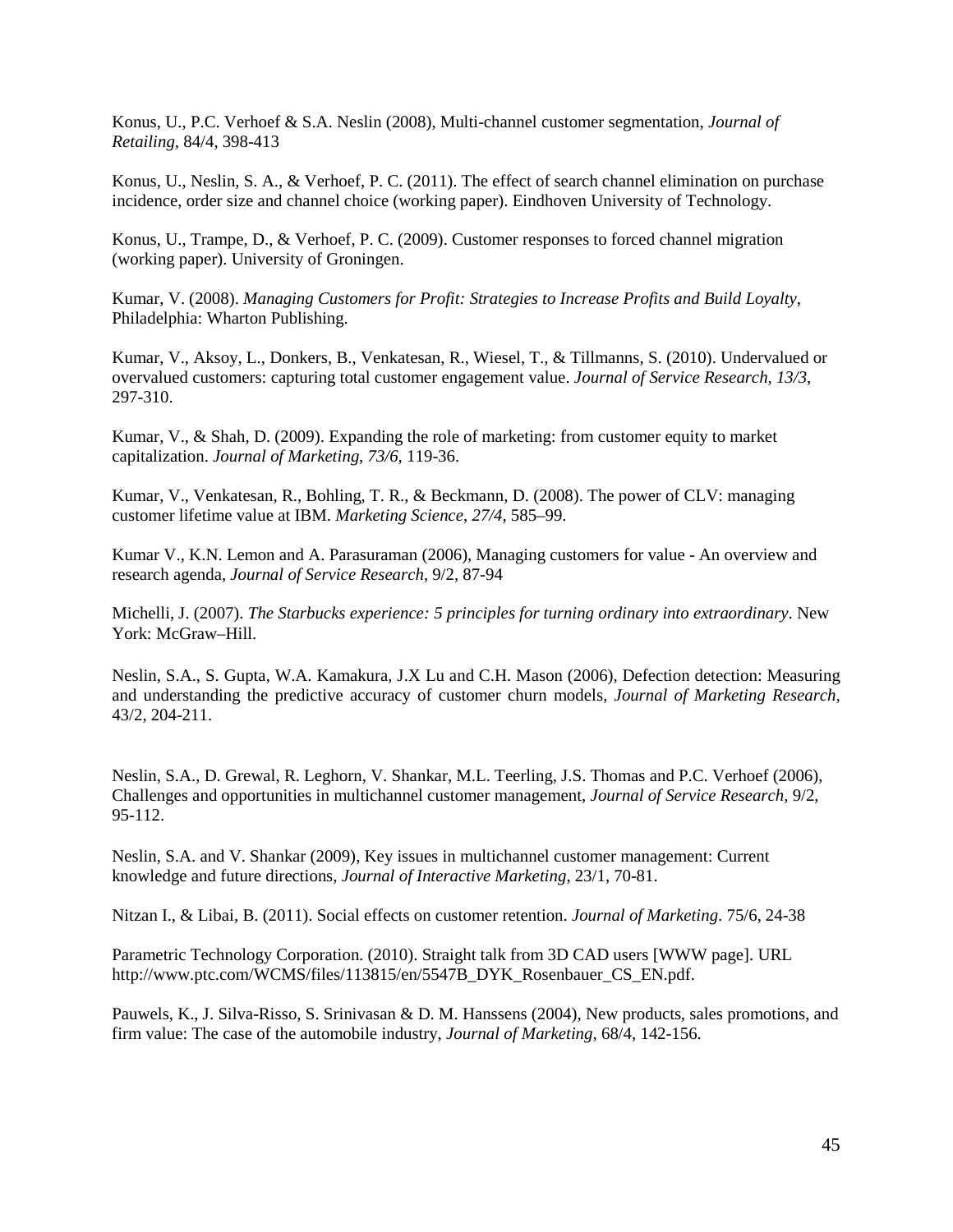Pauwels, K., Ambler, T., Clark, B. H., LaPointe, P., Reibstein, D., Skiera, B., Wierenga, B., & Wiesel, T. (2009). Dashboards as a service: why, what, how, and what research is needed. *Journal of Service Research, 12/2,* 175-89.

Payne A. and P. Frow (2005). A strategic framework for customer relationship management, *Journal of Marketing*, 69/4, 167-176

Reinartz, W., Krafft, M., & Hoyer, W. (2004). The CRM process: its measurement and impact on performance. *Journal of Marketing Research, 41/3*, 293-305.

Rierson, M., & Lattin, J. (2007). Capital One: leveraging information-based marketing. *Stanford Graduate School of Business Case M-316.*

Rigby, D. K., & Ledingham, D. (2004). CRM done right. *Harvard Business Review, 84/11*, 118-29.

Rigby, D. K., Reichheld, F. F., & Schefter, P. (2002). Avoid the four perils of CRM. *Harvard Business Review, 80/2*, 5–11.

Risselada, H. (2012). *Analyzing Behavior in Customer Relationships Accounting for Customer-to-Customer Interactions*, Dissertation, University of Groningen

Rust, R. T., Lemon, K. N., & Zeithaml, V. A. (2004). Return on marketing: using customer equity to focus marketing strategy. *Journal of Marketing, 68/1*, 109-27.

Rust, R. T., Zeithaml, V. A., & Lemon, K. N. (2000). *Driving customer equity: how customer lifetime value is reshaping corporate strategy.* New York: The Free Press.

Schmitt, P., Skiera, B., & Van den Bulte, C. (2011). Referral programs and customer value. *Journal of Marketing*, *75/1*, 46-59.

Schonfeld, E. (2010). Forrester Forecast: online retail sales will grow to \$250 billion by 2014 [WWW page]. URL http://techcrunch.com/2010/03/08/forrester-forecast-online-retail-sales-will-grow-to-250 billion-by-2014/.

Shah, D., Rust, R. T., Parasuraman, A., Staelin, R., & Day, G. S. (2006). The path to customer centricity. *Journal of Service Research, 9/2,* 113-24.

Skiera, B., Berns, M., & Horn, L. (2011). Customer equity sustainability ratio: a new metric for assessing a firm's future orientation. *Journal of Marketing*, *75/3,* 118-31.

Szymanski, D.M., S.G. Bharadwaj and P.R. Varadarajan (1993), [Standardization versus adaptation of](http://www.jstor.org/stable/1252215)  [international marketing strategy: An empirical investigation,](http://www.jstor.org/stable/1252215) *Journal of Marketing*, 57/4, 1-17.

Tasari, C. A., Bolton, R. N., Hutt, M. D., & Walker, B. A. (2011). Balancing risk and return in a customer portfolio. *Journal of Marketing*, *75/3*, 1-17.

Temkin, B. D. & Belanger, N. (2004). Customer analytics helps boost loyalty [WWW page]. URL http://www.forrester.com/rb/Research/customer\_analytics\_help\_boost\_loyalty/ q/id/34190/t/2.

Thompson, B. (2006). You can get to know your guest: an interview with Hilton Hotels' Jim Vonderheide [WWW page]. URL http://www.customerthink.com.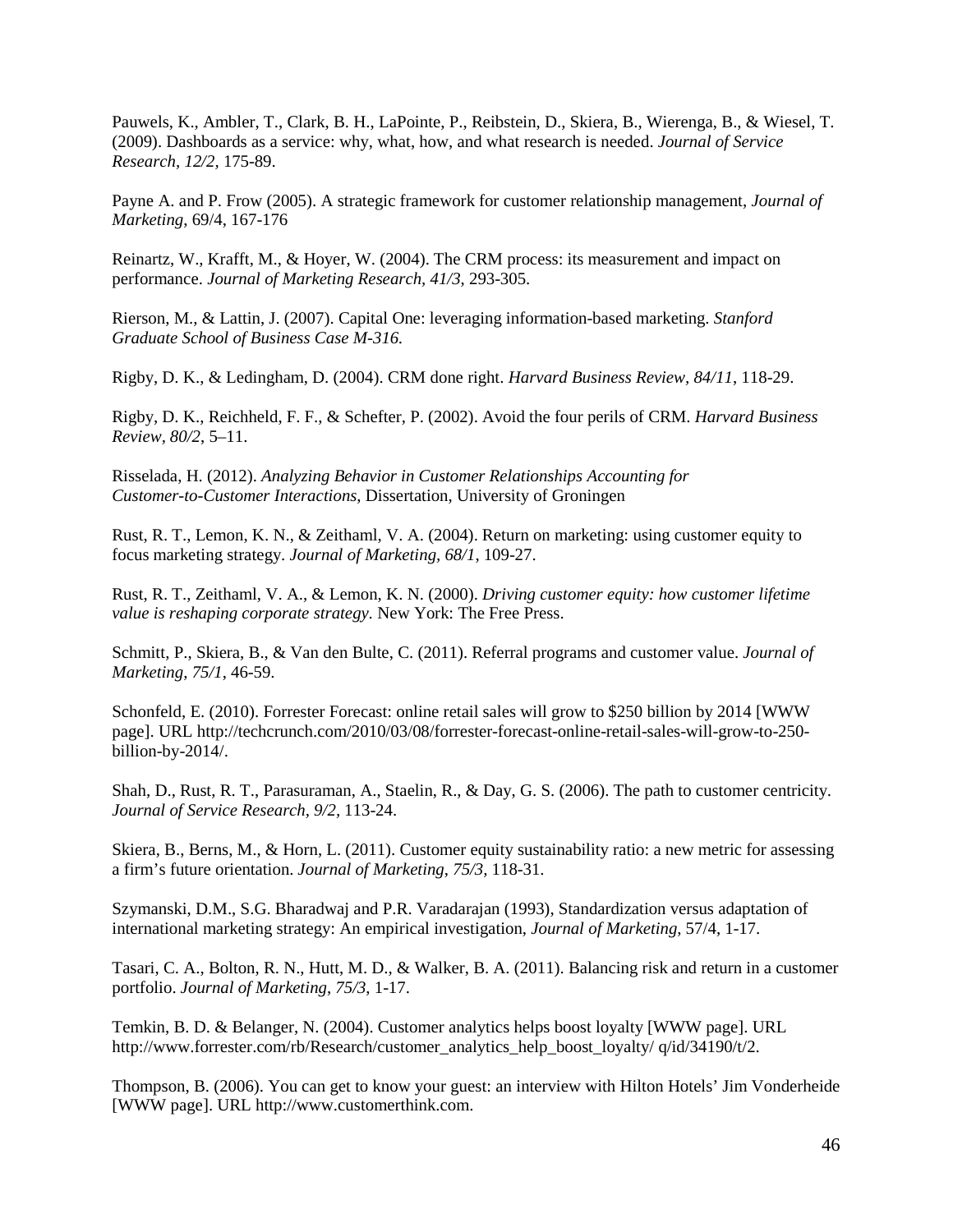Van Doorn, J., Lemon, K. N., Mittal, V., Nass, S., Pick, D, Pirner, P., & Verhoef, P. C. (2010). Customer engagement behavior: theoretical foundations and research directions. *Journal of Service Research, 13/3*, 253-66.

Venkatesan R., & Kumar, V. (2004). A customer lifetime value framework for customer selection and resource allocation strategy. *Journal of Marketing*, *68/4,* 106-25.

Verhoef, P. C., Lemon, K. N., Parasuraman, A., Roggeveen, A., Tsiros, M., & Schlesinger, L. A. (2009). Customer experience creation: determinants, dynamics and management strategies. *Journal of Retailing, 85/1*, 31-41.

Verhoef, P. C., Reinartz, W., & Krafft, M. (2010). Customer engagement as a new perspective in customer management. *Journal of Service Research, 13/3*, 247-52.

Verhoef, P. C., van Doorn, J., & Dorotic M. (2007). Customer value management: an overview and research agenda. *Marketing- Journal of Research in Management*, *2*, 51-68.

Verhoef, P. C. & K.N. Lemon (2011), Key lessons from customer value management research, in *Fast Forward Series*, Boston: Marketing Science Institute

Watkins, E. (2010). Hilton reborn. *National Real Estate Investor, 52,* 70-71.

Wieringa, J.E. & P.C. Verhoef (2007), Understanding customer switching behavior in a liberalizing market: An exploratory study, *Journal of Service Research*, 10/2, 174-186*,*  Wilson, H., Street, R., & Bruce, L. (2008). *The multichannel challenge integrating customer experiences for profit.* Amsterdam: [Butterworth-Heinemann.](http://www.managementboek.nl/uitgever/173/butterworth_heinemann)

Winer, R. S. (2001). A framework for customer relationship management. *California Management Review*, *43/4*, 89-105.

Woodruff, R.B. (1997), Customer value: The next source for competitive advantage, *Journal of the Academy of Marketing Science*, 25/2, 139-152

Yim, C. K., Tse, D. K., & Chan, K. W. (2008). Strengthening Customer loyalty through intimacy and passion: roles of customer-firm affection and customer staff relationships in services. *Journal of Marketing Research, 45/6*, 741-56.